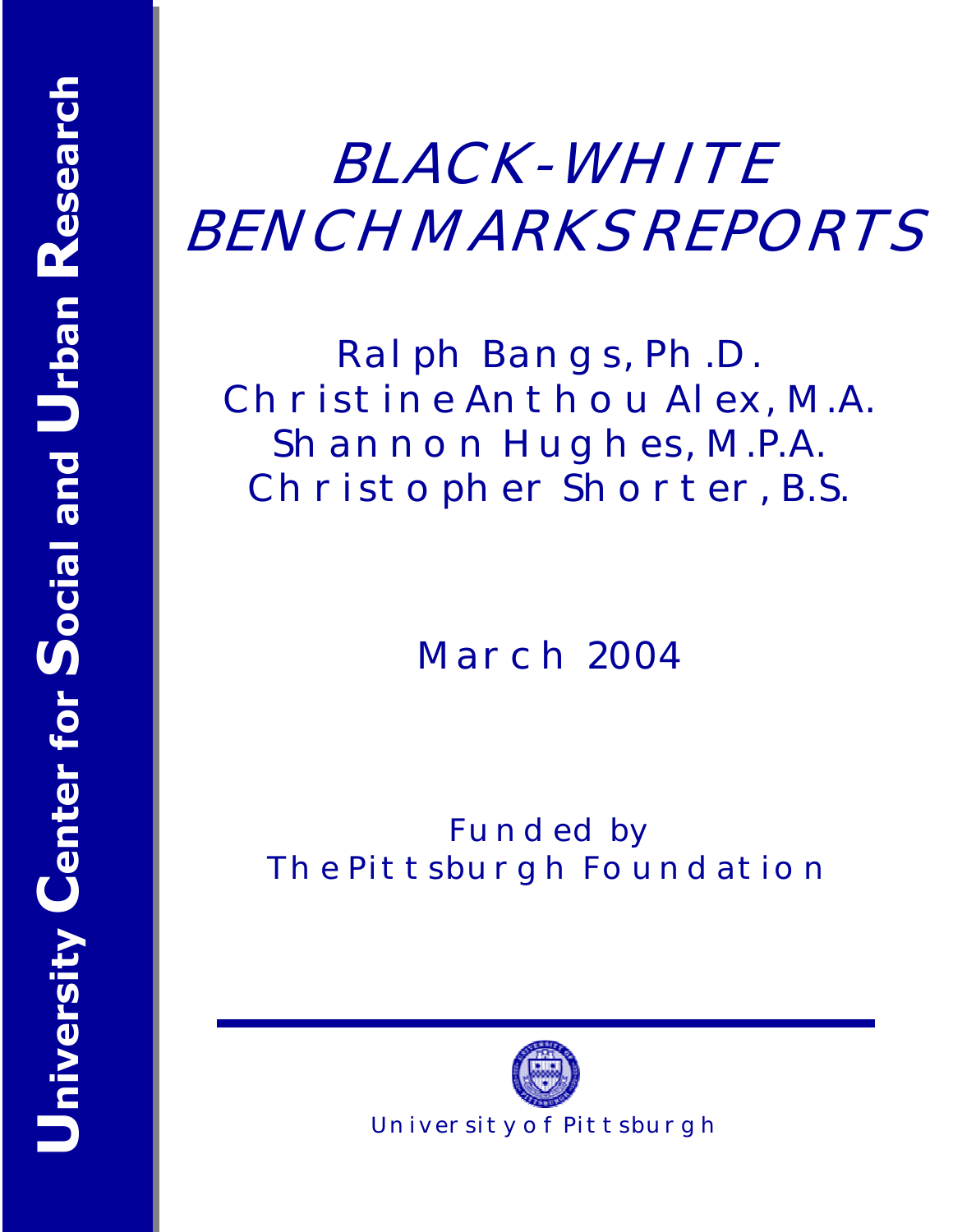### **HIGHLIGHTS OF THE BLACK-WHITE BENCHMARKS REPORTS**

Ralph Bangs, Christine Anthou, Shannon Hughes, Chris Shorter University Center for Social and Urban Research University of Pittsburgh March 2004

#### **INTRODUCTION**

In previous Benchmarks and Basic Living Cost reports (1994-1998) we analyzed quality of life and poverty conditions by race, gender, and age in the city of Pittsburgh and Allegheny County using 1990 census data. These reports showed that African Americans in the city and county were about the most disadvantaged in urban America.

Our earlier Benchmarks reports demonstrated that comparing urban areas by race provides a more accurate assessment of living conditions for majority as well as minority populations in the Pittsburgh area than comparing urban areas on overall averages. The main reason is that the Pittsburgh area's high percentage of non-Hispanic whites in the population makes the area's living conditions appear to be average or positive when actually many white conditions are below average and many African American conditions are far below average. These reports also demonstrated that there are often large differences in living conditions by race, gender, and age group and that analyzing data by each social group is necessary to determine which groups have the greatest needs and problems.

This Highlights Report summarizes findings from three new Black-White Benchmarks Reports: one on the city of Pittsburgh, one on Allegheny County, and one on the Pittsburgh Metropolitan Statistical Area (MSA). In these reports we use 2000 census data to assess the social and economic status of African Americans and non-Hispanic whites (hereafter called whites). Socioeconomic status is primarily determined by comparing conditions by race in the city of Pittsburgh to those of other large cities, conditions in Allegheny County to that of other large counties, and conditions in the Pittsburgh MSA to that of other large metro areas.

In addition, these reports compare African American to white conditions in 2000 in the Pittsburgh area and determine changes in African American and white conditions from 1990 to 2000 in the area. This report, the three new benchmarks reports, and prior reports are available at www.ucsur.pitt.edu (publications). The Pittsburgh Foundation funded the new reports.

#### **SOCIOECONOMIC CONDITIONS IN 2000**

The findings of our new reports on the city, county, and metro area are similar to those of our reports in the 1990s on the city and county. The main conclusions of the new reports are:

**Comparisons of African American conditions in the 70 largest cities, 50 largest counties, and 50 largest metro areas show that African American children, working-age adults, and elderly in the Pittsburgh area are among the most disadvantaged in America.** In 2000 the city of Pittsburgh, Allegheny County, and the Pittsburgh MSA had: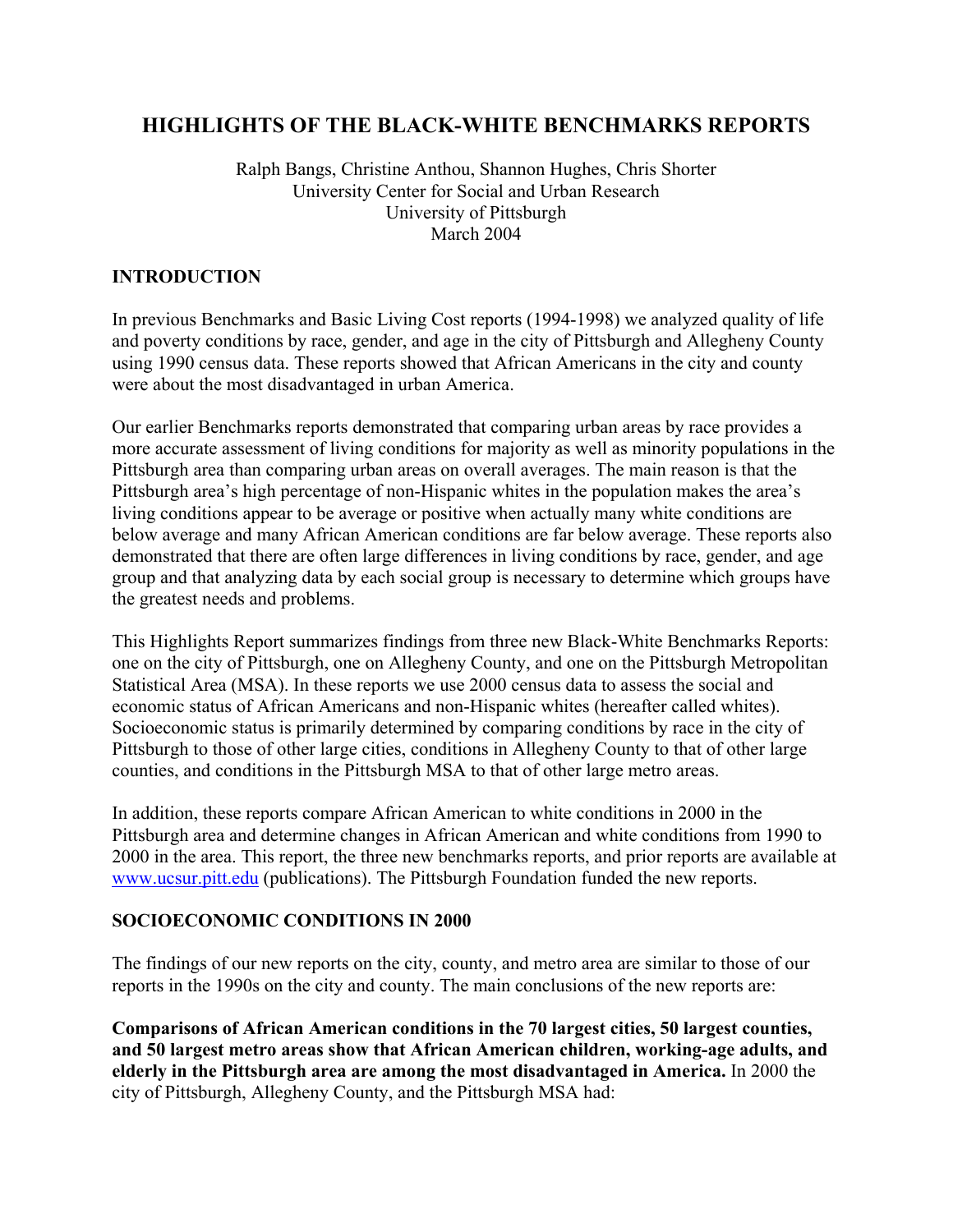A high proportion of single-adult households

- Second-fourth highest percentage of African American children who lived with their single mother (62-70%)
- Second-third highest percentage of African American elderly who lived alone (54-56%)

Low education levels

- $\bullet$  23<sup>rd</sup> lowest percentage among cities and 12<sup>th</sup> lowest among counties and metro areas for African American children age 3-5 enrolled in nursery school or preschool (38-41%)
- 24<sup>th</sup> lowest percentage among cities and  $12<sup>th</sup>$  lowest among counties and metro areas for African American men age  $25+$  with a bachelor's degree or higher (12-14%)
- 22<sup>nd</sup> lowest percentage among cities,  $10<sup>th</sup>$  lowest among counties, and fourth lowest among metro areas for African American women age 25+ with a bachelor's degree or higher  $(13%)$
- Third-seventh highest percentage of African American youth age 16-19 who were not in school or the labor force (16-18%)

Low employment rates

- $\bullet$  17<sup>th</sup> lowest rate among cities, fourth lowest among counties, and second lowest among metro areas for employment of African American women with at least one child under age 6 (53-56%)
- 29<sup>th</sup> lowest percentage among cities and  $12<sup>th</sup>$  lowest among counties and metro areas for employment of African American women with at least one child age 6-17 (64-65%)
- $\bullet$  11<sup>th</sup>-13<sup>th</sup> lowest proportion of employed African American men who worked full-time  $(52-56%)$  and  $10^{th}$ - $16^{th}$  lowest for African American women (47-50%)
- $24<sup>th</sup>$  lowest percentage among cities,  $10<sup>th</sup>$  lowest among counties, and seventh lowest among metro areas for employment of African American disabled adults age 21-64 (46- 48%)

Low earnings and income

- $\bullet$  16<sup>th</sup> lowest median earnings among cities and ninth lowest among counties and metro areas for full-time African American male workers (\$27,000-29,000)
- Eighth-11<sup>th</sup> lowest median earnings for full-time African American female workers (\$23,000-24,000)
- Second-third lowest median earnings for part-time African American male workers (\$8,100-8,900) and lowest-seventh lowest for part-time African American female workers (\$7,900-8,000)
- Lowest-fifth lowest median household income (\$20,000-22,000), third-fifth lowest median family income (\$24,000-27,000), and fifth- $13<sup>th</sup>$  lowest per capita income (\$12,000-13,000) for African Americans

High poverty rates

• Third-seventh highest poverty rate for African Americans (31-34%), third-seventh highest poverty rate for African American children under age 18 (42-46%), fourth-sixth highest poverty rate for African Americans age 18-64 (26-30%), and  $15<sup>th</sup>$ -24<sup>th</sup> highest poverty rate African Americans age 65 and over (21-23%)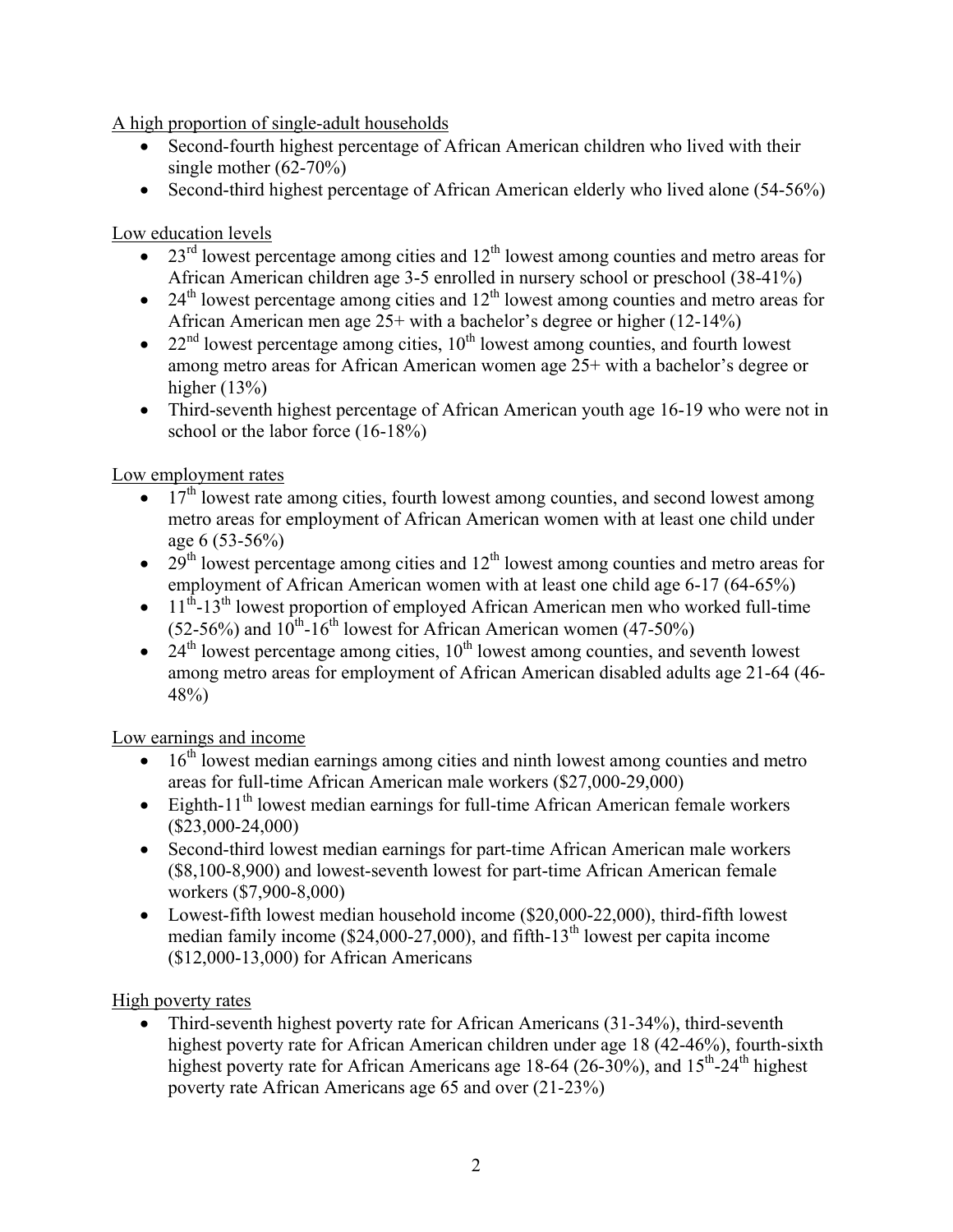• Second-ninth highest poverty rate among single African American female-headed families with children (49-50%), second-fifth highest poverty rate among single African American male-headed families with children  $(31-36\%)$ , and  $10^{th}$ -21<sup>st</sup> highest poverty rate among African American married-couples with children (10-12%)

Disadvantaged transportation and housing conditions

- Second-sixth highest percentage of African American households with no vehicle available (39-49%)
- $17<sup>th</sup>$ -21<sup>st</sup> lowest percentage of African American households that were homeowners (36-39%)
- $13^{th}$ -22<sup>nd</sup> highest percentage (16-18%) of African American homeowners with mortgages who spent 50% or more of their income on housing costs
- Lowest-second lowest median value for African American owned homes (\$47,000- 52,000)

Some positive conditions

- Below average dropout rates for African American youth age 16-19 (10-12%)
- Above average high school attainment for African American women age  $25+ (78-80\%)$
- Lowest-10<sup>th</sup> lowest median monthly owner costs for African Americans with mortgaged homes (\$763-797)
- Lowest-third lowest median gross rent for African Americans (\$412-433)

**Comparisons of African American and white conditions in the Pittsburgh area show that African Americans are much more disadvantaged than whites.** In the city of Pittsburgh, Allegheny County, and the Pittsburgh MSA in 2000:

- African American child poverty rates (42-46%) were three-five times white rates (9-14%)
- Poverty rates for African American working-age adults (26-30%) were two-three times white rates  $(8-15%)$
- African American rates for 16-19 year-olds who were neither in school nor in the labor force (16-18%) were about 3.5 times white rates  $(5\%)$
- The percentages of African American children who lived with their single mother (62-70%) were three-four times white percentages (16-22%)
- Rates for African American households without a vehicle (39-49%) were two-four times white rates  $(11-22%)$
- Per capita incomes of African Americans (\$12,000-13,000) were 54-61% those of whites (\$22,000-24,000)
- African American homeownership rates  $(36-40\%)$  were 54-60% of white rates  $(60-75\%)$
- Median values of homes owned by African Americans (\$47,000-52,000) were 60-75% those of whites (\$62,000-88,000)

**Comparisons of white conditions in the 70 largest cities, 50 largest counties, and 50 largest metro areas show that white children, working-age adults, and elderly in the Pittsburgh area are mostly disadvantaged.** In 2000 the city of Pittsburgh, Allegheny County, and the Pittsburgh MSA had: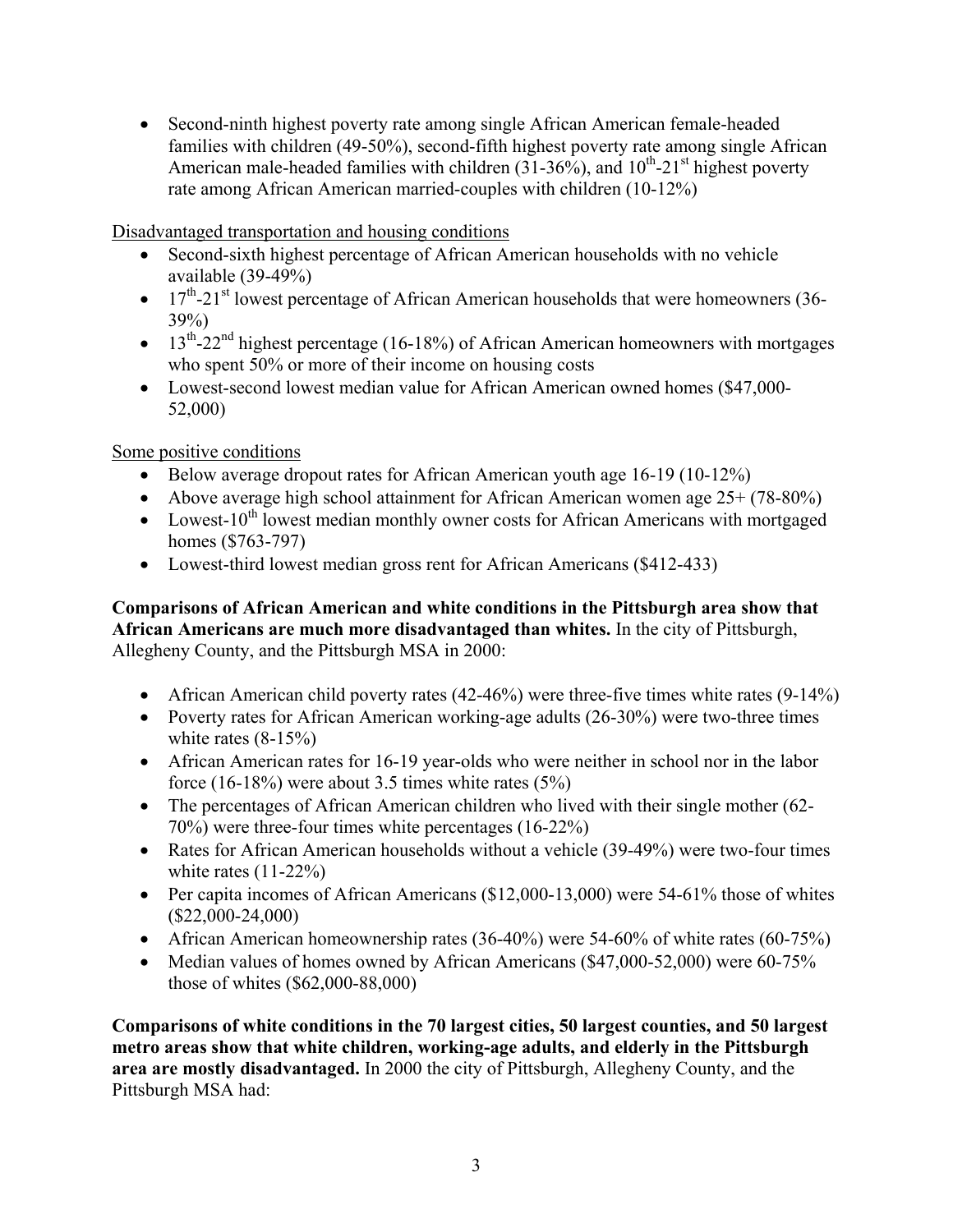A high proportion of single-adult households

- $12^{\text{th}} \cdot 21^{\text{st}}$  highest percentage of white children living with their single mother (15-22%)
- Ninth-24<sup>th</sup> highest percentage of white elderly who lived alone  $(47-53\%)$

Mostly low education levels

- Average rates of white children age 3-5 enrolled in nursery school or preschool (47-52%)
- 11<sup>th</sup>-17<sup>th</sup> lowest rates for high school attainment for white men age  $25+(84-88%)$  and 9<sup>th</sup>- $25<sup>th</sup>$  lowest rates for white women (82-86%)
- $5<sup>th</sup>$ -25<sup>th</sup> lowest rates for white men with a bachelor's degree or higher (27-33%) and 4<sup>th</sup>- $22<sup>nd</sup>$  lowest rates for white women (22-26%)

Mostly low employment rates

- $\bullet$  13<sup>th</sup>-17<sup>th</sup> lowest percentage of white youth age 16-19 who were not in school or the labor force  $(5%)$
- Average employment rates for white women with at least one child under age 6 (58-60%)
- 16<sup>th</sup> lowest percentage among cities, an average percentage for counties, and  $14<sup>th</sup>$  lowest percentage among metro areas for employment among white women with at least one child age 6-17 (68-69%)
- Fourth-19<sup>th</sup> lowest rate for full-time jobs among employed white men (59-68%)
- Sixth lowest rate among cities, an average rate among counties, and  $12^{th}$  lowest rate among metro areas for full-time jobs among employed white women (48-52%)
- Second-11<sup>th</sup> lowest percent employed among disabled white adults age 21-64 (52-57%)

Low earnings and income

- Fifth-eighth lowest median earnings for full-time white male workers (\$34,000-40,000) and lowest-ninth lowest for full-time white female workers (\$26,000-28,000)
- Lowest-second lowest median earnings for part-time white male workers (\$8,700-11,000) and lowest median earnings for part-time white female workers (\$7,300-8,600)
- Lowest-fifth lowest median household income (\$33,000-41,000), second-eighth lowest median family income (\$46,000-53,000), and second-seventh lowest per capita income (\$22,000-24,000) for whites

High poverty rates

- Fourth-11<sup>th</sup> highest white poverty rate (8-14%), fourth-17<sup>th</sup> highest poverty rate for white children under age 18 (9-14%), third-12<sup>th</sup> highest poverty rate for whites age 18-64 (8-15%), and seventh-11<sup>th</sup> highest poverty rate for whites age 65 and over  $(8-11\%)$
- Highest-eighth highest poverty rate for single white female-headed families with children  $(28-34%)$ , second-10<sup>th</sup> highest poverty rate for single white male-headed families with children (13-18%), and fourth- $17<sup>th</sup>$  highest poverty rate for white married-couple families with children (3-5%)

Disadvantaged transportation and positive and negative housing conditions

- Fourth-10<sup>th</sup> highest percentage of white households with no vehicle available (11-22%)
- 30<sup>th</sup> lowest percentage among cities,  $19<sup>th</sup>$  highest among counties, and  $14<sup>th</sup>$  highest among metro areas for white households who owned their own home (60-75%)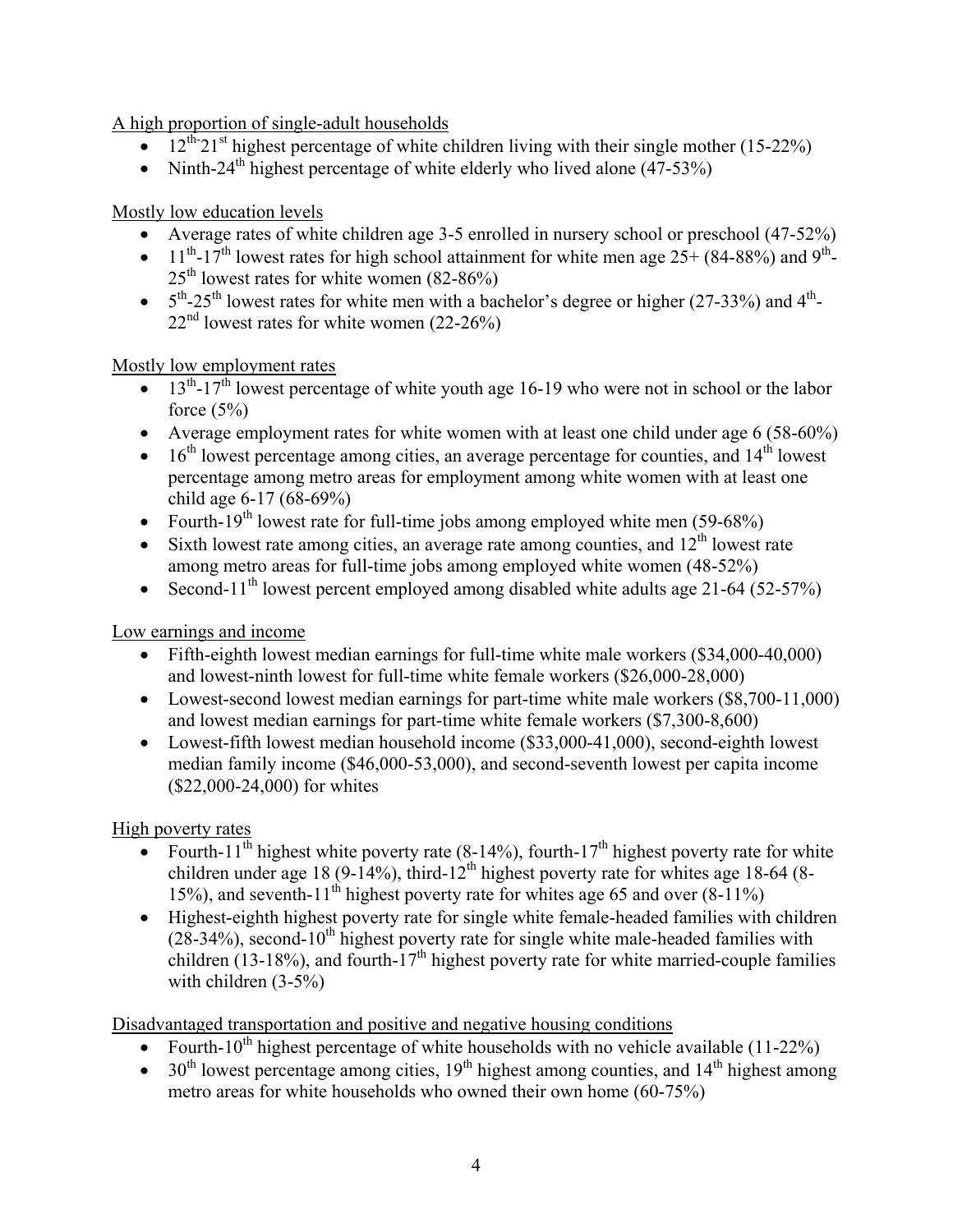- An average to above average percentage of white homeowners with mortgages who spent 50% or more of their income on housing costs (9-10%)
- Lowest-10<sup>th</sup> lowest median monthly owner costs for whites with mortgaged homes (\$799-986)
- Lowest-second lowest median value for white-owned homes (\$62,000-88,000)

#### **CHANGES IN CONDITIONS FROM 1990 TO 2000**

The main finding on trends in the new reports is:

**African American and white conditions in the city of Pittsburgh, Allegheny County, and the Pittsburgh region improved from 1990 to 2000.** Major trends for the Pittsburgh area from 1990 to 2000 were (also see Figures 1-8):

- The number of African American residents age 16-19 who were high school dropouts declined by 18-30%; white dropouts declined 33-37%
- Rates for African Americans age 16-19 who were high school dropouts declined 1.2 to 2.7 percentage points; white rates declined 1.7 to 1.9 percentage points
- The number of African American men residents age 25 and over with a bachelor's degree or higher increased by 12-28%; the white increase was 8-17%
- The proportion of African American men residents age 25 and over who had a bachelor's degree or higher increased 1.9-2.4 percentage points; the white increase was 4.1-5.7
- The number of African American women residents age 25 and over with a bachelor's degree or higher increased by 42-43%; the white increase was 11-35%
- The proportion of African American women age 25 and over who had a bachelor's degree or higher increased 3.5-4.5 percentage points; the white increase was 6.0-6.9
- The number of African American residents employed full-time increased by 17-31%; the white change was  $-6$  to  $+7.8\%$
- The proportion of African American residents employed full-time increased by about six percentage points; the white gain was 3-5 percentage points
- The real per capita income of African Americans increased by 16-26%; the white increase was 12-14%
- The number of African American residents in poverty declined by 10-23%; the white decline was 13-16%
- The poverty rate for African Americans declined by 5-7 percentage points; the white decline was 0-1
- The number of African American female-headed families with children in poverty declined by 11-24%; the white decline was 19-40%
- The poverty rate for African American female-headed families with children declined by 14-15 percentage points; the white decline was 9-11 percentage points
- The number of homes owned by African Americans increased by 2-12%; the white increase was  $-9$  to  $+3\%$
- African American and white homeownership rates increased 1-2 percentage points
- The median value of homes owned by African Americans increased by 5-8%; the white increase was 9-11%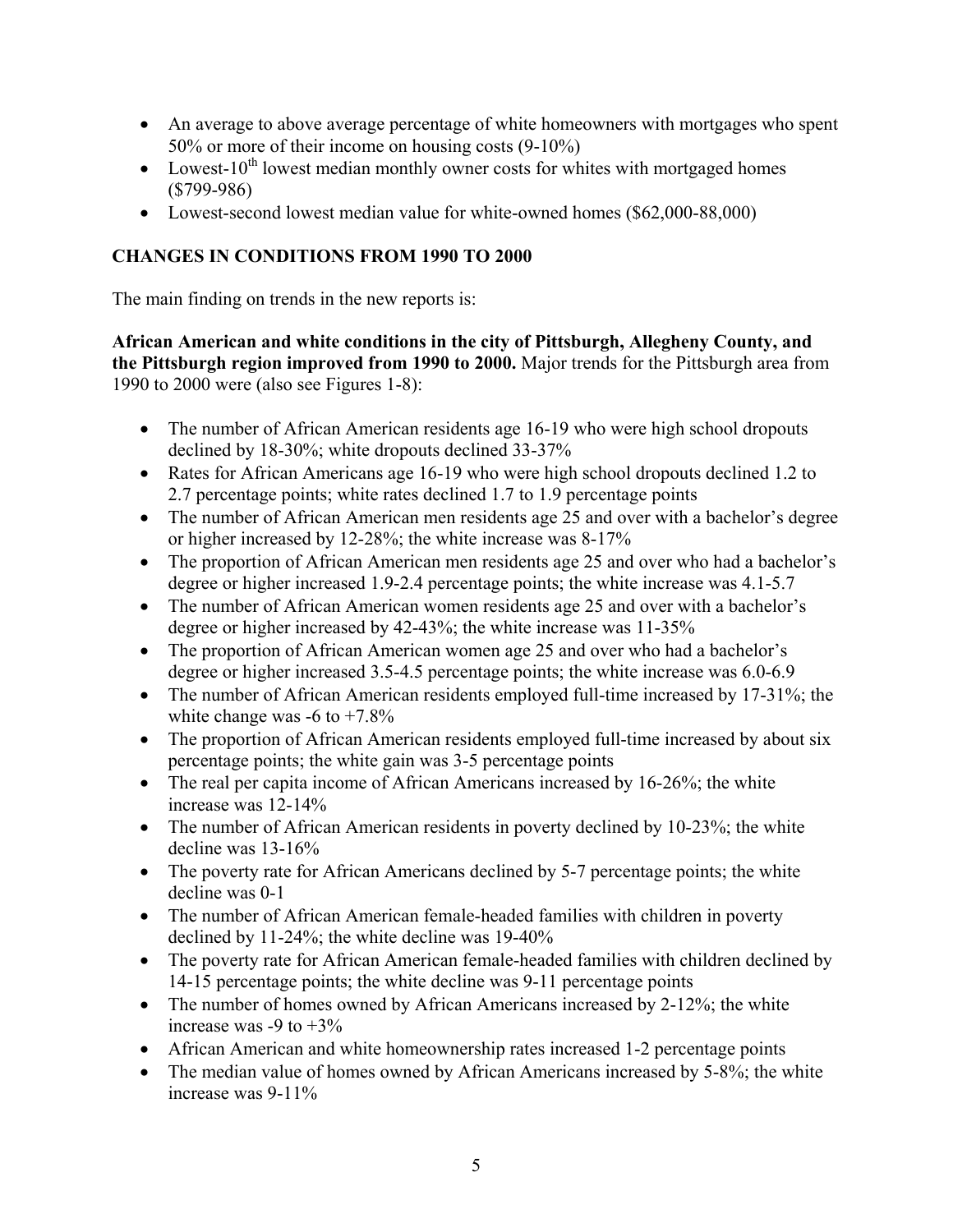#### **CONCLUSION**

One of the main findings of the new Benchmarks reports is that African American social and economic conditions improved in the Pittsburgh area from 1990 to 2000 but these conditions continue to be among the worst in urban America. Compared to African Americans in other urban areas, African Americans in the city of Pittsburgh, Allegheny County, and the Pittsburgh MSA have some of the highest rates for: female single-parent families with children, elderly living alone, teen idleness, poverty, and households with no vehicle available. In addition, African Americans in the city, county, and metro area have some of the lowest rates for: children living with two parents, children enrolled in nursery school or preschool, employment among women with young children, full-time jobs among employed women and men, employment among disabled adults age 21-64, earnings for part-time and full-time workers, median household and family income, per capita income, and value of homes.

Further, the Pittsburgh area has large disparities between African American and white conditions. They are particularly high for: children living with two parents, elderly living alone, high school dropouts, youth age 16-19 not in school or in the labor force, employment among women with young children, full-time employment, median household and family income, per capita income, poverty among children and working-age adults, homeownership, and households with no vehicle available.

Another major finding is that whites in the Pittsburgh area are mostly disadvantaged compared to whites in other large urban areas. Whites in the Pittsburgh area have some of the highest rates for: female single-parent families with children, elderly living alone, poverty, and households with no vehicle available. In addition, whites in the city, county, and metro area have low rates for: children living with two parents, employment among women with young children, full-time jobs among employed women and men, employment among disabled adults age 21-64, earnings for part-time and full-time workers, median household and family income, per capita income, and value of homes.

African American and white conditions are poor in the Pittsburgh area in part because the region has had slower job, wage, and income growth than most other US regions in recent decades. However, it is not known why rankings for the Pittsburgh area on African American conditions are somewhat worse than rankings on white conditions. Some possible reasons are:

- o The Pittsburgh area may have created a larger poor African American population through post-WWII public housing projects (historically one of the largest in America and one of the most mismanaged) and the major destruction of African American businesses and housing during urban renewal in the 1960s.
- o The Pittsburgh area may have had and may continue to have higher levels of racial discrimination in housing, employment, and business contracting.
- o The Pittsburgh area may be losing as well as not attracting educated and higher-income African Americans more than whites.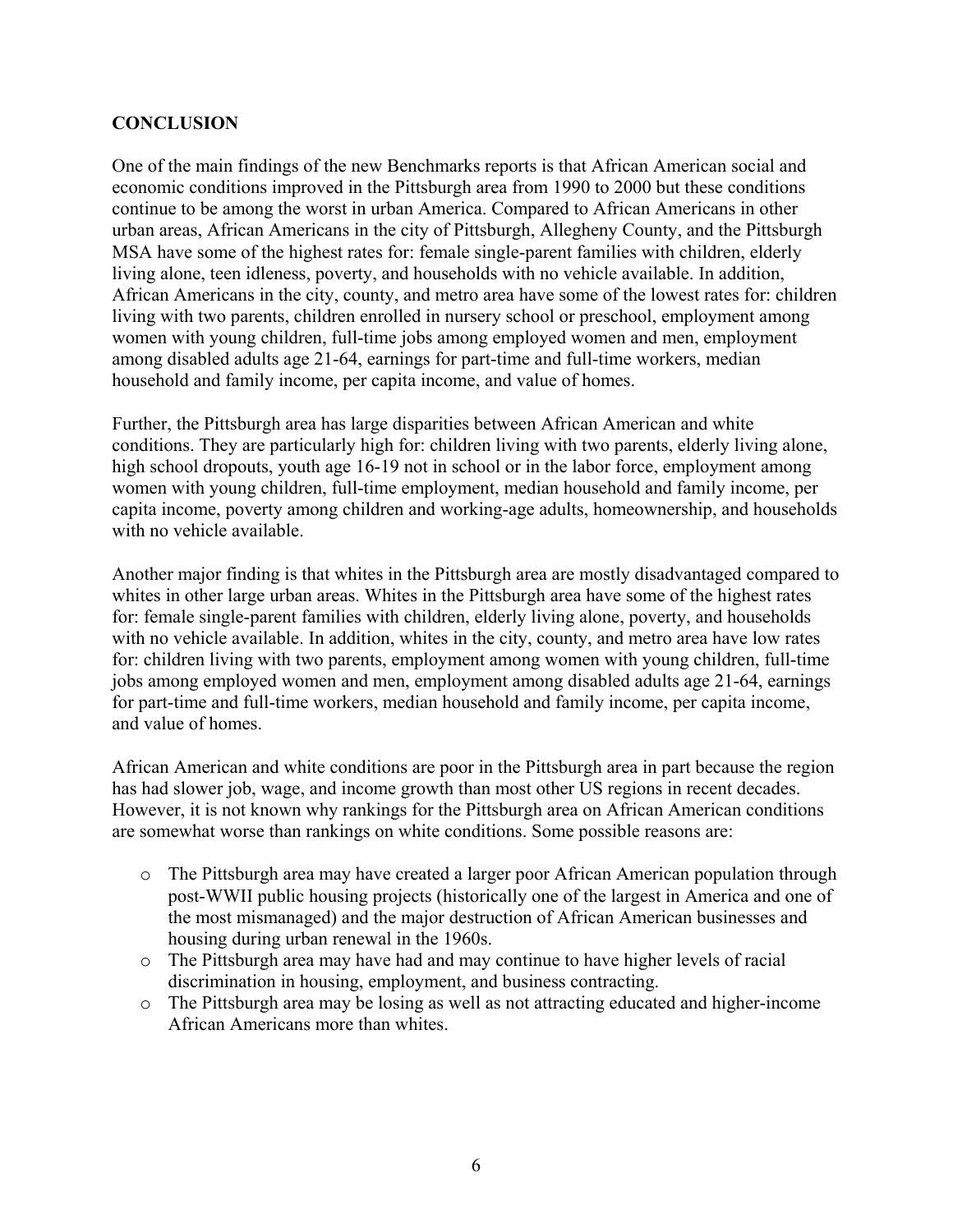Besides increasing regional job growth and improving job quality, solutions to the problems of African Americans in the Pittsburgh area are likely to include<sup>1</sup>:

- o Improving African American education at all levels
- o Providing more job apprenticeship programs in public schools
- o Reducing racial discrimination
- o Reducing barriers to employment
- o Expanding work experience and job training
- o Increasing the rewards for work

 $\overline{a}$ 

o Providing better programs and follow-up services for prisoners

The findings also suggest that African Americans and whites have greater social service needs in the Pittsburgh area than in most regions. For example, high rates of female-headed families with children, elderly living alone, poverty, and households with no vehicle available and low rates for employment, earnings, and income indicate a high need for services. More public and private spending for social programs will be required here than in most regions to meet social service needs.

<sup>&</sup>lt;sup>1</sup>For example, see Harry Holzer and Paul Offner, "The Puzzle of Black Unemployment", The Public Interest, Winter 2004; and Sheldon Danziger, Deborah Reed, and Tony Brown, "Poverty and Prosperity: Prospects for Reducing Racial/Ethnic Disparities in the United States", Conference Paper on Racism, Durban, South Africa, 2001.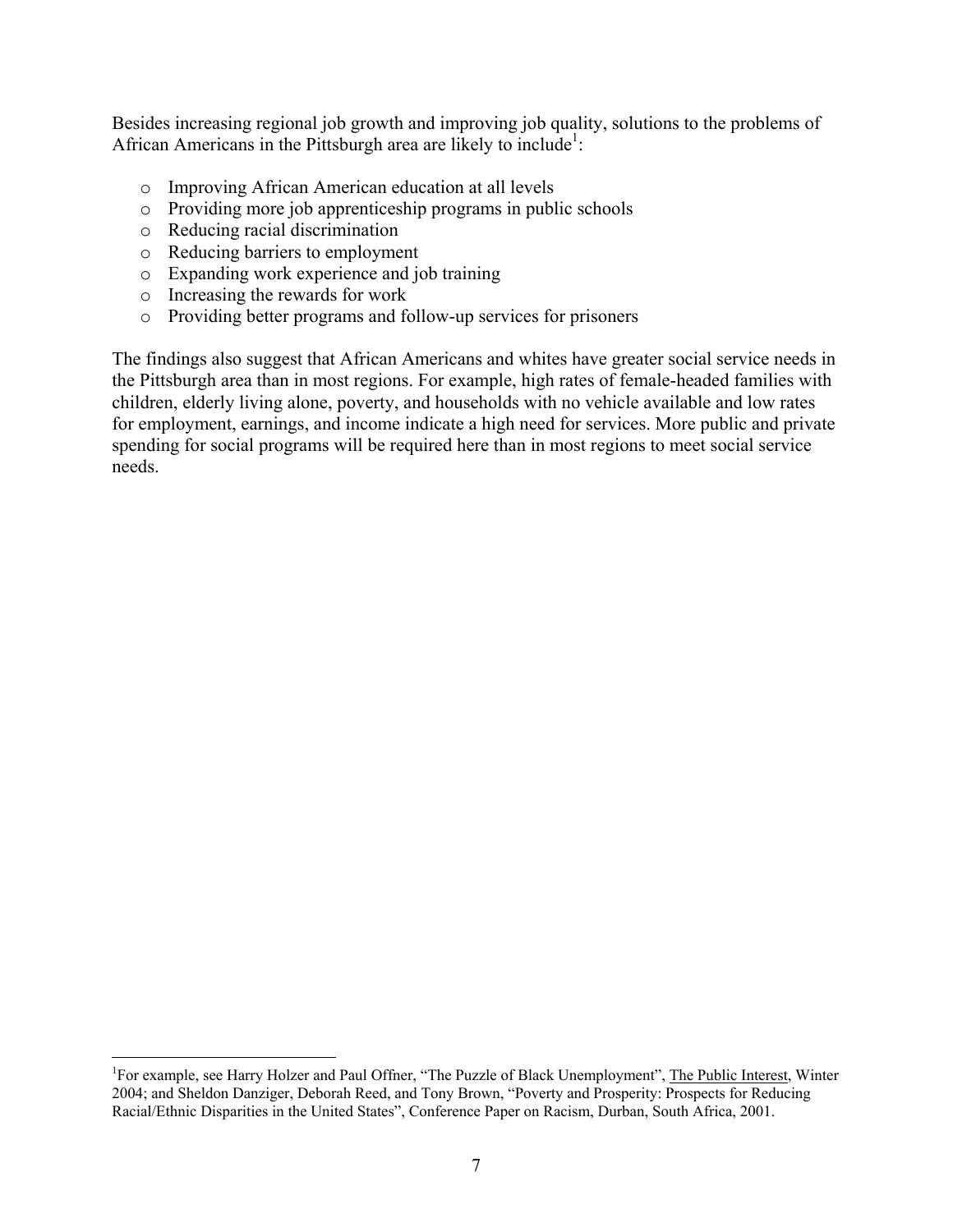## **Figure 1. Percent of Men and Women Age 25 and Over with a Bachelor's Degree or Higher in the Pittsburgh MSA**



Source: 1990 and 2000 U.S. Census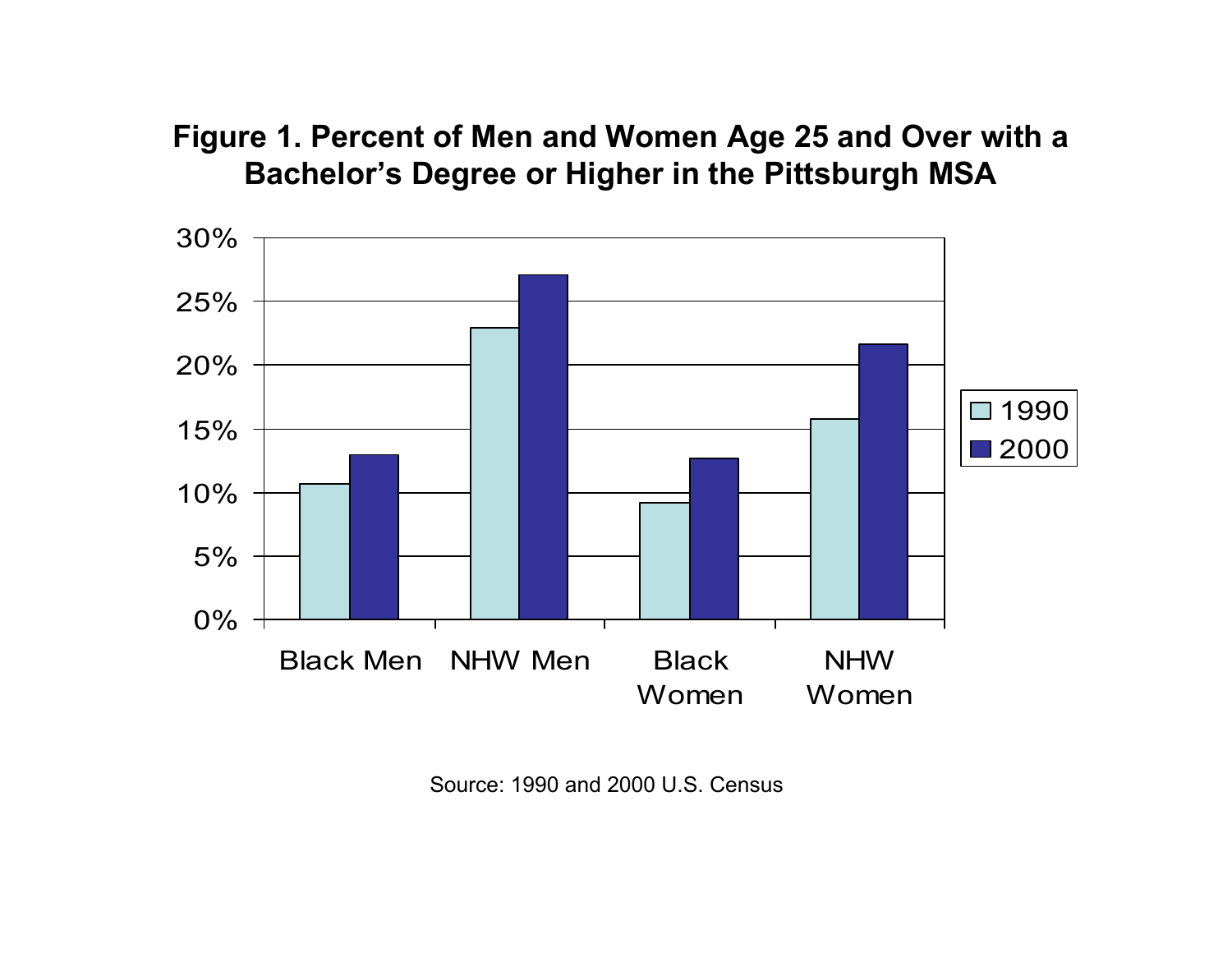# **Figure 2. Percent of African Americans and Whites Age 16 and Above in the Labor Force in the Pittsburgh MSA**



Source: 1990 and 2000 U.S. Census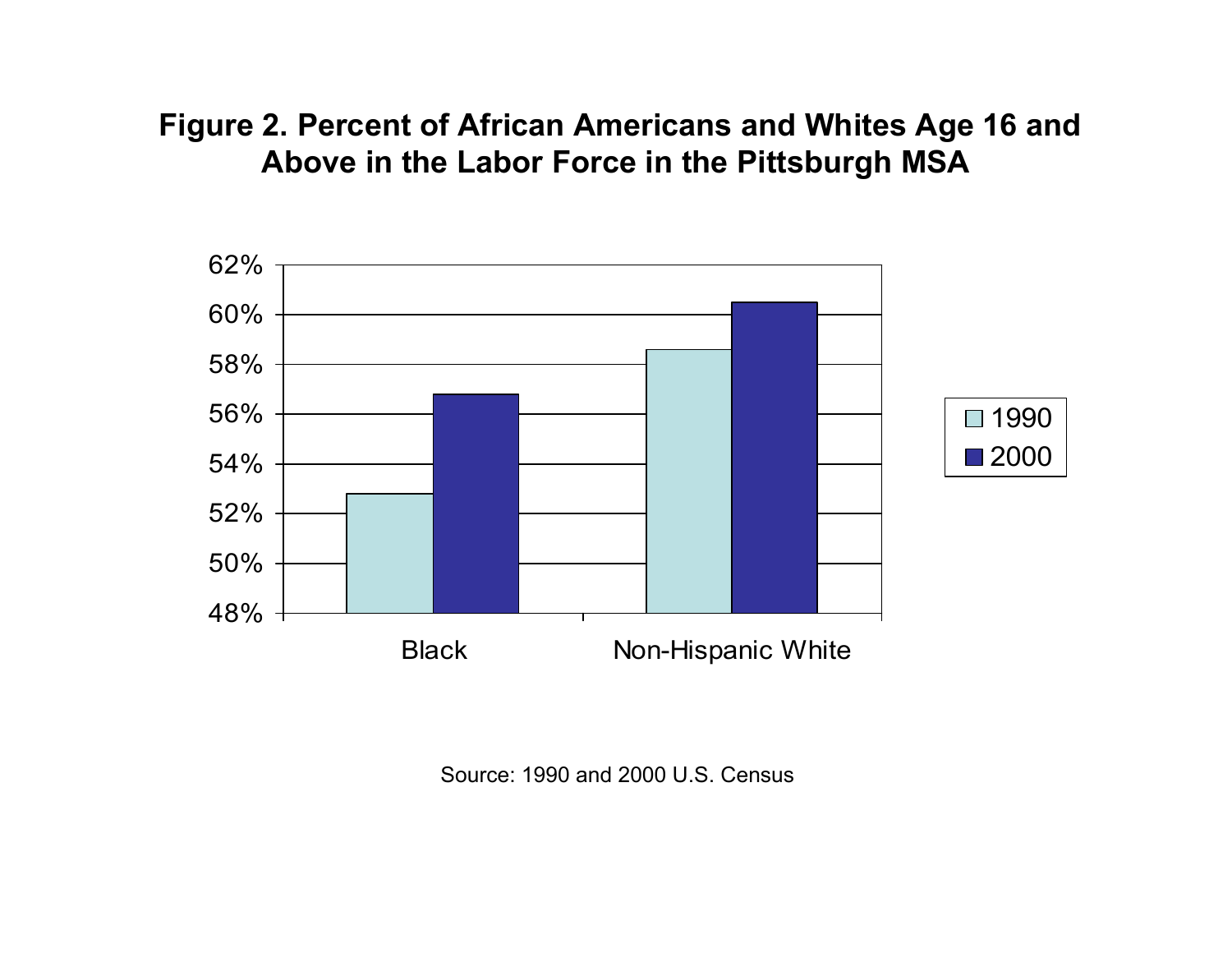### **Figure 3. Percent of African American and White Workers Employed Full-Time in the Pittsburgh MSA**



Source: 1990 and 2000 U.S. Census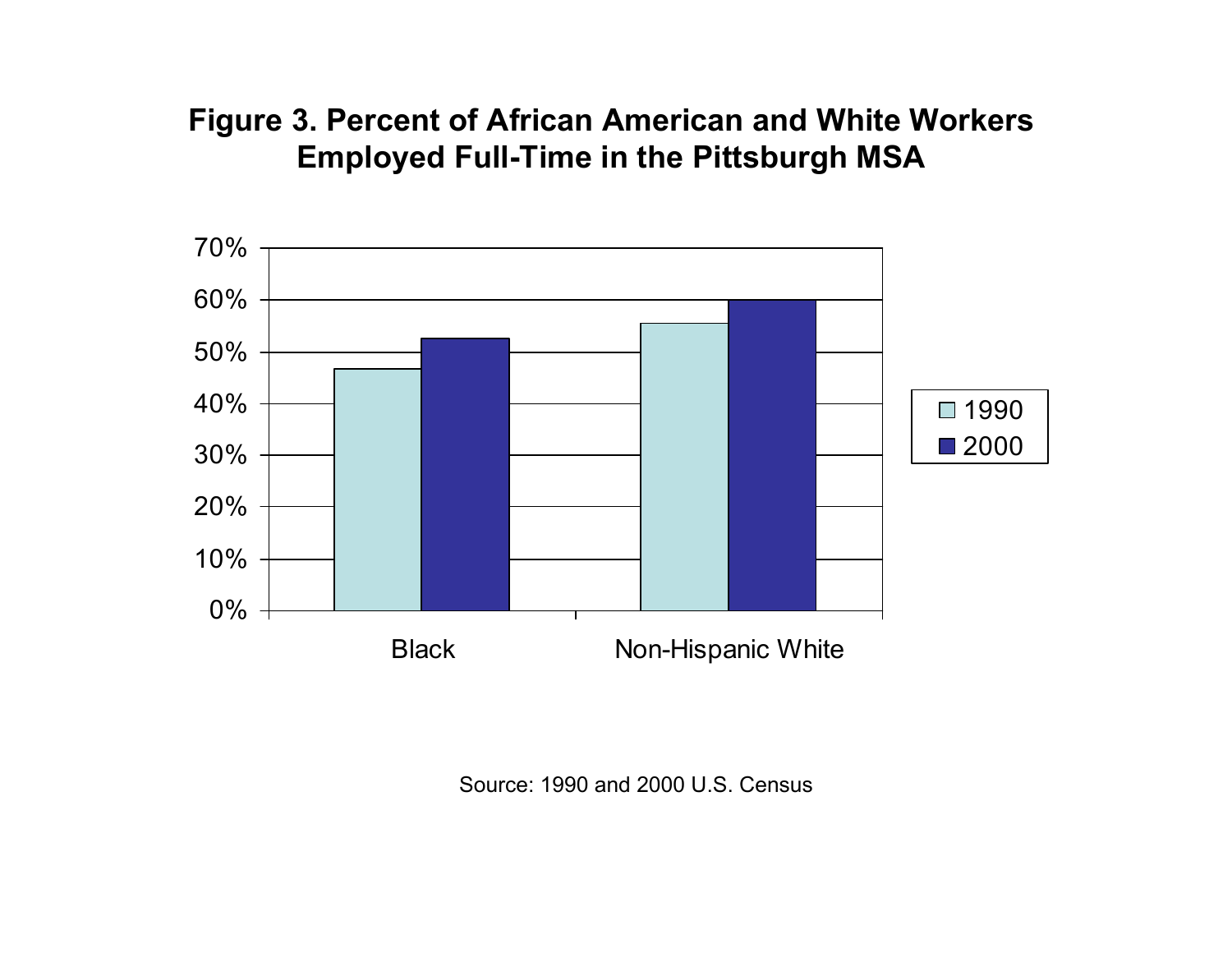# **Figure 4. Per Capita Income in the Pittsburgh MSA** (1999 dollars)



Source: 1990 and 2000 U.S. Census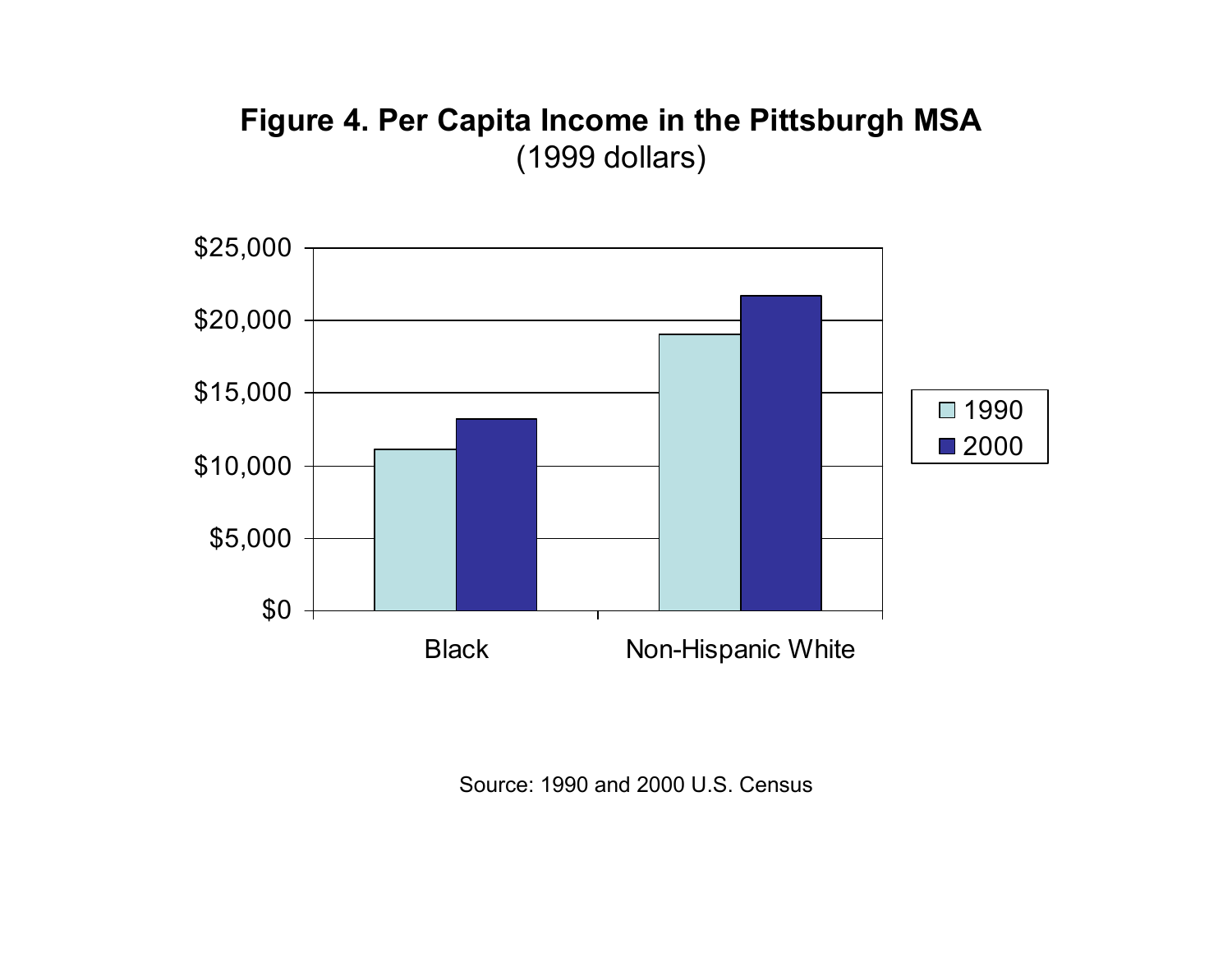# **Figure 5. Poverty Rates for African Americans and Whites in the Pittsburgh MSA**



Source: 1990 and 2000 U.S. Census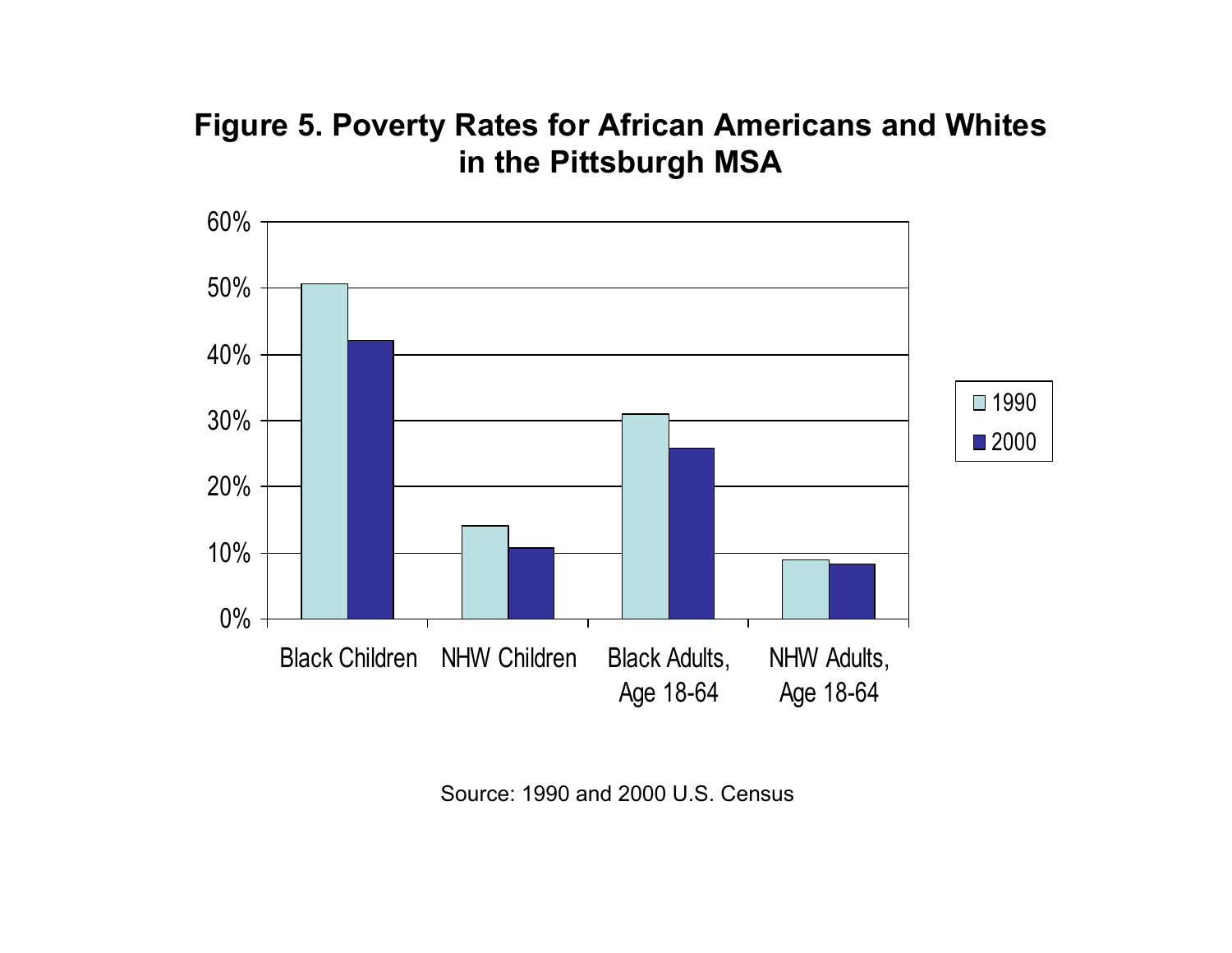### **Figure 6. Poverty Rate for African American and White Female Single-Parent Families with Children in the Pittsburgh MSA**



Source: 1990 and 2000 U.S. Census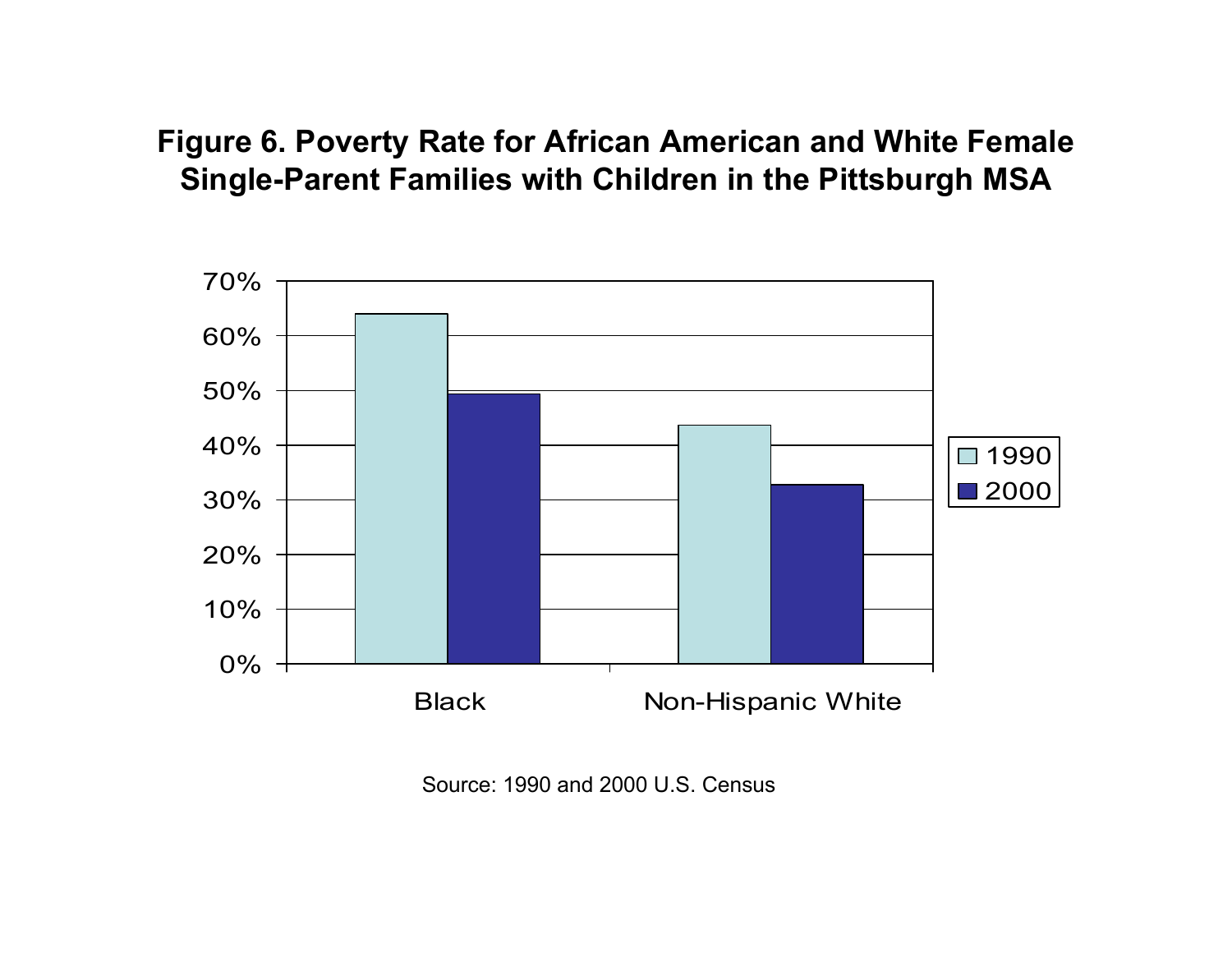## **Figure 7. Percent of Housing Units with No Vehicle Available in the Pittsburgh MSA**



Source: 1990 and 2000 U.S. Census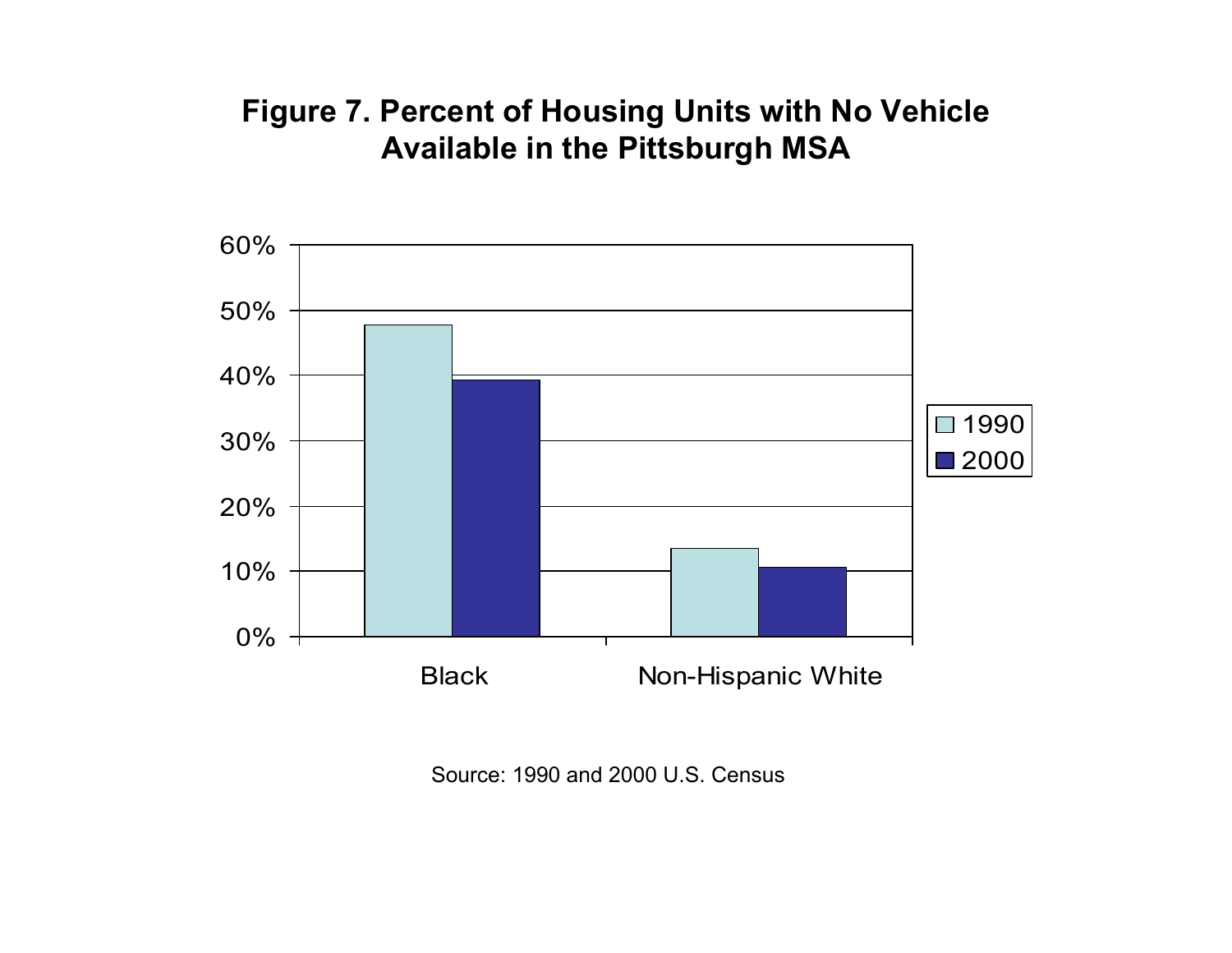### **Figure 8. Homeownership Rates in the Pittsburgh MSA**



Source: 1990 and 2000 U.S. Census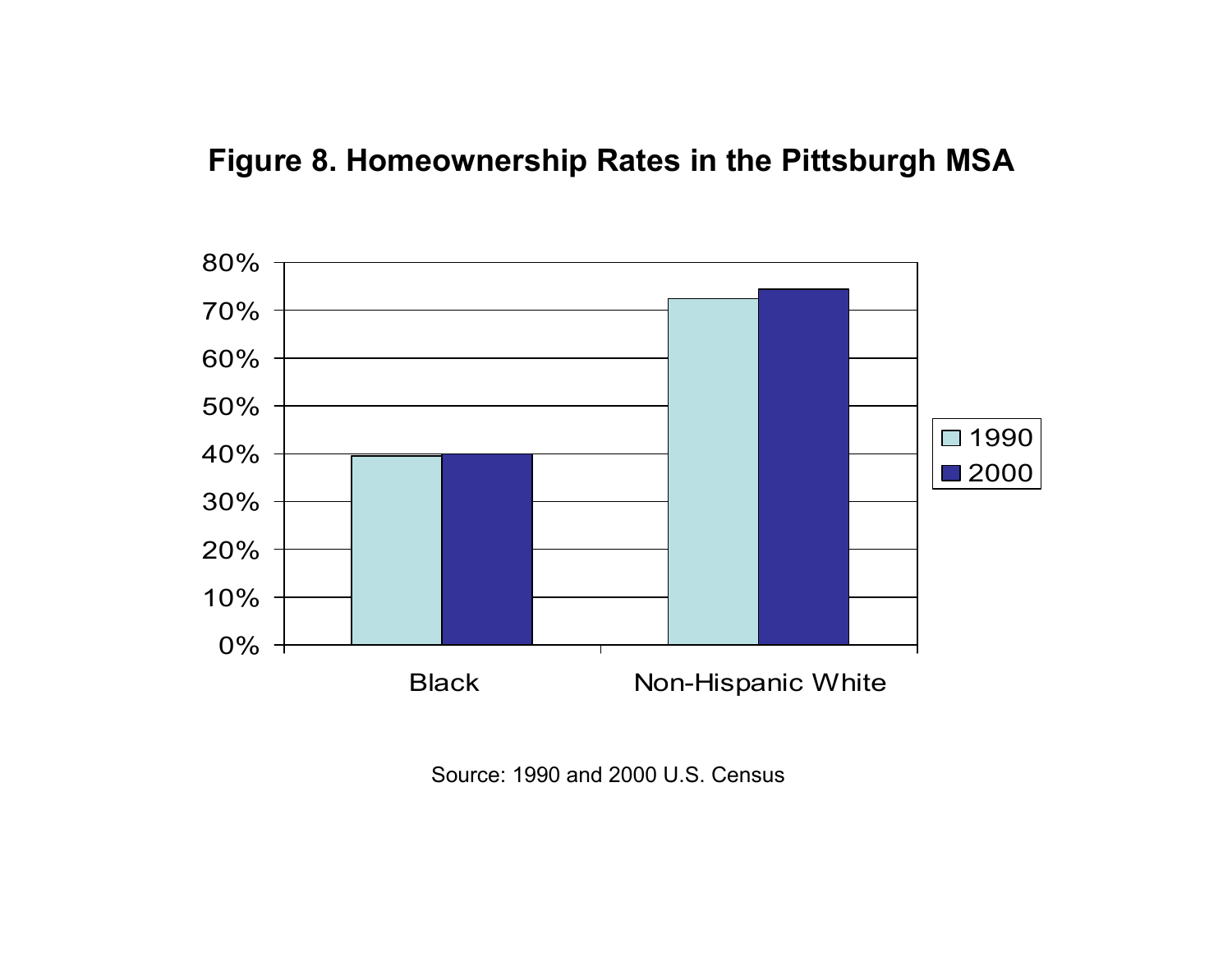### **BLACK-WHITE BENCHMARKS FOR THE CITY OF PITTSBURGH**

#### Ralph Bangs, Christine Anthou, Shannon Hughes, Chris Shorter University Center for Social and Urban Research University of Pittsburgh March 2004

#### **INTRODUCTION**

The African American (black alone) population in the city of Pittsburgh in 2000 was 90,750, and the non-Hispanic white (white alone) population was 223,982. These numbers are fairly typical of large cities in the US.

The purpose of this report is to assess the socioeconomic status of blacks and whites in the city of Pittsburgh based on 2000 census data. Current conditions in Pittsburgh are determined by comparing black conditions, white conditions, and black-white disparities in the 70 largest cities on more than 50 social and economic variables. The 70 largest cities are compared in order to include Pittsburgh, which had the  $52<sup>nd</sup>$  largest population in 2000, and to compare Pittsburgh to a sizable number of other large cities.

In addition, this report contains data and findings on changes in black and white conditions in the city of Pittsburgh from 1990 to 2000. Complete data on all 70 cities and their rankings are in a separate databook.

This report and similar reports for Allegheny County and the Pittsburgh MSA are available online at www.ucsur.pitt.edu (see publications). The Pittsburgh Foundation provided funding for these studies.

#### **AFRICAN AMERICAN AND WHITE CONDITIONS IN 2000 (Table 1)**

Our comparison of the 70 largest cities in the US shows that:

- **1. The city of Pittsburgh has high percentages of African Americans and whites in the general population.** In 2000 the city of Pittsburgh had the:
	- 21<sup>st</sup> highest percentage (27.1%) of African Americans in the population
	- 14<sup>th</sup> highest percentage (66.9%) of non-Hispanic whites in the population

#### **2. High percentages of African American and white children in the city of Pittsburgh live in single, female-headed households.** In 2000 the city had the:

- Second highest percentage (69.9%) of black children living with a single mother
- 12<sup>th</sup> highest percentage (22.2%) of white children living with a single mother
- Second lowest percentage (22.3%) of black children living with two parents
- 18<sup>th</sup> lowest percentage (71.9%) of white children living with two parents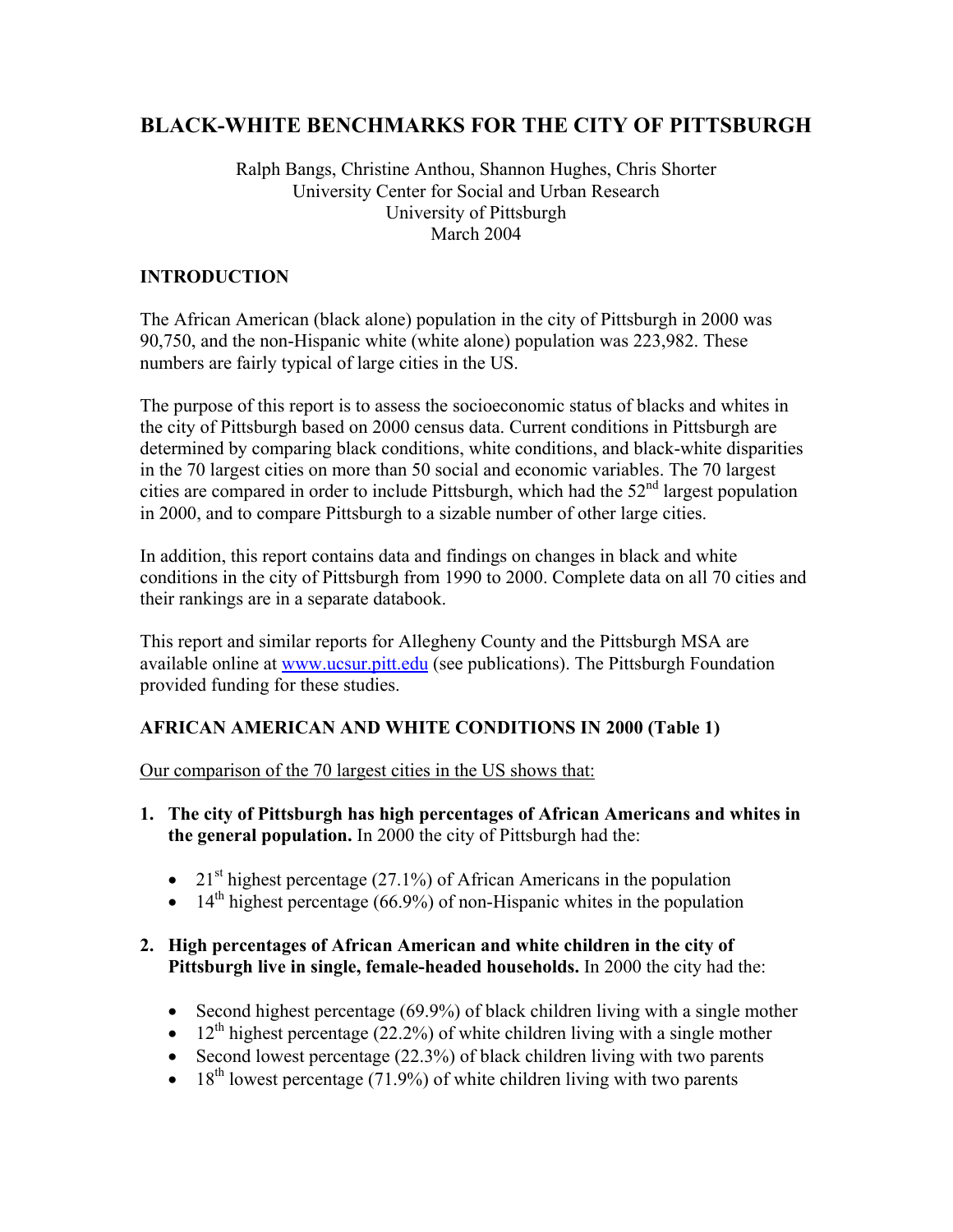- **3. High percentages of black and white families with children in the city of Pittsburgh are headed by single women.** In 2000 the city had the:
	- Fourth highest percentage (67.9%) of black families with children under age 18 that were headed by single women
	- 14<sup>th</sup> highest percentage (23.2%) of white families with children under age 18 that were headed by single women
	- Third lowest percentage (24.6%) of black families with children under age 18 that were headed by two parents
	- 18<sup>th</sup> lowest percentage (70.7%) of white families with children under age 18 that were headed by two parents
- **4. High percentages of African American and white elderly residents in the city of Pittsburgh live alone.** In 2000 the city had the:
	- Third highest percentage (55.9%) of African American elderly age 65 and over who were living alone
	- 24<sup>th</sup> highest percentage (52.9%) of white elderly age 65 and over living alone
- **5. A low percentage of African American children but a high percentage of white children age 3-5 in the city of Pittsburgh are enrolled in nursery school or preschool.** In 2000 the city had the:
	- 23<sup>rd</sup> lowest percentage (38.5%) of black children age 3-5 who were enrolled in nursery school or preschool
	- 27<sup>th</sup> highest percentage (47.3%) of white children age 3-5 who were enrolled in nursery school or preschool

#### **6. African Americans age 16-19 in the city of Pittsburgh have an average dropout rate while whites have a low dropout rate.** In 2000 the city had the:

- 32<sup>nd</sup> lowest percentage (11.7%) of blacks age 16-19 who were neither in school nor a high school graduate
- 14<sup>th</sup> lowest percentage (4.6%) of whites age 16-19 who were neither in school nor a high school graduate

#### **7. African American and white women in the city of Pittsburgh with children under age 18 have low employment rates.** In 2000 the city had the:

- $17<sup>th</sup>$  lowest employment rate (53.2%) among black women with children under age 6
- $24<sup>th</sup>$  lowest employment rate (58.4%) among white women with children under age 6
- 29<sup>th</sup> lowest employment rate (64.0%) among black women with children age 6-17
- 16<sup>th</sup> lowest employment rate  $(67.6\%)$  among white women with children age 6-17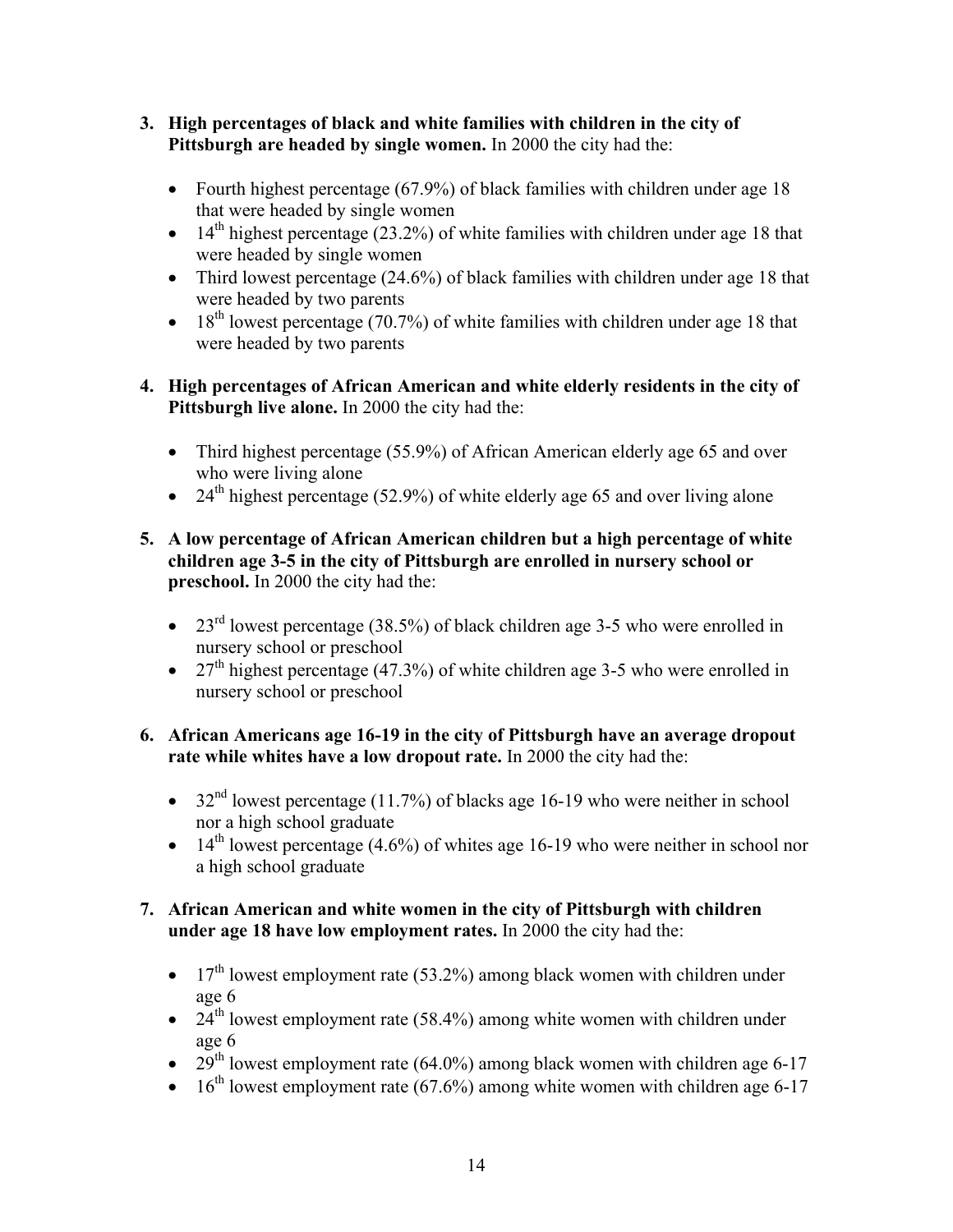- **8. Low percentages of African American and white female and male workers in the city of Pittsburgh are employed full-time.** In 2000 the city had the:
	- 16th lowest rate (47.0%) for full-time employment among black female workers age 16 and over
	- Sixth lowest rate (47.6%) for full-time employment among white female workers age 16 and over
	- 13th lowest rate (51.9%) for full-time employment among black male workers age 16 and over
	- Fourth lowest rate (59.1%) for full-time employment among white male workers age 16 and over
- **9. A very high percentage of African Americans but a low percentage of whites age 16-19 in the city of Pittsburgh are neither in school nor in the labor force.** In 2000 the city had the:
	- Seventh highest percentage (18.3%) of black youth age 16-19 who were neither in school nor in the labor force
	- 13<sup>th</sup> lowest percentage (5.3%) of white youth age 16-19 who were neither in school nor in the labor force

#### **10. Disabled African American and white adults of working age in the city of Pittsburgh have low rates of employment.** In 2000 the city had the:

- 24<sup>th</sup> lowest rate (46.2%) of employment among black disabled adults age 21-64
- Ninth lowest rate (51.6%) of employment among white disabled adults age 21-64

#### **11. African American and white full-time workers in the city of Pittsburgh have low median earnings.** In 1999 the city had the:

- $11<sup>th</sup>$  lowest median earnings (\$22,563) among black female full-time workers
- Ninth lowest median earnings (\$26,383) among white female full-time workers
- $16<sup>th</sup>$  lowest median earnings (\$27,432) among black male full-time workers
- Seventh lowest median earnings (\$33,926) among white male full-time workers

#### **12. African American and white part-time workers in the city of Pittsburgh have low median earnings.** In 1999 the city had the:

- Seventh lowest median earnings (\$8,022) among black female part-time workers
- Lowest median earnings (\$7,265) among white female part-time workers
- Third lowest median earnings (\$8,144) among black male part-time workers
- Lowest median earnings (\$8,699) among white male part-time workers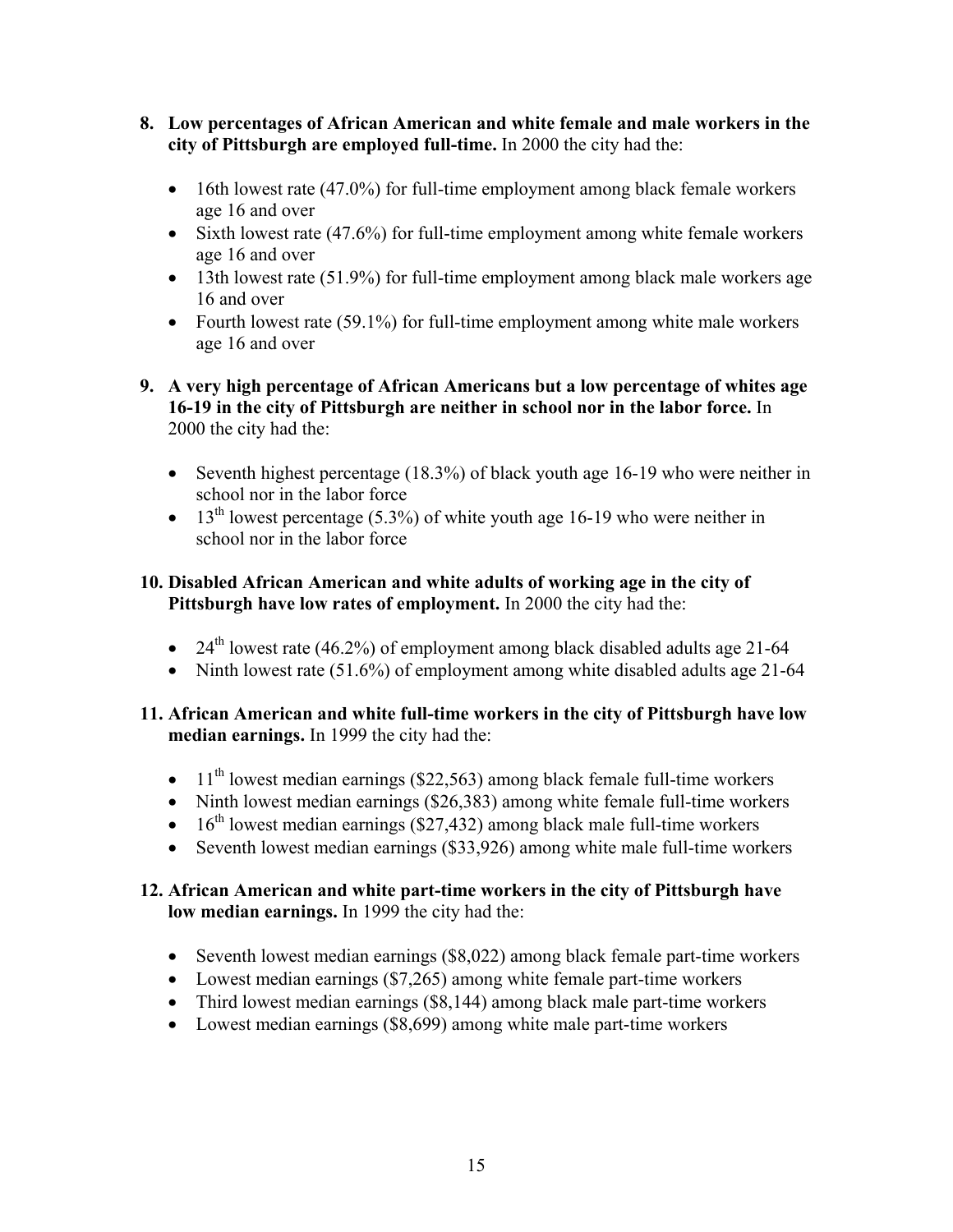- **13. African Americans and whites in the city of Pittsburgh have low median household and family incomes and low per capita income.** In 1999 the city had the:
	- Fifth lowest median household income (\$20,075) for blacks
	- Fourth lowest median household income (\$32,692) for whites
	- Fifth lowest median family income (\$24,002) for blacks
	- Eighth lowest median family income (\$45,656) for whites
	- 13<sup>th</sup> lowest per capita income (\$12,356) for blacks
	- Seventh lowest per capita income (\$21,849) for whites

#### **14. African American and white poverty rates in the city of Pittsburgh are among the highest in the nation.** In 1999 the city had the:

- Seventh highest poverty rate (34.1%) for African Americans and fifth highest poverty rate (14.3%) for whites
- Seventh highest poverty rate (46.0%) for African American children and  $17<sup>th</sup>$ highest poverty rate (13.6%) for white children under age 18
- Sixth highest poverty rate (29.8%) for African American adults age 18-64 and third highest poverty rate (15.4%) for whites age 18-64
- 24<sup>th</sup> highest poverty rate (22.6%) for African Americans age 65 and older and  $11<sup>th</sup>$ highest poverty rate (11.0%) for whites age 65 and older
- Ninth highest poverty rate (50.3%) for African American female-headed families with children under age 18 and eighth highest poverty rate (34.0%) for white female-headed families with children under age 18
- Fifth highest poverty rate (35.5%) for African American male-headed families with children under age 18 and eighth highest poverty rate (18.3%) for white male-headed families with children under age 18
- 21<sup>st</sup> highest poverty rate (12.2%) for African American married-couple families with children under age 18 and  $17<sup>th</sup>$  highest poverty rate (4.8%) for white marriedcouple families with children under age 18
- **15. Small percentages of African American and white households in the city of Pittsburgh are overcrowded or lack telephone service, but high percentages have no vehicle available.** In 2000 the city had the:
	- Lowest rate (2.8%) for African American households and sixth lowest rate (1.1%) for white households with more than one person on average per room
	- 11<sup>th</sup> lowest rate (2.3%) for African American households and  $18<sup>th</sup>$  lowest rate (1.0%) for white households with no telephone service
	- Second highest rate (48.6%) for African American households and  $10^{th}$  highest rate (22.5%) for white households with no vehicle available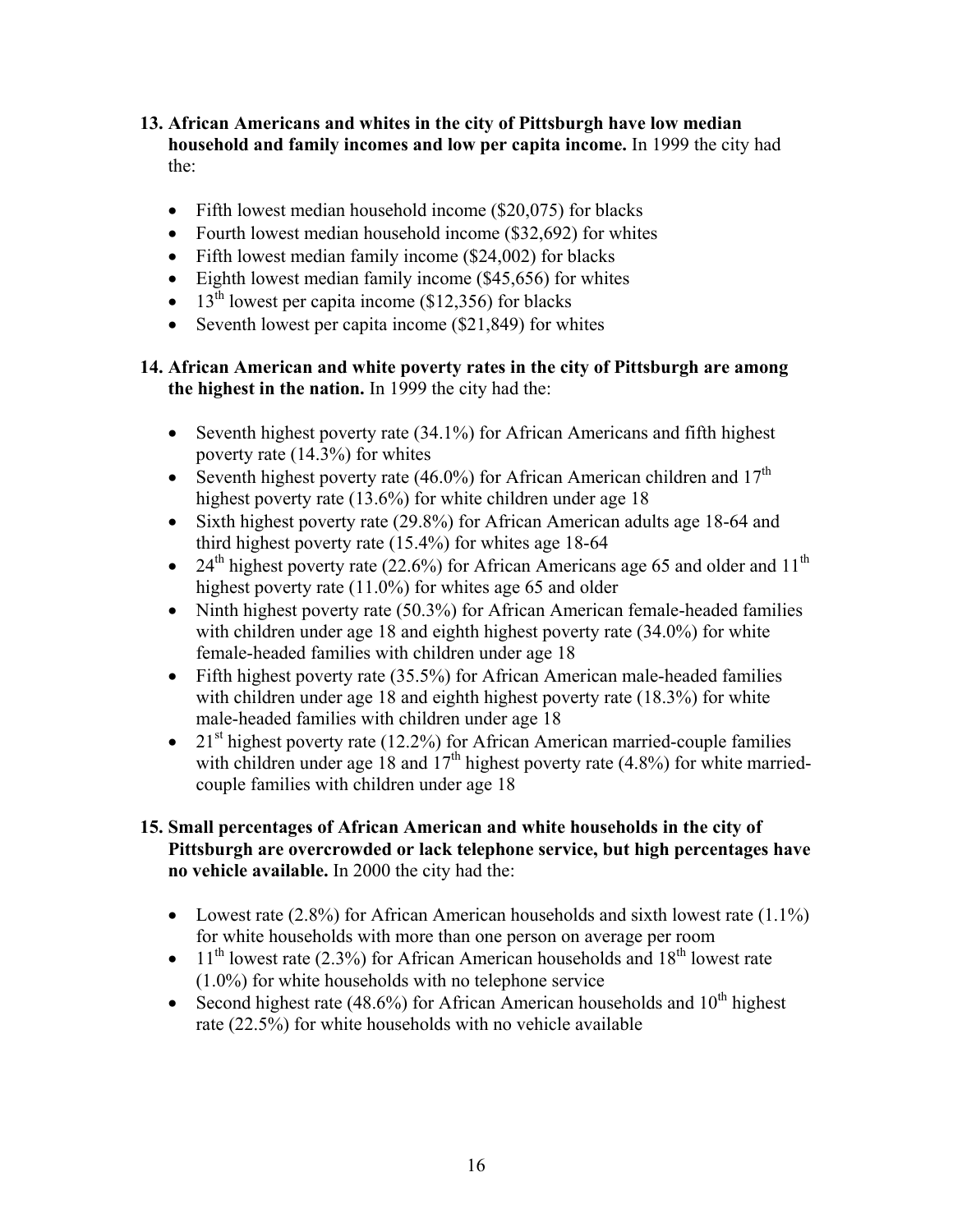- **16. African American and white homeownership rates are slightly below average in the city of Pittsburgh, and median home values are among the lowest in the nation.** In 2000 the city had the:
	- 21<sup>st</sup> lowest homeownership rate (35.9%) for African American households and  $30<sup>th</sup>$  lowest rate (59.9%) for white households
	- Second lowest value (\$46,600) for homes owned by African Americans and second lowest value (\$62,200) for homes owned by whites

#### **17. Monthly housing costs for African American and white homeowners and renters are among the lowest in the nation.** In 2000 the city had the:

- $10^{th}$  lowest monthly costs (\$763) for African American homeowners with mortgages and fifth lowest monthly costs (\$799) for white homeowners with mortgages
- Third lowest monthly costs (\$412) for African American renters and  $11<sup>th</sup>$  lowest monthly costs (\$533) for white renters

#### **FINDINGS ON BLACK-WHITE DISPARITIES IN 2000 (Table 1)**

Our comparison of black and white conditions in the city of Pittsburgh shows that:

- The percentage of black children living with their mother only  $(69.9\%)$  is more than three times the rate for white children (22.2%)
- The high school dropout rate for African American 16-19 year-olds (11.7%) is 2.5 times the rate for whites  $(4.6\%)$
- The percent of African American 16-19 year-olds who are neither in school nor in the labor force  $(18.3\%)$  is 3.5 times the white rate  $(5.3\%)$
- The per capita income of African Americans (\$12,356) is 57% that of whites (\$21,849)
- The poverty rate for African American children  $(46\%)$  is 3.4 times the white rate  $(13.6\%)$
- The median value of homes owned by African Americans (\$46,600) is 75% that of whites (\$62,200)

#### **CHANGE IN CONDITIONS FROM 1990 TO 2000 (Table 2)**

The largest changes in African American and white conditions in the city of Pittsburgh in the past decade were:

- The number of African American high school dropouts age 16-19 living in the city declined by 30% and the number of white dropouts declined by 37%
- The number of African American women age 25 and over with a bachelor's degree or higher increased by 42% and the number of white women age 25 and over with a bachelor's degree or higher increased by 11%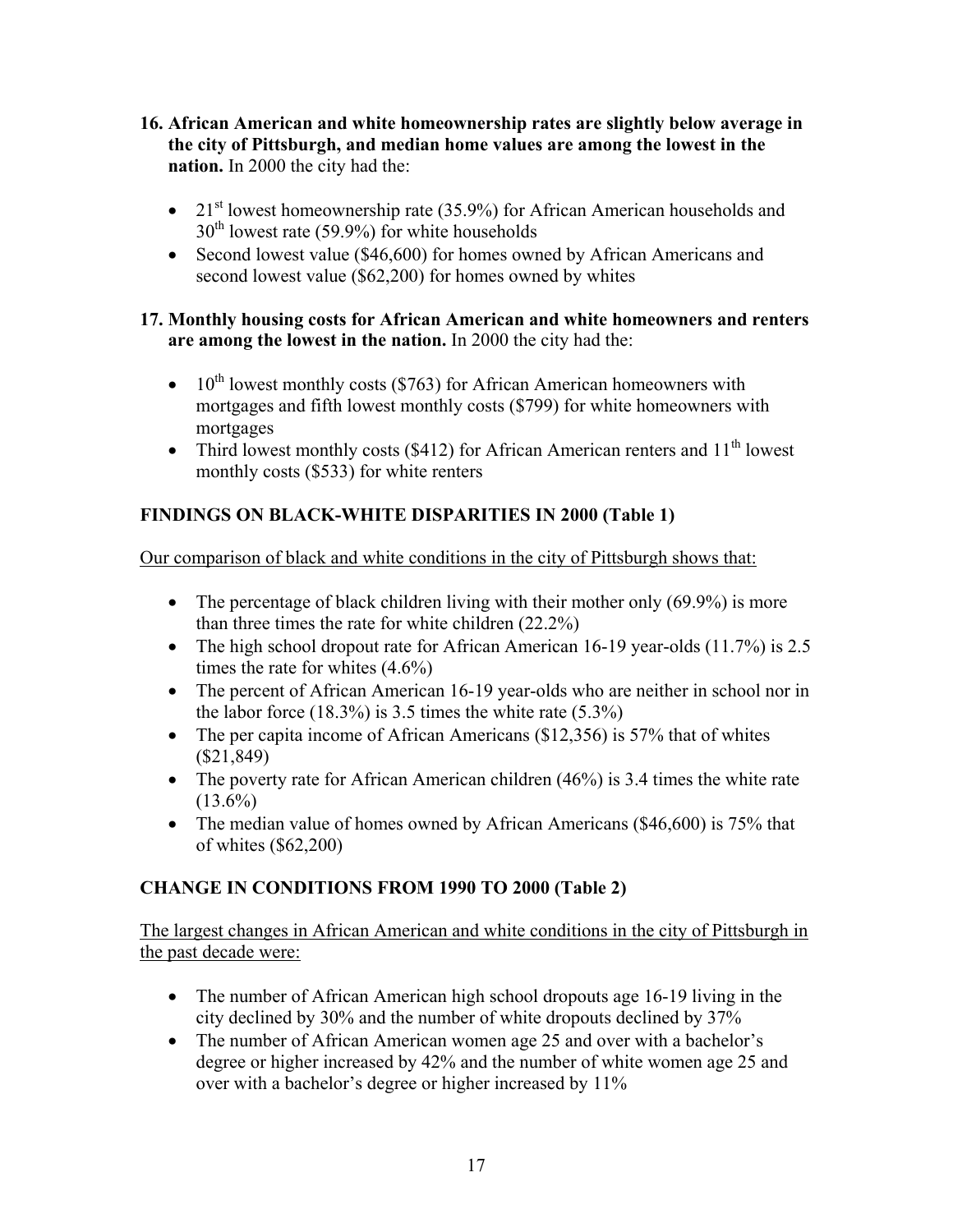- The number of African American men age 25 and over with a bachelor's degree or higher increased by 12% and the number of white men age 25 and over with a bachelor's degree or higher increased by 8%
- The number of African American residents employed full-time increased by 17% while the number of white residents employed full-time declined by  $6\%$
- The real per capita income of African Americans increased by 26% while the white per capita income increased by  $12\%$
- The number of African American residents in poverty declined by 23% while the number of whites in poverty declined by 16%
- The number of African American female-headed families with children in poverty declined by 24% while the number for whites declined by 40%
- The median value of homes owned by African Americans increased by 5% while the value of the homes owned by whites increased by 9%

#### **CONCLUSIONS**

**The comparison of African American conditions in the 70 largest cities shows that African American children and youth in the city of Pittsburgh are among the most disadvantaged in America.** In 2000 the city of Pittsburgh had the:

- Second highest percentage (69.9%) of black children living with a single mother
- Second lowest percentage (22.3%) of black children living with two parents
- Seventh highest percentage (18.3%) of black youth age 16-19 who were neither in school nor in the labor force
- Seventh highest poverty rate (46.0%) for African American children under age 18
- 23<sup>rd</sup> lowest percentage (38.5%) of black children age 3-5 who were enrolled in nursery school or preschool

On the other hand, African American youth in the city have an average high school dropout rate. The city in 2000 had the:

• 32<sup>nd</sup> lowest percentage (11.7%) of blacks age 16-19 who were neither in school nor a high school graduate

#### **The comparison of African American conditions in the 70 largest cities shows that African American working-age adults in the city of Pittsburgh are among the most disadvantaged in America.** In 2000 the city of Pittsburgh had the:

- Third lowest median earnings (\$8,144) among black male part-time workers
- Third lowest percentage (24.6%) of black families with children under age 18 that were headed by two parents
- Fourth highest percentage (67.9%) of black families with children under age 18 that were headed by single women
- Fifth highest poverty rate (35.5%) for African American male-headed families with children under age 18
- Sixth highest poverty rate (29.8%) for African American adults age 18-64
- Seventh lowest median earnings (\$8,022) among black female part-time workers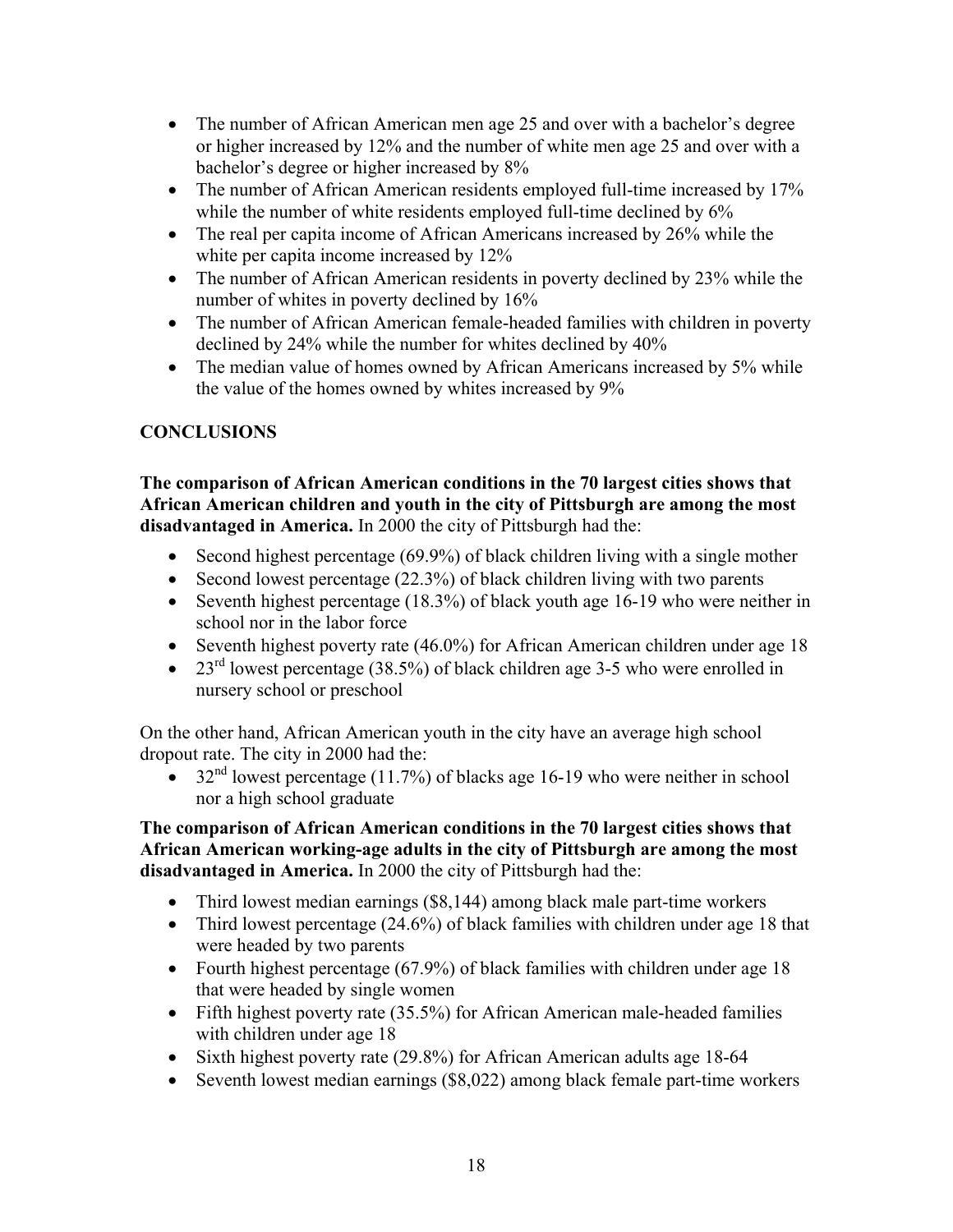- Ninth highest poverty rate (50.3%) for African American female-headed families with children under age 18
- $11<sup>th</sup>$  lowest median earnings (\$22,563) among black female full-time workers
- 13th lowest rate (51.9%) for full-time employment among black male workers age 16 and over
- 16th lowest rate (47.0%) for full-time employment among black female workers age 16 and over
- $16<sup>th</sup>$  lowest median earnings (\$27,432) among black male full-time workers
- $17<sup>th</sup>$  lowest employment rate (53.2%) among black women with children under age 6
- 21<sup>st</sup> highest poverty rate (12.2%) for African American married-couple families with children under age 18
- 24<sup>th</sup> lowest rate (46.2%) of employment among black disabled adults age 21-64
- 29<sup>th</sup> lowest employment rate  $(64.0\%)$  among black women with children age 6-17

**The comparison of African American conditions in the 70 largest cities shows that African American elderly in the city of Pittsburgh are disadvantaged.** In 2000 the city of Pittsburgh had the:

- Third highest percentage (55.9%) of African American elderly living alone
- 24<sup>th</sup> highest poverty rate (22.6%) for African Americans age 65 and older

**The comparison of white conditions in the 70 largest cities shows that white children and youth in the city of Pittsburgh are in some ways disadvantaged and in other ways advantaged.** In 2000 white children and youth were disadvantaged in that the city of Pittsburgh had the:

- 12<sup>th</sup> highest percentage (22.2%) of white children living with a single mother
- 17<sup>th</sup> highest poverty rate (13.6%) for white children under age 18
- 18<sup>th</sup> lowest percentage (71.9%) of white children living with two parents

In 2000 white children and youth were advantaged in that the city of Pittsburgh had the:

- 13<sup>th</sup> lowest percentage (5.3%) of white youth age 16-19 who were neither in school nor in the labor force
- 14<sup>th</sup> lowest percentage (4.6%) of whites age 16-19 who were neither in school nor a high school graduate
- 27<sup>th</sup> highest percentage (47.3%) of white children age 3-5 who were enrolled in nursery school or preschool

**The comparison of white conditions in the 70 largest cities shows that white working-age adults in the city of Pittsburgh are among the most disadvantaged in urban America.** In 2000 the city of Pittsburgh had the:

- Lowest median earnings (\$7,265) among white female part-time workers
- Lowest median earnings (\$8,699) among white male part-time workers
- Third highest poverty rate (15.4%) for whites age 18-64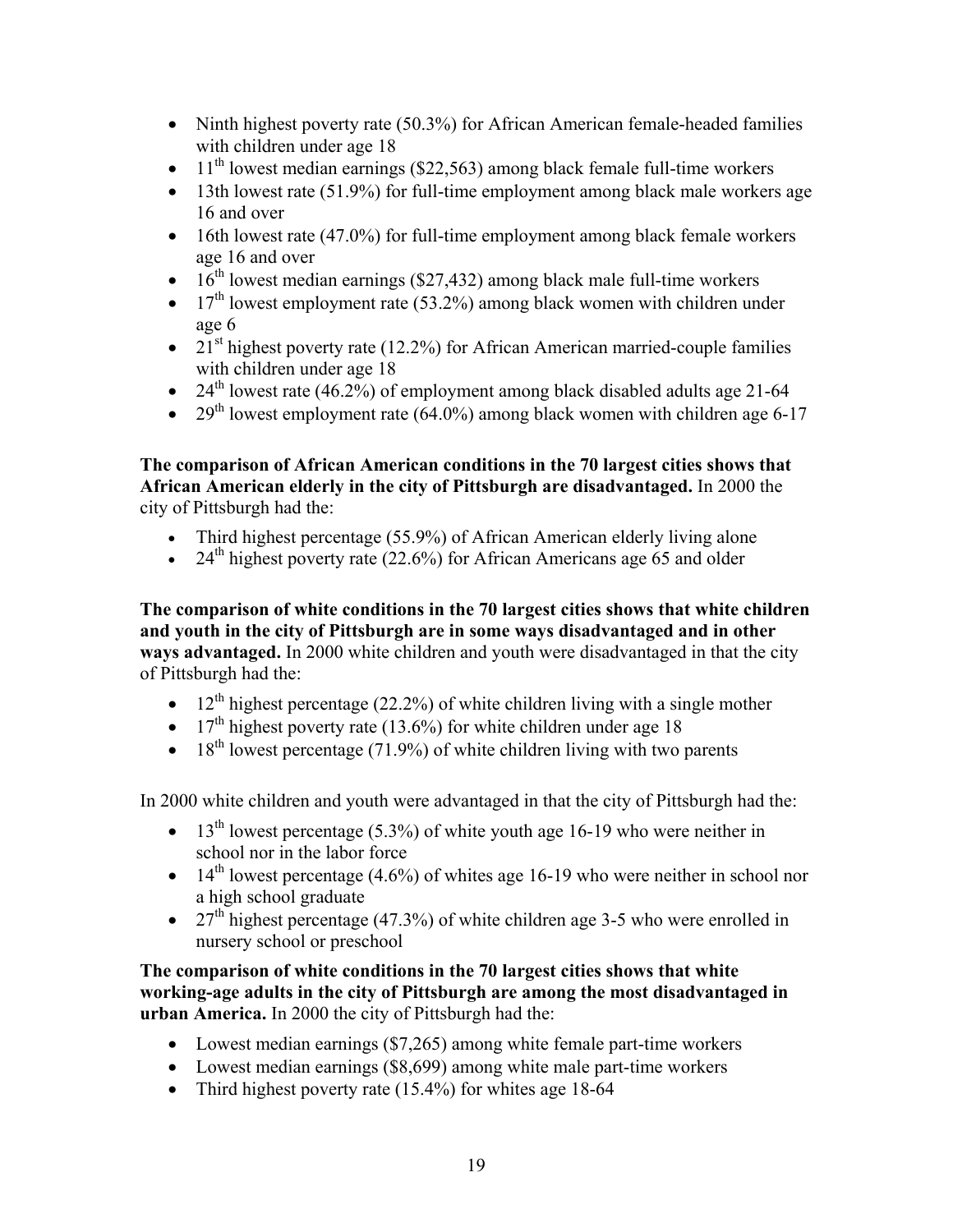- Fourth lowest rate (59.1%) for full-time employment among white male workers age 16 and over
- Sixth lowest rate (47.6%) for full-time employment among white female workers age 16 and over
- Seventh lowest median earnings (\$33,926) among white male full-time workers
- Eighth highest poverty rate (34.0%) for white female-headed families with children under age 18
- Eighth highest poverty rate (18.3%) for white male-headed families with children under age 18
- Ninth lowest median earnings (\$26,383) among white female full-time workers
- Ninth lowest rate (51.6%) of employment among white disabled adults age 21-64
- $\bullet$  14<sup>th</sup> highest percentage (23.2%) of white families with children under age 18 that were headed by single women
- 16<sup>th</sup> lowest employment rate (67.6%) among white women with children age 6-17
- 17<sup>th</sup> highest poverty rate  $(4.8\%)$  for white married-couple families with children under age 18
- $\bullet$  18<sup>th</sup> lowest percentage (70.7%) of white families with children under age 18 that were headed by two parents
- 24<sup>th</sup> lowest employment rate (58.4%) among white women with children age 0-5

**The comparison of white conditions in the 70 largest cities shows that white elderly in the city of Pittsburgh are disadvantaged.** In 2000 the city of Pittsburgh had the:

- 11<sup>th</sup> highest poverty rate (11.0%) for whites age 65 and older
- 24<sup>th</sup> highest percentage (52.9%) of white elderly age 65 and over living alone

#### **IMPLICATIONS**

**Leadership** The African American share (27%) of the city's population suggests that African Americans should have a substantial role to play in the community, such as in politics, government, business, and nonprofits. To the extent the African Americans are not well represented, reasons for lack of representation need to be studied and strategies for increasing representation need to be developed.

**Racial and Ethnic Diversity** While the percent of the city's population that is non-white increased from 28.5% in 1990 to 33.1% in 2000, the city continues to have one of the least diverse populations in urban America. This suggests that racial and ethnic understanding and tolerance are likely to be low in the city.

**Single-Parent Families and Poverty** The high rates of black (70%) and white (22%) children in the city living with their mothers makes it likely that many children will be disadvantaged. In fact, half (50%) of the black female-headed families with children and 34% of white female-headed families with children are in poverty in the city.

**Need for Services** The large numbers of African Americans and whites age 65 and over living alone suggest that more services for these groups are needed in this city than in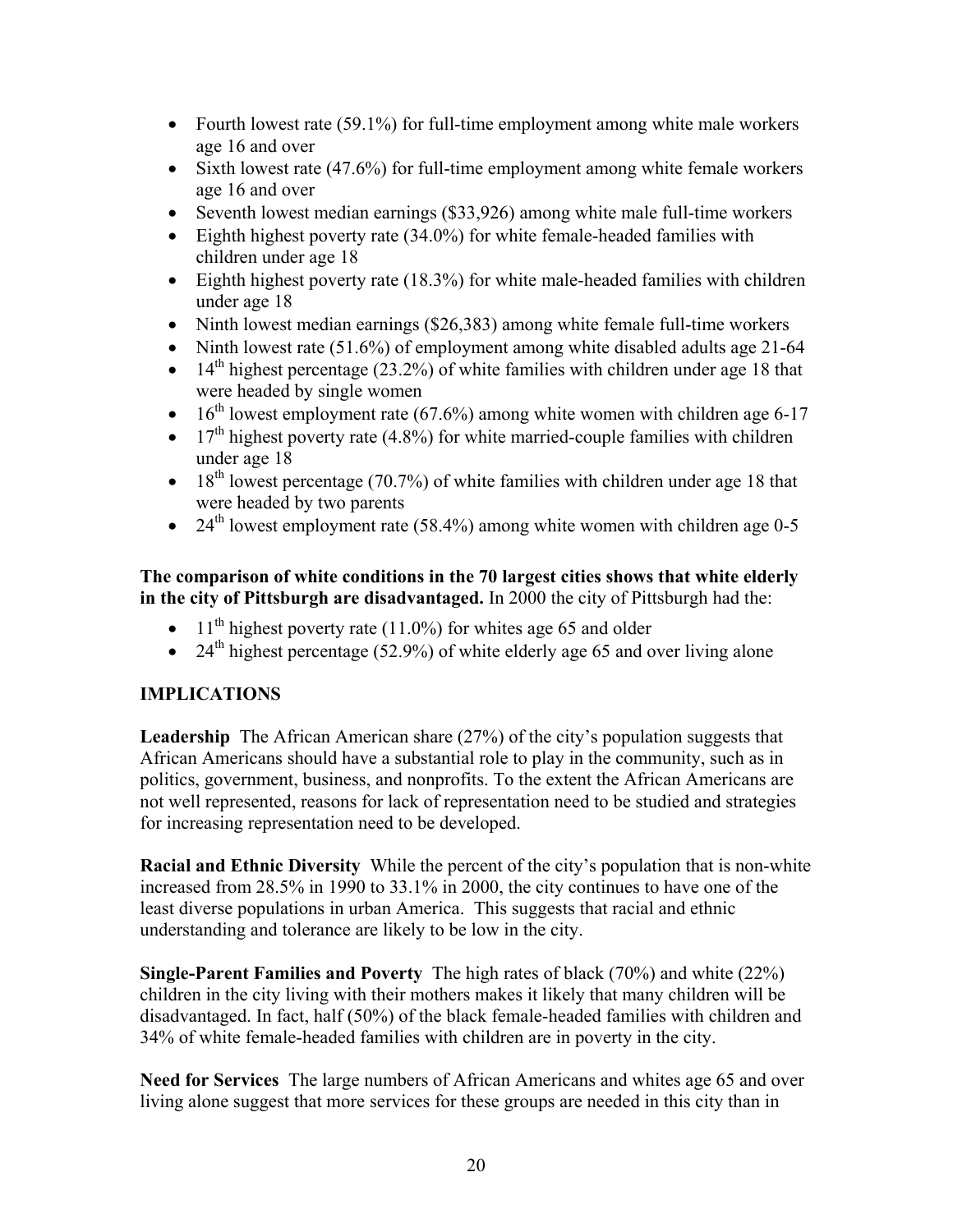most large cities of the US. The extent to which the needs of these groups are being met should be examined.

**Preschool** Early education is critical to primary and secondary school success. African American children, who generally have education disadvantages, continue to participate at low levels in nursery school and preschool. Much more effort needs to be made to increase the percentage of poor children who receive quality early education.

**School Dropouts** The high rate of African American youth age 16-19 who are neither in school nor a high school graduate indicates continuing and serious education problems. However, the number of African American and white dropouts living in the city in 2000 was much smaller than the number there in 1990.

**Teen Idleness** About 1,000 African American youth in the city of Pittsburgh are neither in school nor employed. Many serious social problems can be avoided if these youth can get the help that will enable them to have greater success in school and in the labor force.

**Lack of Full-Time Jobs** African American and white female and male workers in the city of Pittsburgh have some of the lowest rates of full-time employment in urban America. Much more needs to be done to create full-time jobs.

**Low Wages** Full-time and part-time African American and white workers in the city of Pittsburgh have some of the lowest earnings in urban America. The quality of jobs needs to be greatly improved.

**Labor Supply** The low rate of full-time employment in the city of Pittsburgh and the low wages of full and part-time jobs suggest that there is a large pool of workers in the city who would like better jobs. Further, the increasing numbers of African Americans and whites in the city with a bachelor's degree or higher suggest that the quality of the workforce is improving. The supply of workers, quality of the workforce, and the low wages in the city should be locational advantages that are marketable to businesses.

**Poverty** Poverty rates for African American and white children, working-age adults, and elderly in the city of Pittsburgh are among the highest in urban America. This suggests that residents of the city have greater than average need for assistance with food, utilities, health care, and other basic needs. However, there was an absolute decline from 1990 to 2000 in the number of poor African Americans and whites living in the city.

**Transportation** High proportions of African American (49%) and white households (23%) in the city of Pittsburgh do not have a vehicle. This suggests that public transportation is more critical to the lives of people in Pittsburgh than in most other large cities.

**Home Values and Housing Costs** Home values and housing costs are not likely to be as low now as they were in 2000 because of the reassessment of property values that occurred after the census was taken.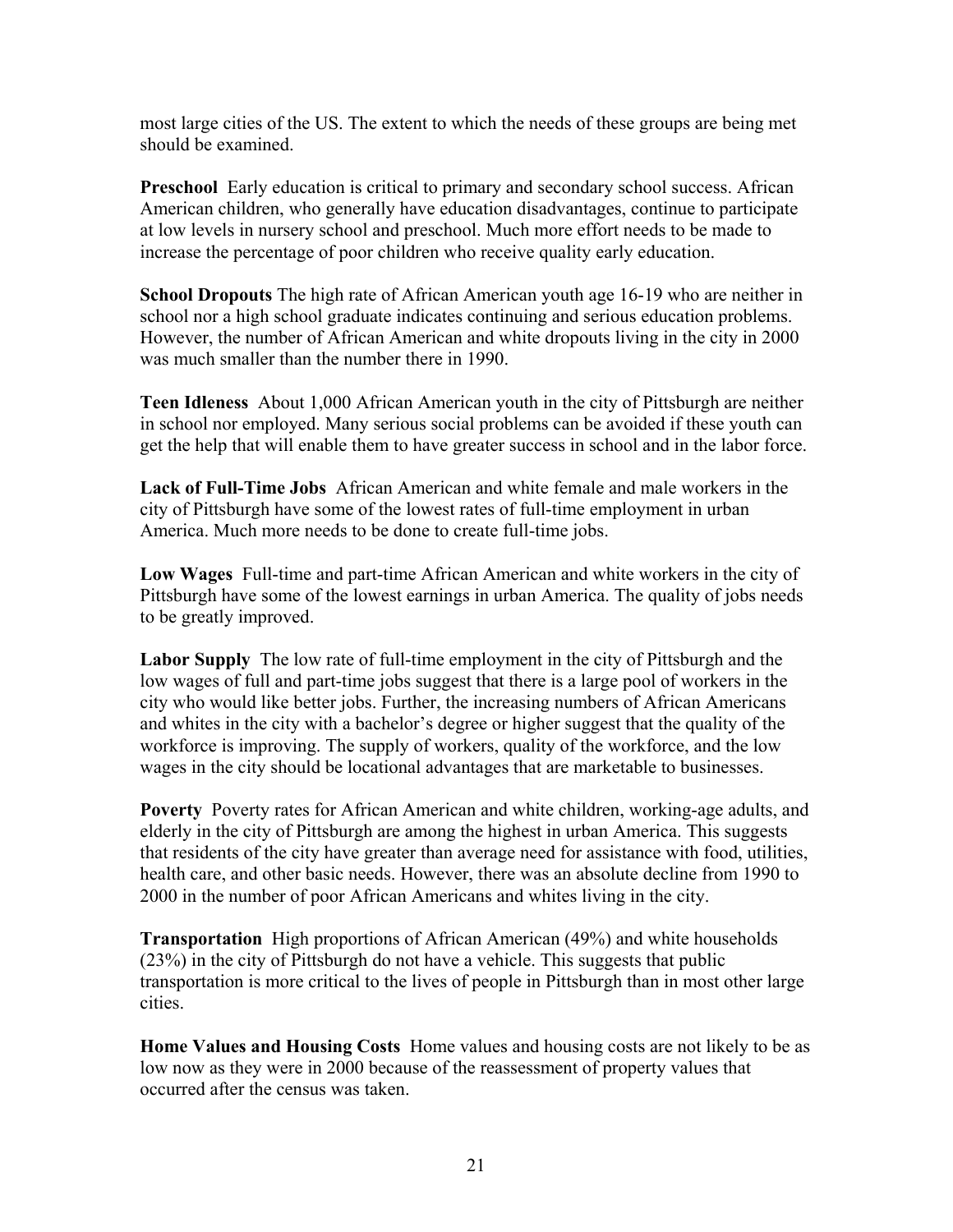TABLE 1. Socioeconomic Data for African Americans and Whites in the City of Pittsburgh, 2000

|                                                                             |                   | <b>Black alone</b>       |                         |              | Non-Hispanic White alone            |            |       | <b>Black/NHW Ratio</b> |                 |
|-----------------------------------------------------------------------------|-------------------|--------------------------|-------------------------|--------------|-------------------------------------|------------|-------|------------------------|-----------------|
| Variable                                                                    | Value             | Median                   | Ranking/70              | Value        | Median                              | Ranking/70 | Value | Median                 | Ranking/70      |
| DEMOGRAPHIC CHARACTERISTICS                                                 |                   |                          |                         |              |                                     |            |       |                        |                 |
| <b>Total Population</b>                                                     | 90,750            | 77,283                   | 29                      | 223,982      | 223,939                             | 35         |       | N/A                    |                 |
| Group as percent of total population                                        | 27.1%             | 16.8%                    | 21                      | 66.9%        | 50.5%                               | 14         |       |                        |                 |
| Percent of children living with mother only                                 | 69.9%             | 57.4%                    | $\overline{2}$          | 22.2%        | 18.3%                               | 12         | 3.2   | 3.0                    | 28              |
| Percent of children living with two parents                                 | 22.3%             | 34.8%                    | 69                      | 71.9%        | 75.1%                               | 53         | 0.3   | 0.5                    | 68              |
| Percent of children living with father only                                 | 7.9%              | 7.8%                     | $\overline{34}$         | 5.9%         | 6.3%                                | 40         | 1.3   | 1.3                    | 29              |
| Percent of hhs with own children <18 whose hher is female only age 15-64    | 67.9%             | 54.8%                    | $\overline{\mathbf{4}}$ | 23.2%        | 19.5%                               | 14         | 2.9   | 2.6                    | 18              |
| Percent of hhs with own children <18 whose hher is married-couple age 15-64 | 24.6%             | 37.6%                    | 68                      | 70.7%        | 73.6%                               | 53         | 0.3   | 1.9                    | 67              |
| Percent of hhs with own children <18 whose hher is male only age 15-64      | 7.5%              | 8.1%                     | 51                      | 6.1%         | 6.8%                                | 41         | 1.2   | 1.3                    | 39              |
| Percent disabled among population 5 to 20 years of age                      | 9.8%              | 10.0%                    | 42                      | 6.7%         | 7.8%                                | 57         | 1.5   | 1.3                    | 16              |
| Percent veterans among civilian population 18 years of age and over         | 12.6%             | 11.9%                    | 28                      | 13.2%        | 13.5%                               | 42         | 1.0   | 1.1                    | 25              |
| Percent living alone, age 65 and over                                       | 55.9%             | 46.3%                    | $\overline{3}$          | 52.9%        | 50.5%                               | 24         | 1.1   | 0.9                    | 8               |
| <b>EDUCATION</b>                                                            |                   |                          |                         |              |                                     |            |       |                        |                 |
| Percent of children 3 to 5 years old enrolled in nursery school/preschool   | 38.5%             | 42.7%                    | 48                      | 47.3%        | 46.2%                               | 27         | 0.8   | 0.9                    | 56              |
| H.S. dropout rate age 16-19 (percent neither in h.s. nor a h.s. grad)       | 11.7%             | 12.1%                    | 39                      | 4.6%         | 7.6%                                | 57         | 2.5   | 1.4                    | 11              |
| Percent males age ≥25 with h.s. degree or higher                            | 71.9%             | 75.5%                    | 48                      | 84.1%        | 89.0%                               | 60         | 1.1   | 1.2                    | 46              |
| Percent males age ≥25 bachelor degree or higher                             | 11.7%             | 14.0%                    | 47                      | 31.7%        | 36.0%                               | 46         | 0.4   | 0.4                    | 36              |
| Percent females age ≥25 with h.s. degree or higher                          | 77.5%             | 76.3%                    | 30                      | 82.0%        | 88.1%                               | 62         | 1.2   | 1.1                    | $\overline{27}$ |
| Percent females age ≥25 with bachelor degree or higher                      | 12.7%             | 14.5%                    | 49                      | 26.4%        | 30.5%                               | 49         | 0.5   | 0.5                    | 32              |
|                                                                             |                   |                          |                         |              |                                     |            |       |                        |                 |
| <b>WORK</b>                                                                 |                   |                          |                         |              |                                     |            |       |                        |                 |
| Percent employed among women age 16-64 with at least one child under age 6  | 53.2%             | 58.8%                    | 54                      | 58.4%        | 60.3%                               | 47         | 0.9   | 1.0                    | 49              |
| Percent employed among women age 16-64 with at least one child age 6-17     | 64.0%             | 65.4%                    | 42                      | 67.6%        | 70.4%                               | 55         | 0.9   | 0.9                    | $\overline{34}$ |
| Percent of female workers age 16 and above employed full-time in 1999       | 47.0%             | 51.4%                    | 55                      | 47.6%        | 52.7%                               | 65         | 1.0   | 1.0                    | 28              |
| Percent of male workers age 16 and above employed full-time in 1999         | 51.9%             | 56.2%                    | 58                      | 59.1%        | 66.3%                               | 67         | 0.9   | 0.9                    | 22              |
| Percent idle, age 16-19: not in school, armed forces, or labor force        | 18.3%             | 14.1%                    | $\overline{7}$          | 5.3%         | 7.7%                                | 58         | 3.5   | 1.7                    | $6\phantom{a}$  |
| Percent employed among disabled age 21-64                                   | 46.2%             | 50.6%                    | 47                      | 51.6%        | 60.7%                               | 62         | 0.9   | 0.9                    | $\overline{18}$ |
| <b>EARNINGS AND INCOME</b>                                                  |                   |                          |                         |              |                                     |            |       |                        |                 |
| Median earnings for pop. ≥16 years of age who worked full-time in 1999      | 24,787<br>\$      | $\mathfrak{S}$<br>26,918 | 59 \$                   | 30,506       | \$<br>35,367                        | 65         | 0.81  | 0.8                    | 22              |
| Median earnings for males ≥16 years of age who worked full-time in 1999     | $27,432$ \$<br>\$ | 29,198                   | 55 \$                   | 33,926       | \$<br>40,097                        | 64         | 0.81  | 0.7                    | 16              |
| Median earnings for fem. ≥16 years of age who worked full-time in 1999      | $22,563$ \$<br>\$ | 25,263                   | 60 \$                   | 26,383       | \$30,367                            | 62         | 0.86  | 0.8                    | 25              |
| Median earnings for pop.≥16 years of age who worked part-time in 1999       | 8,072 \$<br>\$    | 10,199                   | 68 \$                   | 7,829        | \$<br>11,202                        | 70         | 1.0   | 0.9                    | $\overline{7}$  |
| Median earnings for males ≥16 years of age who worked part-time in 1999     | \$<br>8,144       | $\sqrt{3}$<br>10,508     | 68 \$                   | 8,699        | $\mathfrak s$<br>12,358             | 70         | 0.94  | 0.8                    | 15              |
| Median earnings for fem. ≥16 years of age who worked part-time in 1999      | 8,022<br>\$       | $\sqrt{3}$<br>9,637      | 64 \$                   | 7,265        | $\boldsymbol{\mathsf{s}}$<br>10,388 | 70         | 1.1   | 0.9                    | 5               |
| Median household income in 1999                                             | $20,075$ \$<br>\$ | 28,301                   | $66$ \$                 | 32,692       | $\boldsymbol{\mathsf{s}}$<br>44,205 | 67         | 0.61  | 0.6                    | 46              |
|                                                                             | 24,002<br>\$      | $\mathfrak s$<br>32,299  | 66                      | \$<br>45,656 | \$<br>57,035                        | 63         | 0.53  | 0.6                    | 45              |
| Median family income in 1999                                                |                   |                          |                         | 21,290       |                                     | 67         |       | 0.7                    | $\overline{44}$ |
| Median nonfamily household income in 1999                                   | 13,138<br>\$      | 20,028<br>l \$           | 66 \$                   | 21.849       | \$<br>30,189                        |            | 0.62  |                        | 29              |
| Per capita income in 1999                                                   | 12,356            | $\sqrt{3}$<br>14,235     | 58 \$                   |              | \$<br>26,290                        | 64         | 0.57  | 0.5                    |                 |

Note: A ranking of 1 represents the highest value; a ranking of 70 represents the lowest value. Source: 2000 U.S. Census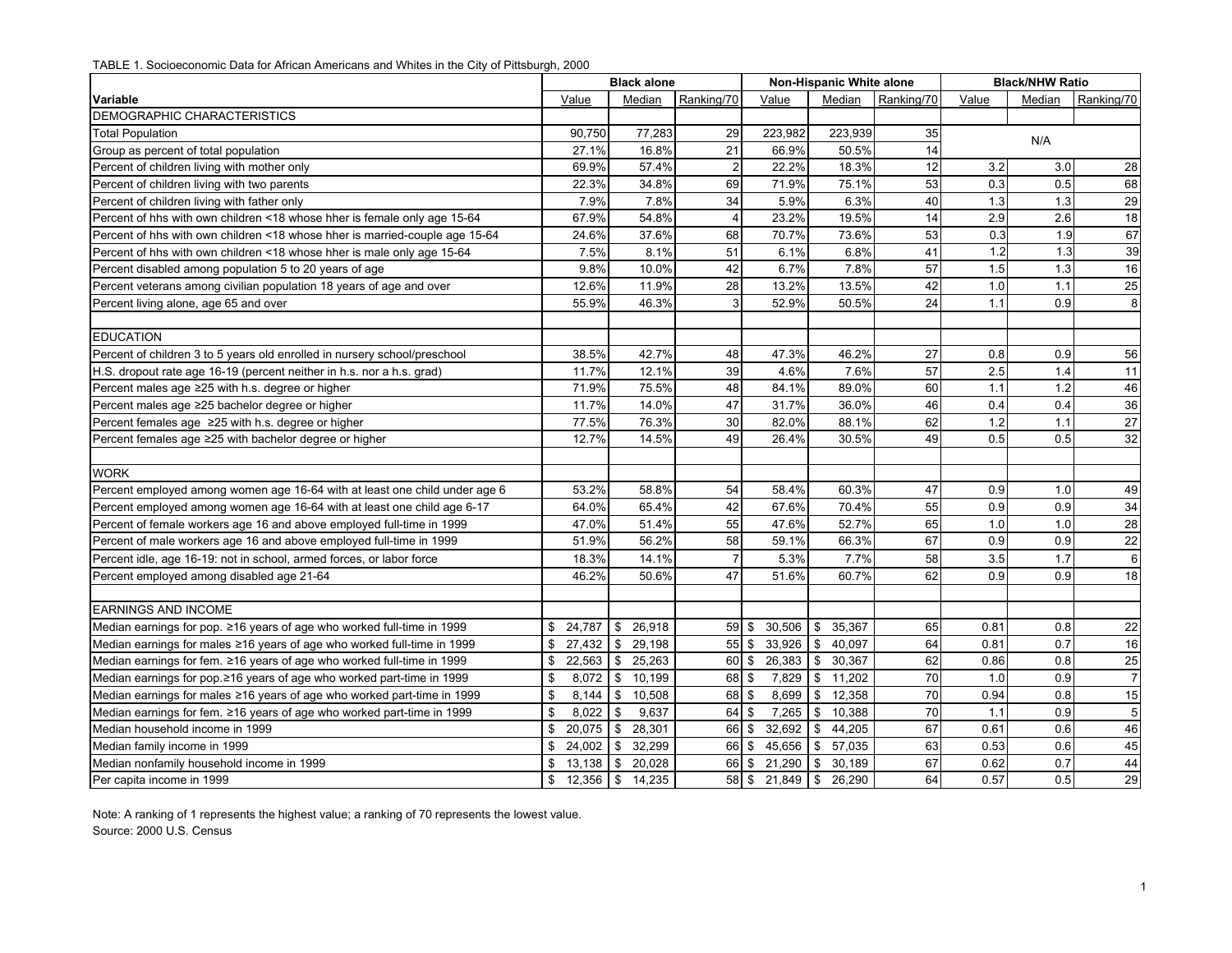TABLE 1. Socioeconomic Data for African Americans and Whites in the City of Pittsburgh, 2000

|                                                                             |           | <b>Black alone</b> |                 |        | Non-Hispanic White alone |            |       | <b>Black/NHW Ratio</b> |            |
|-----------------------------------------------------------------------------|-----------|--------------------|-----------------|--------|--------------------------|------------|-------|------------------------|------------|
| <b>Variable</b>                                                             | Value     | Median             | Ranking/70      | Value  | Median                   | Ranking/70 | Value | Median                 | Ranking/70 |
| <b>POVERTY</b>                                                              |           |                    |                 |        |                          |            |       |                        |            |
| Poverty rate                                                                | 34.1%     | 25.4%              |                 | 14.3%  | 8.7%                     | 5          | 2.4   | 2.8                    | 52         |
| Poverty rate for children <18 for whom poverty status was determined        | 46.0%     | 34.0%              |                 | 13.6%  | 8.9%                     | 17         | 3.4   | 3.4                    | 38         |
| Poverty rate for pop. 18-64 for whom poverty status was determined          | 29.8%     | 21.7%              | 6               | 15.4%  | 8.9%                     | 3          | 1.9   | 2.3                    | 58         |
| Poverty rate for pop. $\geq 65$ for whom poverty status was determined      | 22.6%     | 20.8%              | 24              | 11.0%  | 7.3%                     | 11         | 2.1   | 2.7                    | 54         |
| Poverty rate for married-couple families with related children under 18     | 12.2%     | 10.4%              | 21              | 4.8%   | 3.4%                     | 17         | 2.5   | 2.6                    | 37         |
| Poverty rate for male-headed families with related children under 18        | 35.5%     | 26.5%              | 5               | 18.3%  | 11.5%                    | 8          | 1.9   | 2.1                    | 41         |
| Poverty rate for female-headed families with related children under 18      | 50.3%     | 40.2%              | $\overline{9}$  | 34.0%  | 21.6%                    | 8          | 1.5   | 1.8                    | 51         |
| <b>HOUSING</b>                                                              |           |                    |                 |        |                          |            |       |                        |            |
| Percent housing units with >1 occupant per room                             | 2.8%      | 9.5%               | 70              | 1.1%   | 2.0%                     | 65         | 2.5   | 3.9                    | 66         |
| Percent housing units with no vehicle available                             | 48.6%     | 20.7%              | $\overline{2}$  | 22.5%  | 8.5%                     | 10         | 2.2   | 2.4                    | 43         |
| Percent housing units with no telephone service available                   | 2.3%      | 4.0%               | 60              | 1.0%   | 1.3%                     | 53         | 2.3   | 2.9                    | 53         |
| Percent of housing units owned by householder                               | 35.9%     | 38.5%              | 50              | 59.9%  | 61.2%                    | 41         | 0.60  | 0.6                    | 52         |
| Percent of owned housing units with a mortgage                              | 66.8%     | 78.5%              | 63              | 55.8%  | 70.5%                    | 67         | 1.2   | 1.1                    | 16         |
| Pct. owned hhs with mort. spending ≥30% of hh inc. (1999) on housing costs  | 36.5%     | 36.4%              | 35              | 23.6%  | 25.1%                    | 43         | 1.5   | 1.4                    | 13         |
| Pct. owned hhs with mort. spending ≥50% of hh inc. (1999) on housing costs  | 17.6%     | 15.8%              | 22              | 9.7%   | 8.3%                     | 25         | 1.8   | 1.8                    | 37         |
| Pct. owned hhs w/out mort. spending ≥30% of hh inc. (1999) on housing costs | 16.9%     | 17.3%              | 39              | 14.1%  | 9.2%                     | 9          | 1.2   | 1.8                    | 57         |
| Pct. owned hhs w/out mort. spending ≥50% of hh inc. (1999) on housing costs | 7.4%      | 7.9%               | 42              | 5.5%   | 3.5%                     | 9          | 1.3   | 2.0                    | 59         |
| Med. monthly owner costs for mort. housing units as % of hh inc. (1999)     | 23.9%     | 24.4%              | 44              | 19.9%  | 21.3%                    | 52         | 1.2   | 1.1                    | 13         |
| Med. monthly owner costs for non-mort. housing units as % of hh inc. (1999) | 14.4%     | 12.6%              | 10              | 13.3%  | 10.0%                    | 5          | 1.1   | 1.2                    | 49         |
| Median monthly owner costs for mortgaged housing units                      | \$<br>763 | 921<br>\$          | 61S             | 799    | 1,096<br>\$              | 66         | 1.0   | 0.9                    | 18         |
| Median monthly owner costs for non-mortgaged housing units                  | \$<br>313 | 279<br>ደ           | $15$ $\sqrt{5}$ | 308    | 303<br>\$                | 32         | 1.0   | 0.9                    | 16         |
| Median value of owned housing units                                         | 46,600    | 87,450<br>\$       | 69 \$           | 62,200 | \$123,050                | 69         | 0.75  | 0.7                    | 28         |
| Median gross rent                                                           | \$<br>412 | \$<br>536          | 68 \$           | 533    | \$<br>638                | 60         | 0.77  | 0.9                    | 58         |
| Pct. rented hhs spending ≥30% of hh income (1999) on gross rent             | 41.7%     | 42.3%              | 42              | 40.2%  | 36.6%                    | 15         | 1.0   | 1.2                    | 61         |
| Pct. rented hhs spending ≥50% of hh income (1999) on gross rent             | 20.6%     | 22.0%              | 42              | 22.4%  | 16.5%                    | 6          | 0.92  | 1.3                    | 68         |

Note: A ranking of 1 represents the highest value; a ranking of 70 represents the lowest value.

Source: 2000 U.S. Census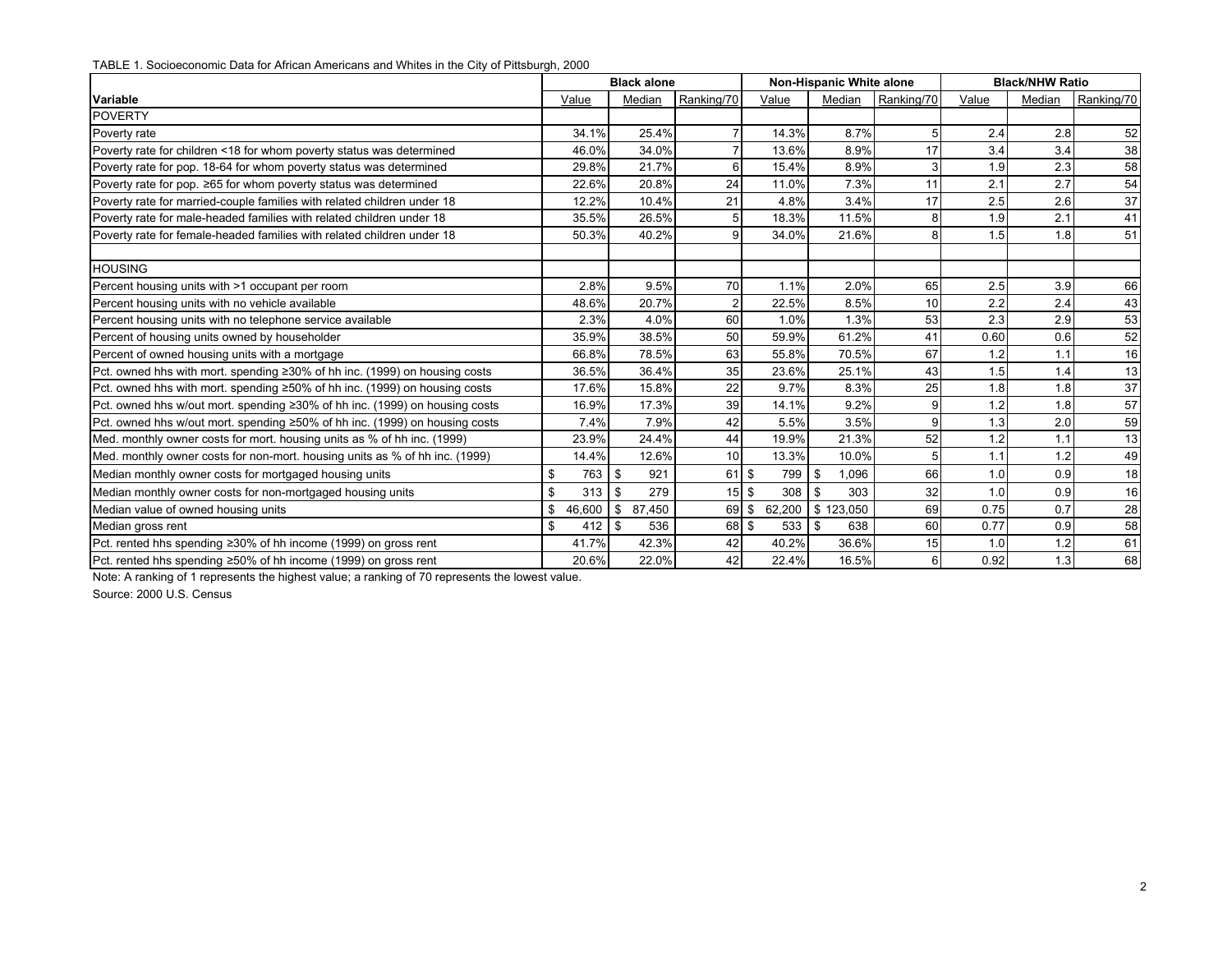#### Table 2. Trend Analysis for Blacks and Non-Hispanic Whites in the City of Pittsburgh

|                                                                         |           | <b>Black Alone***</b> |              |         |           |            | Non-Hispanic White alone*** |         |              |         |           |                     |                        |       |
|-------------------------------------------------------------------------|-----------|-----------------------|--------------|---------|-----------|------------|-----------------------------|---------|--------------|---------|-----------|---------------------|------------------------|-------|
|                                                                         |           |                       |              |         | Percent   | Percentage |                             |         |              |         | Percent   |                     |                        |       |
|                                                                         | 1990      |                       | 2000         |         | Change in | Point      | 1990                        |         | 2000         |         | Change in | Percentage          | <b>Black/NHW Ratio</b> |       |
| Variable                                                                | Number    | Percent               | Number       | Percent | Number    | Change     | Number                      | Percent | Number       | Percent | Number    | <b>Point Change</b> | 1990                   | 2000  |
| DEMOGRAPHIC CHARACTERISTICS                                             |           |                       |              |         |           |            |                             |         |              |         |           |                     |                        |       |
| <b>Total Population</b>                                                 | 95,635    | 25.9%                 | 90,750       | 27.1%   | $-5.1%$   | 1.3%       | 264,594                     | 71.5%   | 223,982      | 66.9%   | $-15.3%$  | $-4.6%$             | 0.4                    | 0.4   |
| Single female families with own children under age 18*                  | 8,362     | 69.1%                 | 8,203        | 67.5%   | $-1.9%$   | $-1.6%$    | 4,428                       | 19.5%   | 4,291        | 23.1%   | $-3.1%$   | 3.6%                | 3.5                    | 2.9   |
| Married couple families with own children under age 18*                 | 3,201     | 26.5%                 | 3,011        | 24.8%   | $-5.9%$   | $-1.7%$    | 17,458                      | 77.0%   | 13,132       | 70.7%   | $-24.8%$  | $-6.3%$             | 0.3                    | 0.4   |
| Single male families with own children under age 18*                    | 531       | 4.4%                  | 933          | 7.7%    | 75.7%     | 3.3%       | 777                         | 3.4%    | 1,139        | 6.1%    | 46.6%     | 2.7%                | 1.3                    | 1.3   |
|                                                                         |           |                       |              |         |           |            |                             |         |              |         |           |                     |                        |       |
| <b>EDUCATION</b>                                                        |           |                       |              |         |           |            |                             |         |              |         |           |                     |                        |       |
| H.S. dropout rate age 16-19 (percent neither in h.s. nor a h.s. grad)   | 939       | 14.4%                 | 655          | 11.7%   | $-30.2%$  | $-2.7%$    | 1,026                       | 6.5%    | 647          | 4.6%    | $-36.9%$  | $-1.9%$             | 2.2                    | 2.5   |
| Percent males age ≥25 with high school degree or higher                 | 15.460    | 65.0%                 | 15,870       | 71.9%   | 2.7%      | 6.9%       | 62.296                      | 75.3%   | 61.561       | 84.1%   | $-1.2%$   | 8.8%                | 0.9                    | 0.9   |
| Percent males age ≥25 bachelor degree or higher                         | 2,307     | 9.7%                  | 2,576        | 11.7%   | 11.7%     | 2.0%       | 21,479                      | 26.0%   | 23,227       | 31.7%   | 8.1%      | 5.7%                | 0.4                    | 0.4   |
| Percent females age ≥25 with high school degree or higher               | 22,054    | 67.2%                 | 23,524       | 77.5%   | 6.7%      | 10.3%      | 73,355                      | 72.7%   | 67,809       | 82.0%   | $-7.6%$   | 9.3%                | 0.9                    | 0.9   |
| Percent females age ≥25 with bachelor degree or higher                  | 2,697     | 8.2%                  | 3,840        | 12.7%   | 42.4%     | 4.5%       | 19,695                      | 19.5%   | 21,881       | 26.4%   | 11.1%     | 6.9%                | 0.4                    | 0.5   |
|                                                                         |           |                       |              |         |           |            |                             |         |              |         |           |                     |                        |       |
| <b>WORK</b>                                                             |           |                       |              |         |           |            |                             |         |              |         |           |                     |                        |       |
| Labor Force Participation 16+                                           | 35.862    | 50.7%                 | 34.856       | 54.2%   | $-2.8%$   | 3.5%       | 129,725                     | 57.4%   | 116.219      | 59.80%  | $-10.4%$  | 2.4%                | 0.9                    | 0.9   |
| Workers age 16+ working full-time (prior year)                          | 16,289    | 43.3%                 | 19,005       | 49.2%   | 16.7%     | 5.9%       | 73,596                      | 50.8%   | 69,165       | 53.6%   | $-6.0%$   | 2.8%                | 0.9                    | 0.9   |
|                                                                         |           |                       |              |         |           |            |                             |         |              |         |           |                     |                        |       |
| INCOME (previous year)**                                                |           |                       |              |         |           |            |                             |         |              |         |           |                     |                        |       |
| Median household income                                                 | \$16,360  |                       | \$ 20,075    |         | 22.7%     |            | 31,719<br>S                 |         | \$ 32,692    |         | 3.1%      |                     | 51.6%                  | 61.4% |
| Median family income                                                    | \$ 20,239 |                       | \$ 24,002    |         | 18.6%     |            | 42,694<br>\$                |         | \$45,656     |         | 6.9%      |                     | 47.4%                  | 52.6% |
| Median nonfamily household income                                       | \$11.528  |                       | \$13,138     |         | 14.0%     |            | \$.<br>18,638               |         | \$ 21,290    |         | 14.2%     |                     | 61.9%                  | 61.7% |
| Per capita income                                                       | \$9,797   |                       | \$12,356     |         | 26.1%     |            | 19,502<br>\$                |         | \$21,849     |         | 12.0%     |                     | 50.2%                  | 56.6% |
|                                                                         |           |                       |              |         |           |            |                             |         |              |         |           |                     |                        |       |
| POVERTY                                                                 |           |                       |              |         |           |            |                             |         |              |         |           |                     |                        |       |
| Poverty rate                                                            | 37,295    | 40.9%                 | 28,831       | 34.1%   | $-22.7%$  | $-6.8%$    | 35,917                      | 14.3%   | 30,111       | 14.3%   | $-16.2%$  | 0.0%                | 2.9                    | 2.4   |
| Poverty rate for children under age 18                                  | 15,416    | 56.7%                 | 12.523       | 46.0%   | $-18.8%$  | $-10.7%$   | 7.094                       | 16.5%   | 4,569        | 13.6%   | $-35.6%$  | $-2.9%$             | 3.4                    | 3.4   |
| Poverty rate for pop. age 18-64                                         | 18,410    | 35.2%                 | 13,941       | 29.8%   | $-24.3%$  | $-5.4%$    | 22,906                      | 14.5%   | 21,060       | 15.4%   | $-8.1%$   | 0.9%                | 2.4                    | 1.9   |
| Poverty rate for pop. age 65 and over                                   | 3,281     | 28.5%                 | 2,367        | 22.6%   | $-27.9%$  | $-5.9%$    | 5,700                       | 11.4%   | 4,482        | 11.0%   | $-21.4%$  | $-0.4%$             | 2.5                    | 2.1   |
| Poverty rate for married-couple families with related children under 18 | 673       | 17.6%                 | 416          | 12.2%   | $-38.2%$  | $-5.4%$    | 1,411                       | 7.5%    | 654          | 4.8%    | $-53.6%$  | $-2.7%$             | 2.3                    | 2.5   |
| Poverty rate for male-headed families with related children under 18    | 315       | 42.2%                 | 736          | 35.5%   | 133.7%    | $-6.7%$    | 260                         | 24.7%   | 228          | 18.3%   | $-12.3%$  | $-6.4%$             | 1.7                    | 1.9   |
| Poverty rate for female-headed families with related children under 18  | 6,422     | 65.4%                 | 4,864        | 50.3%   | $-24.3%$  | $-15.1%$   | 2,817                       | 43.1%   | 1,704        | 34.0%   | $-39.5%$  | $-9.1%$             | 1.5                    | 1.5   |
|                                                                         |           |                       |              |         |           |            |                             |         |              |         |           |                     |                        |       |
| <b>HOUSING</b>                                                          |           |                       |              |         |           |            |                             |         |              |         |           |                     |                        |       |
| Percent housing units with >1 occupant per room                         | 1,382     | 3.80%                 | 980          | 2.8%    | $-29.1%$  | $-1.0%$    | 1250                        | 1.1%    | 1,122        | 1.1%    | $-10.2%$  | 0.0%                | 3.5                    | 2.5   |
| Percent housing units with no vehicle available                         | 20,786    | 57.2%                 | 16,987       | 48.6%   | $-18.3%$  | $-8.7%$    | 31,543                      | 27.7%   | 22.807       | 22.5%   | $-27.7%$  | $-5.2%$             | 2.1                    | 2.2   |
| Percent of housing units owned by householder                           | 12,325    | 33.9%                 | 12,551       | 35.9%   | 1.8%      | 2.0%       | 66,919                      | 58.8%   | 60657        | 59.9%   | $-9.4%$   | 1.1%                | 0.6                    | 0.6   |
| Percent of owned housing units with a mortgage                          | 626       | 56.0%                 | 7,658        | 66.8%   | 22.3%     | 10.7%      | 25,813                      | 44.4%   | 29,946       | 55.8%   | 16.0%     | 11.4%               | 1.3                    | 1.2   |
| Median value of owned housing units**                                   | \$44.354  |                       | 46.600<br>\$ |         | 5.1%      |            | 57.084<br>\$                |         | 62.200<br>\$ |         | 9.0%      |                     | 77.7%                  | 74.9% |

\*Non-Hispanic white data are not available for 1990, so white only data were used for 1990 and 2000.

\*\*Income data and median value of owned occupied housing units is adjusted for inflation (34%) to match 1999 dollars, U.S. Bureau of Labor Statistics

\*\*\*In the 2000 census respondents could select single or multiple racial categories, whereas in 1990 respondents with multiple racial identities could select only one race.

Source: 1990 and 2000 U.S. Census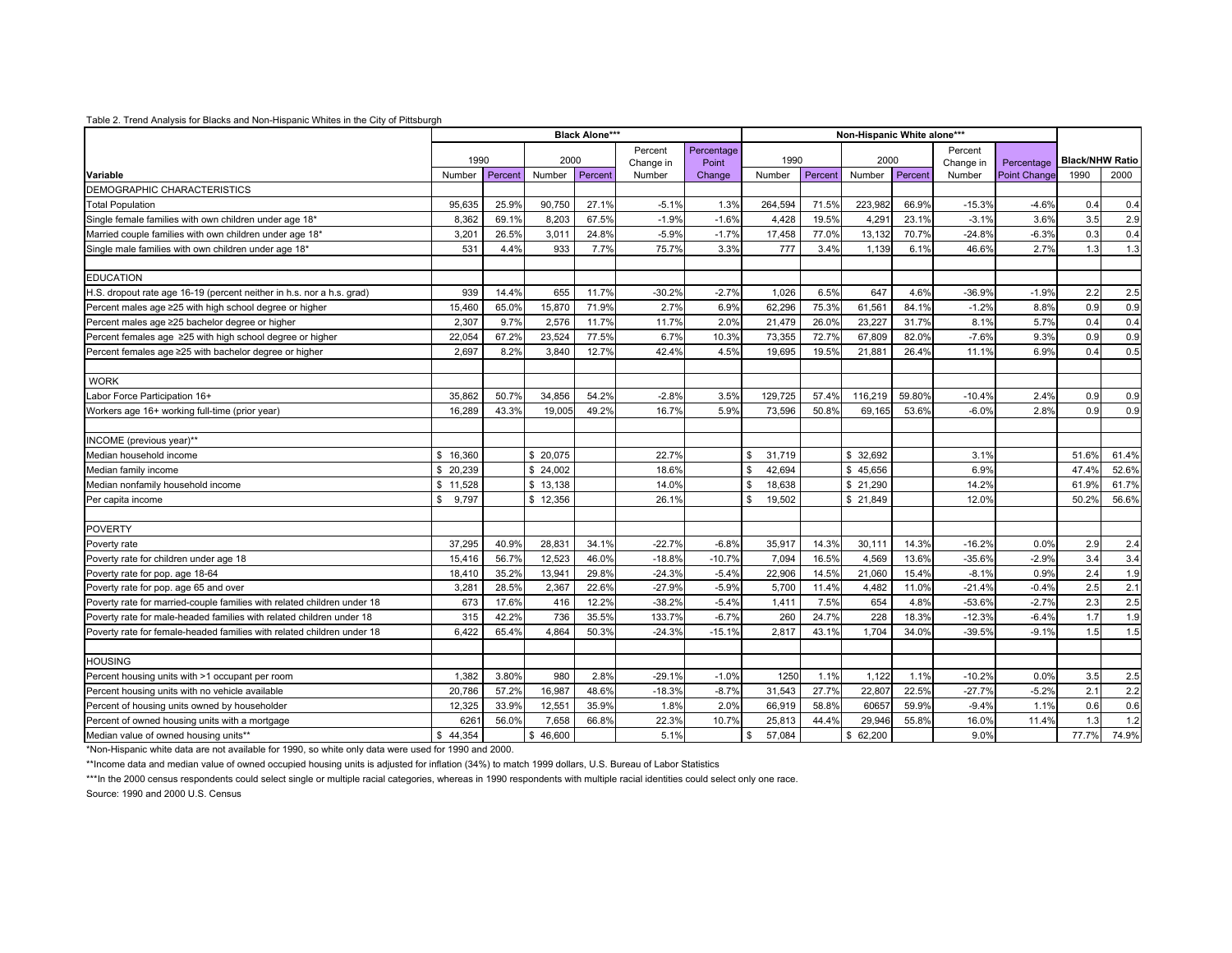### **BLACK-WHITE BENCHMARKS FOR ALLEGHENY COUNTY**

#### Ralph Bangs, Christine Anthou, Shannon Hughes, Chris Shorter University Center for Social and Urban Research University of Pittsburgh March 2004

#### **INTRODUCTION**

The African American (black alone) population in Allegheny County in 2000 was 158,002, and the non-Hispanic white (white alone) population was 1,074,037. The purpose of this report is to assess the socioeconomic status of blacks and whites in Allegheny County based on 2000 census data. Current conditions in the county are determined by comparing black conditions, white conditions, and black-white disparities in the 50 largest counties on more than 50 social and economic variables. The 50 largest counties are compared in order to include Allegheny County, which had the  $28<sup>th</sup>$  largest population in 2000, and to compare the county to a sizable number of other large counties.

In addition, this report contains data and findings on changes in black and white conditions in Allegheny County from 1990 to 2000. Complete data on all 50 counties and their rankings are in a separate databook.

This report and similar reports for the city of Pittsburgh and the Pittsburgh MSA are available online at www.ucsur.pitt.edu (see publications). The Pittsburgh Foundation provided funding for these studies.

#### **AFRICAN AMERICAN AND WHITE CONDITIONS IN 2000 (Table 1)**

Our comparison of the 50 largest counties in the US shows that:

- **1. Allegheny County has an average percentage of African Americans and a high percentage of whites in the general population.** In 2000 Allegheny County had the:
	- 26<sup>th</sup> highest percentage (12.3%) of African Americans in the population
	- Highest percentage  $(83.8\%)$  of non-Hispanic whites in the population

#### **2. High percentages of African American and white children in Allegheny County live in single, female-headed households.** In 2000 the county had the:

- $\bullet$  4<sup>th</sup> highest percentage (65.0%) of black children living with a single mother
- 21<sup>st</sup> highest percentage (15.5%) of white children living with a single mother
- $5<sup>th</sup>$  lowest percentage (27.8%) of black children living with two parents
- 24<sup>th</sup> lowest percentage (80.0%) of white children living with two parents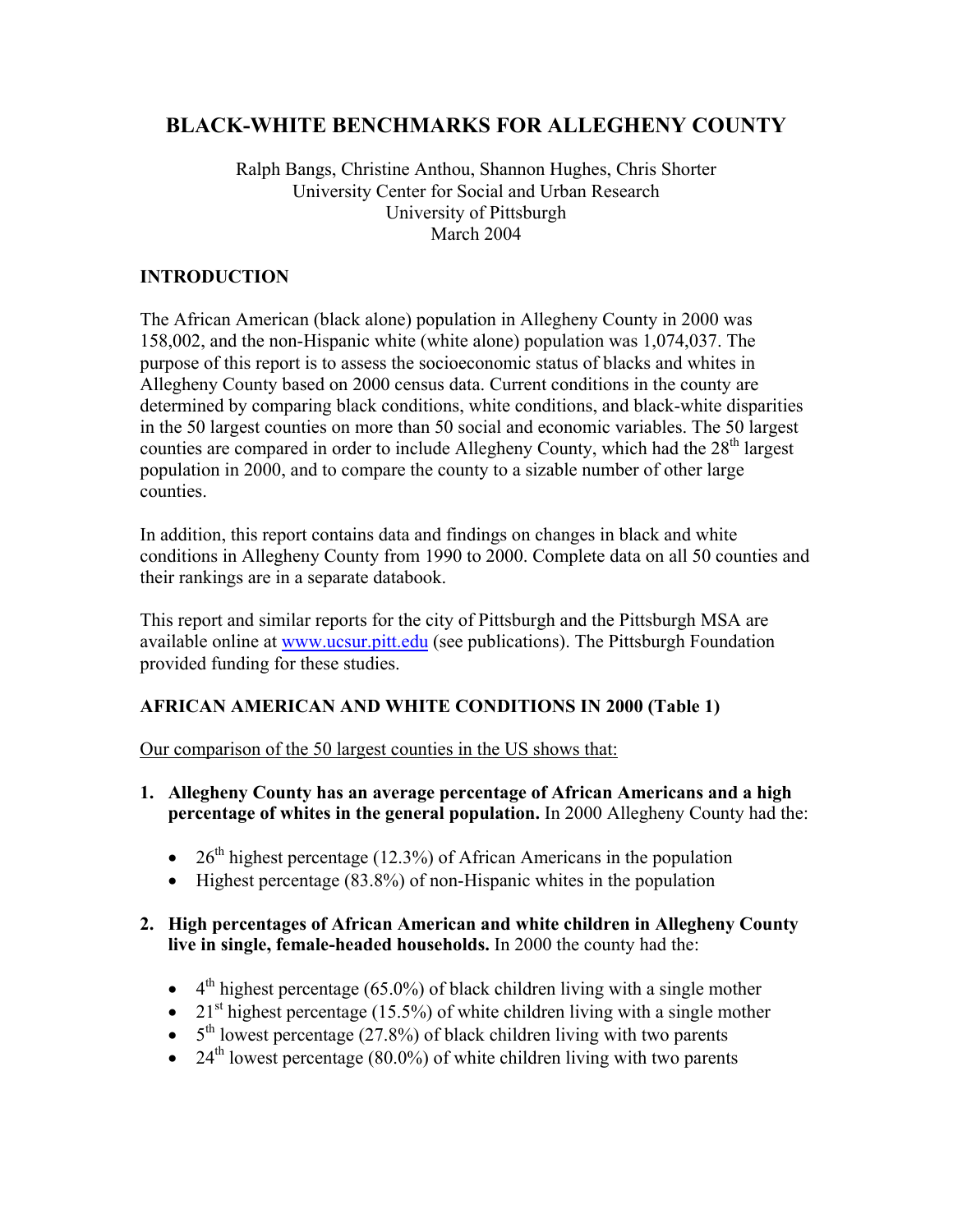- **3. High percentages of black and white families with children in Allegheny County are headed by single women.** In 2000 the county had the:
	- Fourth highest percentage (62.6%) of black families with children under age 18 that were headed by single women
	- 19<sup>th</sup> highest percentage (16.7%) of white families with children under age 18 that were headed by single women
	- Fourth lowest percentage (30.0%) of black families with children under age 18 that were headed by two parents
	- 25<sup>th</sup> lowest percentage (78.6%) of white families with children under age 18 that were headed by two parents
- **4. High percentages of African American and white elderly residents in Allegheny County live alone.** In 2000 the county had the:
	- Second highest percentage (53.6%) of African American elderly age 65 and over who were living alone
	- 17<sup>th</sup> highest percentage (47.5%) of white elderly age 65 and over living alone
- **5. A low percentage of African American children but a high percentage of white children age 3-5 in Allegheny County are enrolled in nursery school or preschool.** In 2000 the county had the:
	- 12<sup>th</sup> lowest percentage (40.2%) of black children age 3-5 who were enrolled in nursery school or preschool
	- 22<sup>nd</sup> highest percentage (51.7%) of white children age 3-5 who were enrolled in nursery school or preschool
- **6. African Americans and whites age 16-19 in Allegheny County have low dropout rates.** In 2000 the county had the:
	- 22<sup>nd</sup> lowest percentage (9.9%) of blacks age 16-19 who were neither in school nor a high school graduate
	- 17<sup>th</sup> lowest percentage (4.2%) of whites age 16-19 who were neither in school nor a high school graduate
- **7. African American women in Allegheny County with children under age 18 have low employment rates while white women with children have high rates.** In 2000 the county had the:
	- Fourth lowest employment rate (55.4%) among black women with children under age 6
	- $16<sup>th</sup>$  highest employment rate (60.2%) among white women with children under age 6
	- $12^{\text{th}}$  lowest employment rate (65.3%) among black women with children age 6-17
	- 23<sup>rd</sup> highest employment rate (69.5%) for white women with children age 6-17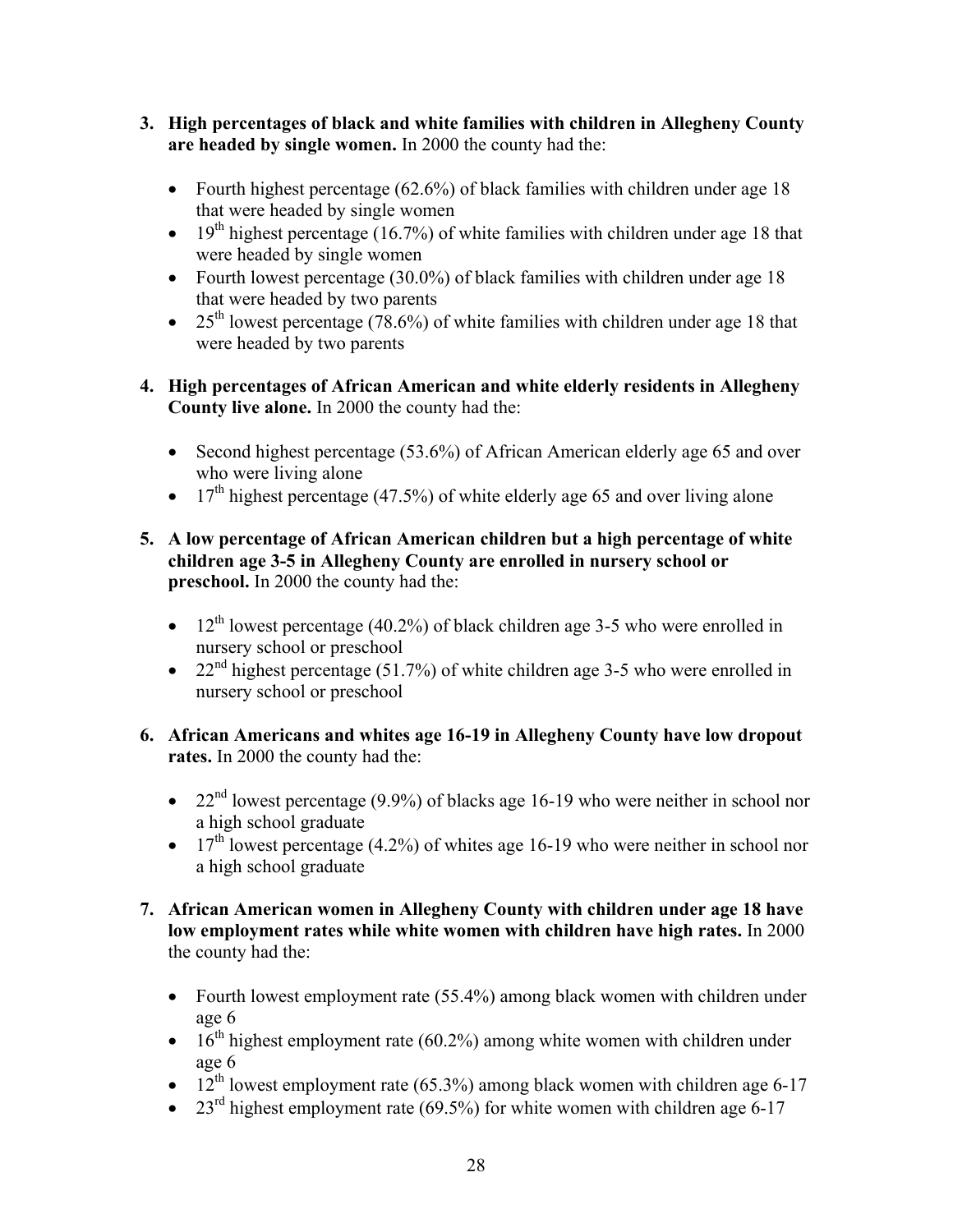- **8. Low percentages of African American female and male and white male workers in Allegheny County are employed full-time.** In 2000 the county had the:
	- 10th lowest rate (50.3%) for full-time employment among black female workers age 16 and over
	- $25<sup>th</sup>$  lowest rate (52.3%) for full-time employment among white female workers age 16 and over
	- 11th lowest rate (56.2%) for full-time employment among black male workers age 16 and over
	- 19<sup>th</sup> lowest rate (68.3%) for full-time employment among white male workers age 16 and over
- **9. A high percentage of African Americans but a low percentage of whites age 16- 19 in Allegheny County are neither in school nor in the labor force.** In 2000 the county had the:
	- Fourth highest percentage (16.4%) of black youth age 16-19 who were neither in school nor in the labor force
	- 17<sup>th</sup> lowest percentage (4.5%) of white youth age 16-19 who were neither in school nor in the labor force

#### **10. Disabled African American and white adults of working age in Allegheny County have low rates of employment.** In 2000 the county had the:

- $10^{th}$  lowest rate (47.7%) of employment among black disabled adults age 21-64
- $11<sup>th</sup>$  lowest rate (57.2%) of employment among white disabled adults age 21-64

#### **11. African American and white full-time workers in Allegheny County have low median earnings.** In 1999 the county had the:

- Eighth lowest median earnings (\$23,928) among black female full-time workers
- Fifth lowest median earnings (\$28,243) among white female full-time workers
- Ninth lowest median earnings (\$28,380) among black male full-time workers
- Eighth lowest median earnings (\$39,803) among white male full-time workers

#### **12. African American and white part-time workers in Allegheny County have very low median earnings.** In 1999 the county had the:

- Lowest median earnings (\$8,020) among black female part-time workers
- Lowest median earnings (\$8,613) among white female part-time workers
- Second lowest median earnings (\$8,469) among black male part-time workers
- Second lowest median earnings (\$10,517) among white male part-time workers

#### **13. African Americans and whites in Allegheny County have low median household and family incomes and low per capita income.** In 1999 the county had the: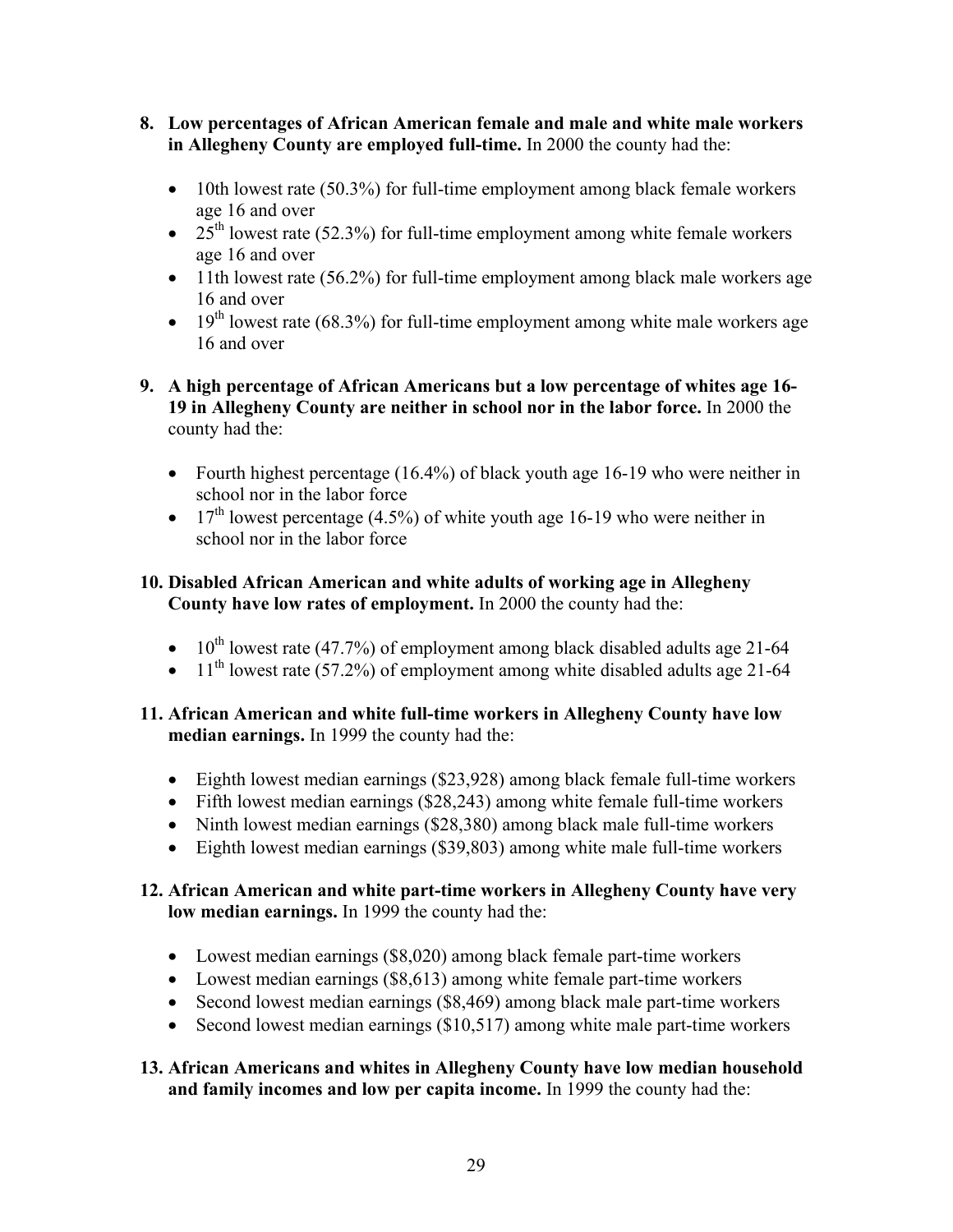- Second lowest median household income (\$22,130) for blacks
- Fifth lowest median household income (\$40,880) for whites
- Third lowest median family income (\$26,417) for blacks
- Fourth lowest median family income (\$52,630) for whites
- Sixth lowest per capita income (\$13,093) for blacks
- Sixth lowest per capita income (\$24,034) for whites

#### **14. African American and white poverty rates in Allegheny County are among the highest in the nation.** In 1999 the county had the:

- Fourth highest poverty rate (30.9%) for African Americans and  $11<sup>th</sup>$  highest poverty rate (8.0%) for whites
- Third highest poverty rate (42.3%) for African American children and  $14<sup>th</sup>$  highest poverty rate (8.6%) for white children under age 18
- Fourth highest poverty rate (26.1%) for African American adults age 18-64 and  $12<sup>th</sup>$  highest poverty rate (7.8%) for whites age 18-64
- 16<sup>th</sup> highest poverty rate  $(21.4\%)$  for African Americans age 65 and older and seventh highest poverty rate (7.9%) for whites age 65 and older
- Second highest poverty rate (49.1%) for African American female-headed families with children under age 18 and sixth highest poverty rate (28.1%) for white female-headed families with children under age 18
- Second highest poverty rate (32.4%) for African American male-headed families with children under age 18 and  $10<sup>th</sup>$  highest poverty rate (12.9%) for white maleheaded families with children under age 18
- 17<sup>th</sup> highest poverty rate  $(9.7%)$  for African American married-couple families with children under age 18 and  $13<sup>th</sup>$  highest poverty rate (3.1%) for white marriedcouple families with children under age 18

#### **15. Small percentages of African American and white households in Allegheny County are overcrowded or lack telephone service, but high percentages have no vehicle available.** In 2000 the county had the:

- Lowest rate (2.8%) for African American households and lowest rate (0.7%) for white households with more than one person on average per room
- 13<sup>th</sup> lowest rate (2.1%) for African American households and  $19<sup>th</sup>$  lowest rate (0.7%) for white households with no telephone service
- Sixth highest rate (41.3%) for African American households and seventh highest rate (12.7%) for white households with no vehicle available

#### **16. African American homeownership is low and white homeownership is high in Allegheny County, and median home values are among the lowest in the nation.**  In 2000 the county had the:

• 18<sup>th</sup> lowest homeownership rate (39.1%) for African American households and  $19<sup>th</sup>$  highest rate (71.8%) for white households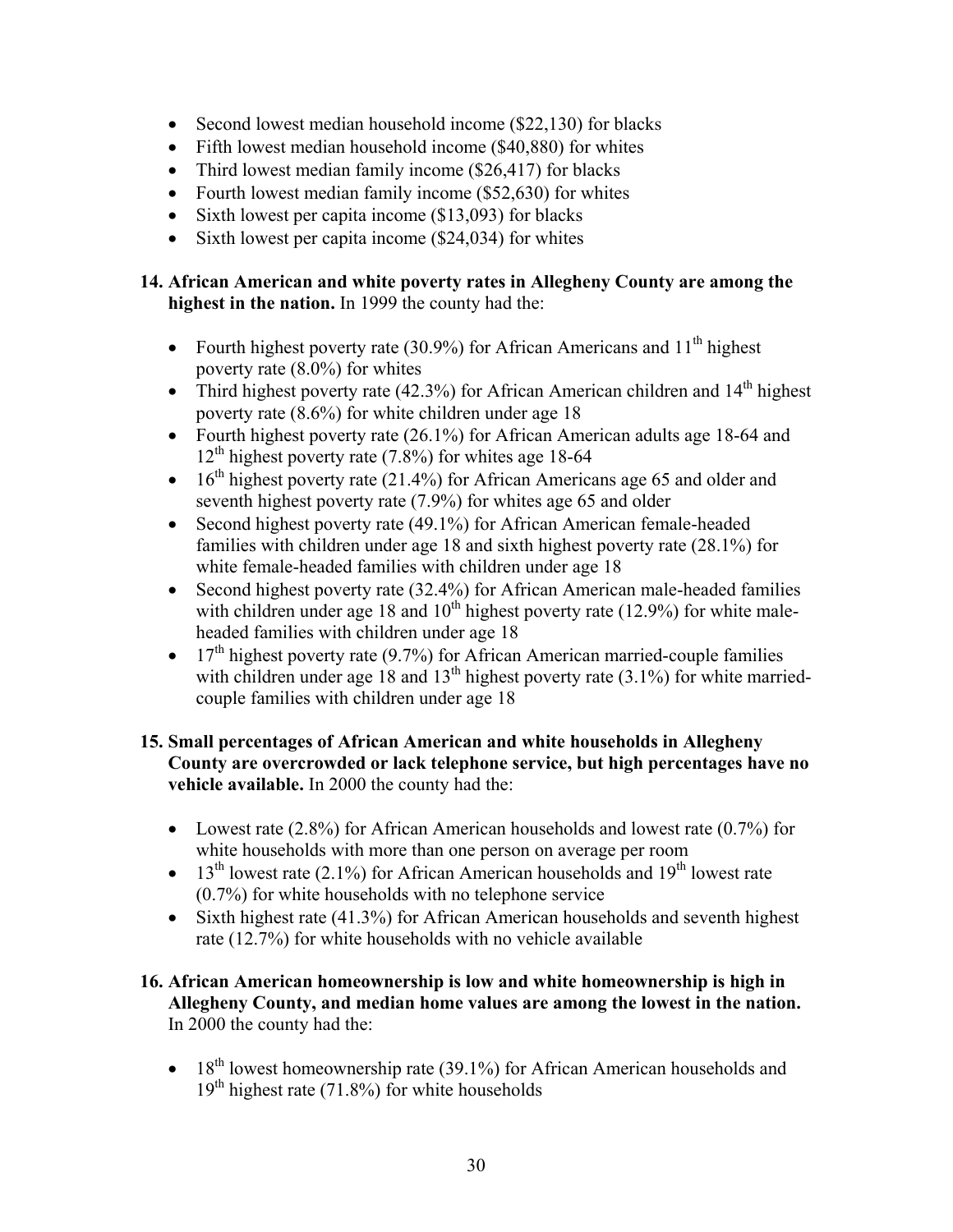• Second lowest value (\$52,000) for homes owned by African Americans and second lowest value (\$86,400) for homes owned by whites

#### **17. Monthly housing costs for African American and white homeowners and renters are among the lowest in the nation.** In 2000 the county had the:

- Fourth lowest monthly costs (\$797) for African American homeowners with mortgages and fourth lowest monthly costs (\$986) for white homeowners with mortgages
- Lowest monthly costs (\$433) for African American renters and lowest monthly costs (\$533) for white renters

### **FINDINGS ON BLACK-WHITE DISPARITIES IN 2000 (Table 1)**

Our comparison of black and white conditions in Allegheny County shows that:

- The poverty rate for African American children (42.3%) is about five times the white rate  $(8.6\%)$
- The percentage of black children living with their mother only  $(65.0\%)$  is more than four times the rate for white children (15.5%)
- The percent of African American 16-19 year-olds who are neither in school nor in the labor force  $(16.4\%)$  is 3.6 times the white rate  $(4.5\%)$
- The poverty rate for African American working-age adults  $(26.1\%)$  is 3.3 times the white rate (7.8%)
- The percent of African American households without a vehicle (41.3%) is 3.3 times the rate for whites (12.7%)
- The per capita income of African Americans (\$13,093) is 54% of that of whites (\$24,034)
- The median value of homes owned by African Americans (\$52,000) is 60% of that of whites (\$86,400)

### **CHANGE IN CONDITIONS FROM 1990 TO 2000 (Table 2)**

The most important changes in Allegheny County in the past decade were:

- The African American population increased by  $8,000$  (5.6%) while the white population declined by 91,000 (-7.8%)
- The number of African American high school dropouts age 16-19 living in the county declined by 24% and the number of white dropouts declined by 35%
- The number of African American women age 25 and over with a bachelor's degree or higher increased by 2,000 (42%) and the number of white women age 25 and over with a bachelor's degree or higher increased by 22,000 (26%)
- The number of African American men age 25 and over with a bachelor's degree or higher increased by 900 (21%) and the number of white men age 25 and over with a bachelor's degree or higher increased by 11,000 (10%)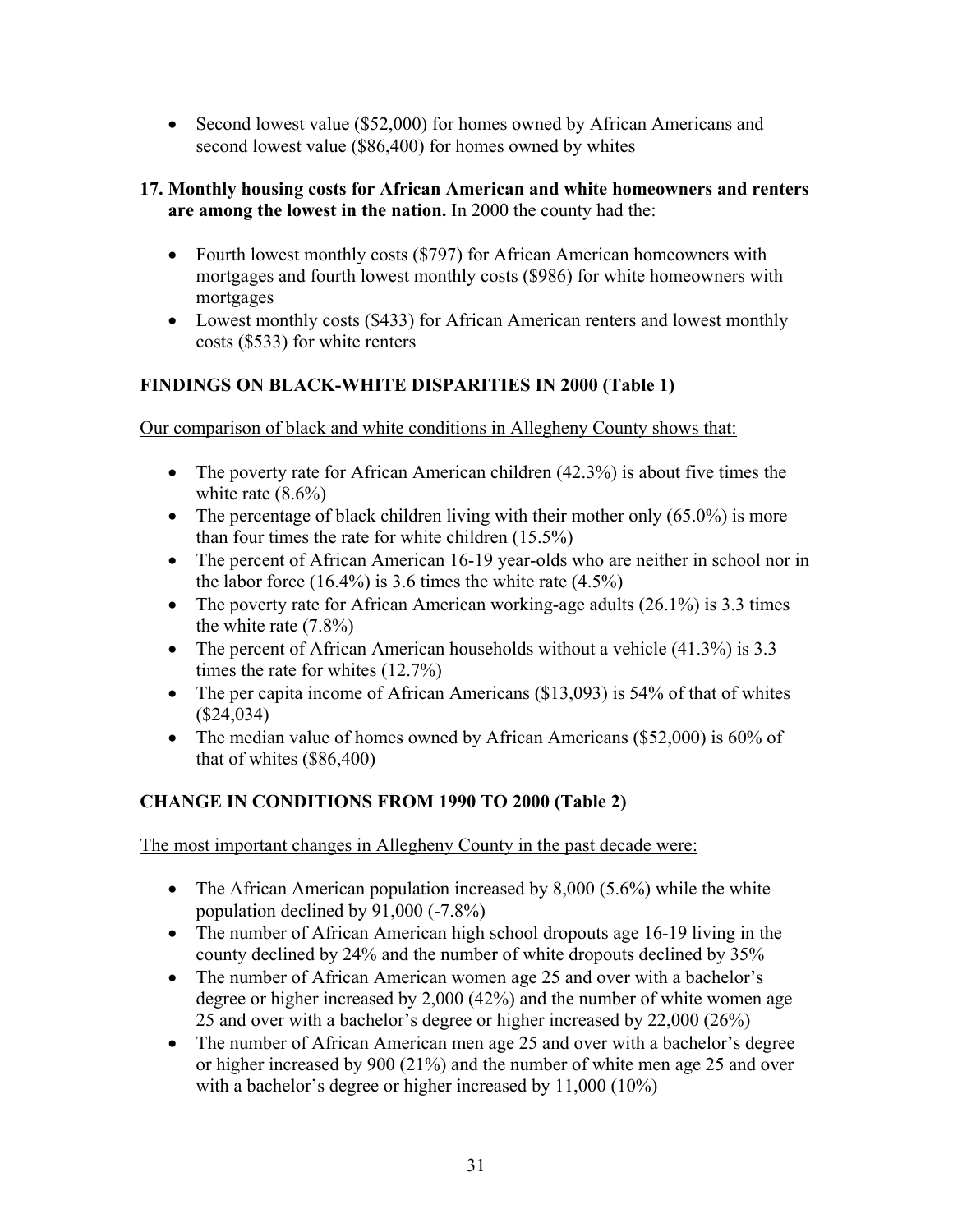- The number of African American residents employed full-time increased by 8,000 (28%) while the number of white residents employed full-time declined by 1,000  $(-0.3\%)$
- The real per capita income of African Americans increased by \$1,900 (17%) while the white per capita income increased by \$2,600 (12%)
- The number of African American residents in poverty declined by 5,000 (-9.5%) while the number of whites in poverty declined by 12,500 (-13%)
- The number of African American female-headed families with children in poverty declined by 1,000 (-11%) while the number for whites declined by 2,400 (-28%)
- The median value of homes owned by African Americans increased by \$4,000 (8.2%) while the value of the homes owned by whites increased by \$9,000 (11%)
- The number of homes owned by African Americans increased by 2,500 (12.0%) while the number of homes owned by whites declined by 4,000 (-1.1%)

### **CONCLUSIONS**

**The comparison of African American conditions in the 50 largest counties shows that African American children and youth in Allegheny County are among the most disadvantaged in America.** In 2000 Allegheny County had the:

- Third highest poverty rate (42.3%) for African American children under age 18
- Fourth highest percentage (16.4%) of black youth age 16-19 who were neither in school nor in the labor force
- Fourth highest percentage (65.0%) of black children living with a single mother
- Fifth lowest percentage (27.8%) of black children living with two parents
- 12<sup>th</sup> lowest percentage (40.2%) of black children age 3-5 who were enrolled in nursery school or preschool

On the other hand, the county had an average rate for African American high school dropouts in that the county in 2000 had the:

• 22nd lowest percentage (9.9%) of African Americans age 16-19 who were neither in school nor a high school graduate

#### **The comparison of African American conditions in the 50 largest counties shows that African American working-age adults in Allegheny County are among the most disadvantaged in America.** In 2000 the county had the:

- Lowest median earnings (\$8,020) among black female part-time workers
- Second lowest median earnings (\$8,469) among black male part-time workers
- Second highest poverty rate (49.1%) for African American female-headed families with children under age 18
- Second highest poverty rate (32.4%) for African American male-headed families with children under age 18
- Fourth lowest employment rate (55.4%) among black women with children under age 6
- Fourth highest poverty rate (26.1%) for African American adults age 18-64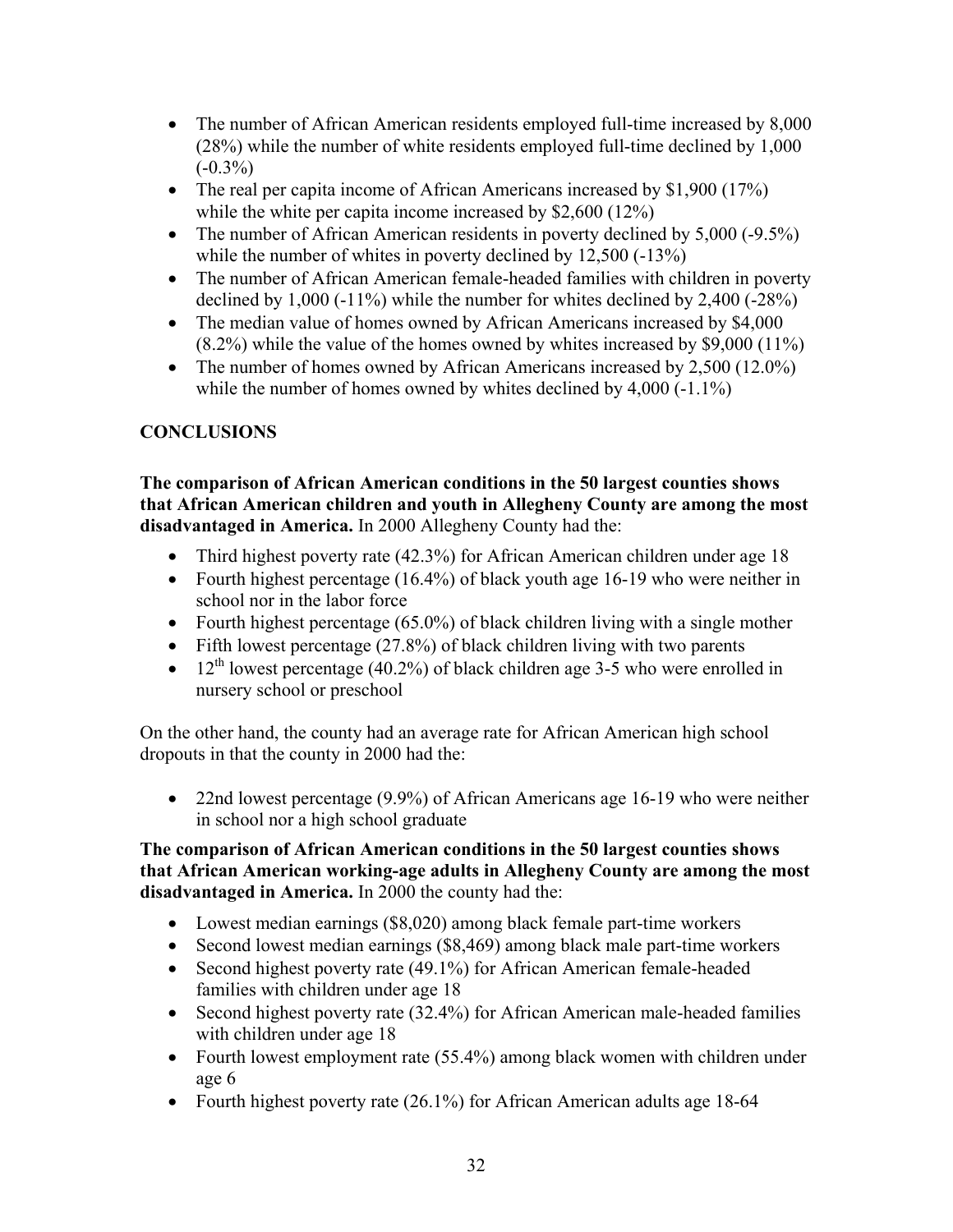- Fourth lowest percentage (30.0%) of black families with children under age 18 that were headed by two parents
- Fourth highest percentage (62.6%) of black families with children under age 18 that were headed by single women
- Eighth lowest median earnings (\$23,928) among black female full-time workers
- Ninth lowest median earnings (\$28,380) among black male full-time workers
- 10th lowest rate (50.3%) for full-time employment among black female workers age 16 and over
- $10^{th}$  lowest rate (47.7%) of employment among black disabled adults age 21-64
- 11th lowest rate (56.2%) for full-time employment among black male workers age 16 and over
- 12<sup>th</sup> lowest employment rate (65.3%) among black women with children age 6-17
- $\bullet$  17<sup>th</sup> highest poverty rate (9.7%) for African American married-couple families with children under age 18

**The comparison of African American conditions in the 50 largest counties shows that African American elderly in Allegheny County are disadvantaged.** In 2000 the county had the:

- Second highest percentage (53.6%) of African American elderly age 65 and over who were living alone
- 16<sup>th</sup> highest poverty rate (21.4%) for African Americans age 65 and older

**The comparison of white conditions in the 50 largest counties shows that white children and youth in Allegheny County are in some ways disadvantaged and in other ways advantaged.** In 2000 white children and youth were disadvantaged in that the county had the:

- 14<sup>th</sup> highest poverty rate  $(8.6\%)$  for white children under age 18
- 21<sup>st</sup> highest percentage (15.5%) of white children living with a single mother

In 2000 white children and youth were advantaged in that the county had the:

- 17<sup>th</sup> lowest percentage (4.5%) of white youth age 16-19 who were neither in school nor in the labor force
- 17<sup>th</sup> lowest percentage (4.2%) of whites age 16-19 who were neither in school nor a high school graduate
- 22<sup>nd</sup> highest percentage (51.7%) of white children age 3-5 who were enrolled in nursery school or preschool

**The comparison of white conditions in the 50 largest counties shows that white working-age adults in Allegheny County are among the most disadvantaged in urban America.** In 2000 the county had the:

- Lowest median earnings (\$8,613) among white female part-time workers
- Second lowest median earnings (\$10,517) among white male part-time workers
- 12<sup>th</sup> highest poverty rate (7.8%) for whites age 18-64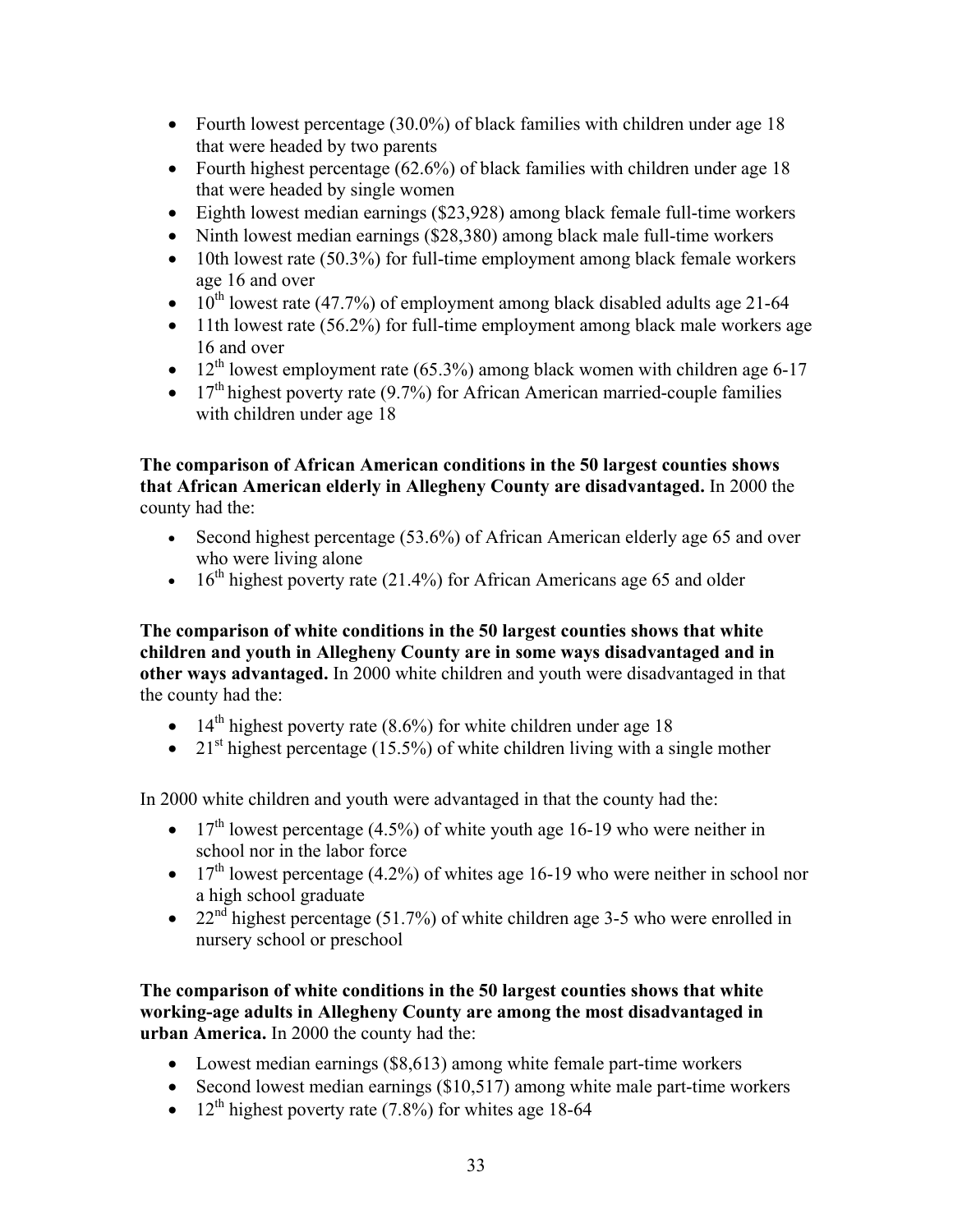- 19<sup>th</sup> lowest rate (68.3%) for full-time employment among white male workers age 16 and over
- Eighth lowest median earnings (\$39,803) among white male full-time workers
- Sixth highest poverty rate (28.1%) for white female-headed families with children under age 18
- $10^{th}$  highest poverty rate (12.9%) for white male-headed families with children under age 18
- Fifth lowest median earnings (\$28,243) among white female full-time workers
- 11th lowest rate (57.2%) of employment among white disabled adults age 21-64
- 19<sup>th</sup> highest percentage (16.7%) of white families with children under age 18 that were headed by single women
- $\bullet$  13<sup>th</sup> highest poverty rate (3.1%) for white married-couple families with children under age 18

On the other hand, the county had average or better than average white conditions in that the county had the:

- $16^{th}$  highest employment rate (60.2%) among white women with children age 0-5
- 23<sup>rd</sup> highest employment rate (69.5%) for white women with children age 6-17
- 25<sup>th</sup> lowest percentage (78.6%) of white families with children under age 18 that were headed by two parents
- 25<sup>th</sup> lowest rate (52.3%) for full-time employment among white female workers age 16 and over

#### **The comparison of white conditions in the 50 largest counties shows that white elderly in Allegheny County are disadvantaged.** In 2000 the county had the:

- Seventh highest poverty rate (7.9%) for whites age 65 and older
- 17<sup>th</sup> highest percentage (47.5%) of white elderly age 65 and over living alone

### **IMPLICATIONS OF FINDINGS**

**Leadership** The African American share (12%) of the county's population suggests that African Americans should have a substantial role to play in the community, such as in politics, government, business, and nonprofits. To the extent the African Americans are not well represented, reasons for lack of representation need to be studied and strategies for increasing representation need to be developed.

**Racial and Ethnic Diversity** While the percent of the county's population that is nonwhite increased from 13% in 1990 to 16% in 2000, Allegheny County continues to be the least racially and ethnically diverse large county in America. This suggests that racial and ethnic understanding and tolerance are likely to be low in the county.

**Single-Parent Families and Poverty** The high percentages of black (65%) and white (16%) children in the county living with their mothers make it likely that many children will be disadvantaged. In fact, half (49%) of the African American and 28% of white female-headed families with children are in poverty in the county.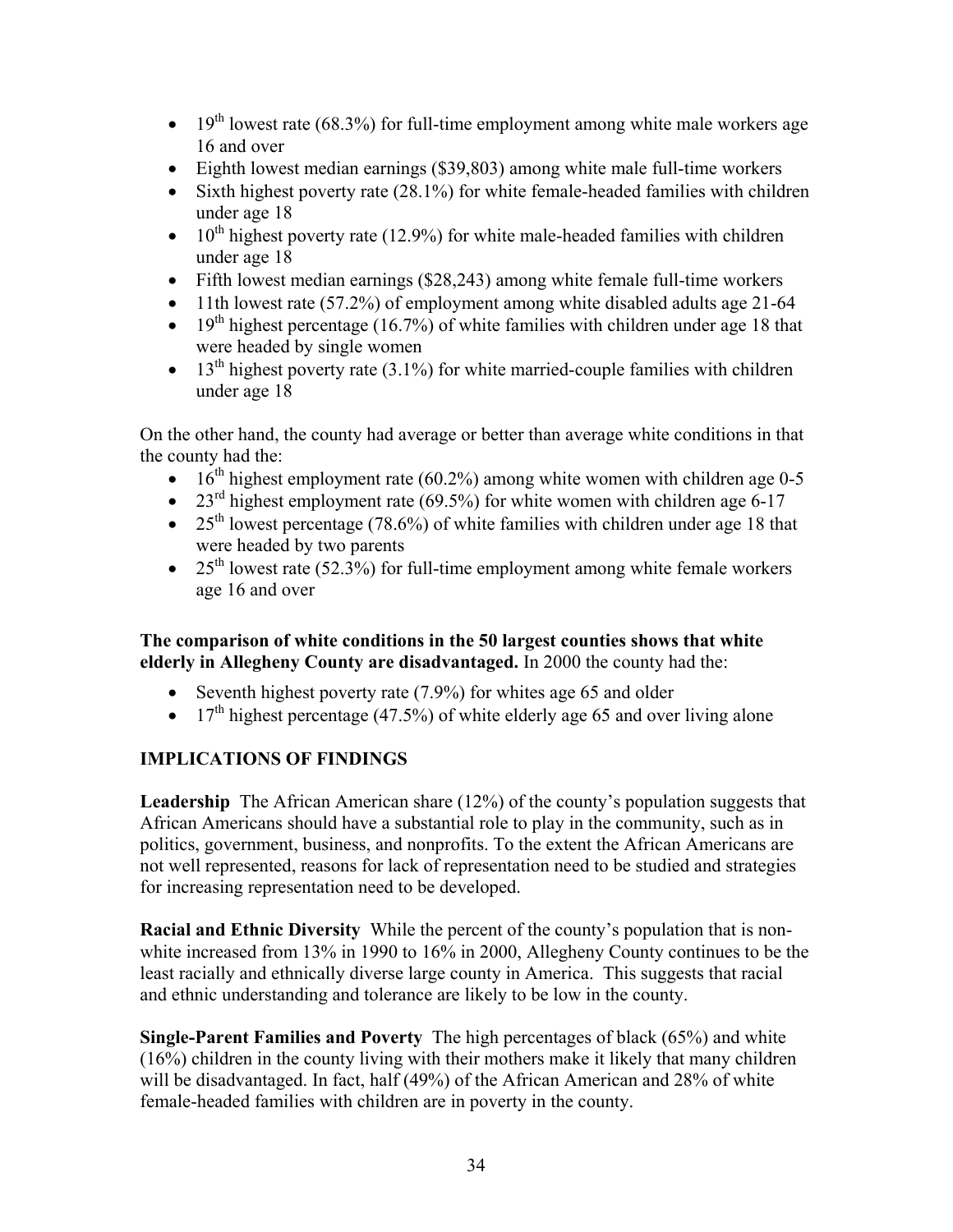**Need for Services** The large numbers of African Americans and whites age 65 and over living alone suggest that more services for these groups are needed in this county than in most large cities of the US. The extent to which the needs of these groups are being met should be examined.

**Preschool** Early education is critical to primary and secondary school success. African American children, who generally have education disadvantages, continue to participate at low levels in nursery school and preschool. Much more effort needs to be made to increase the percentage of poor children who receive quality early education.

**Teen Idleness** A high percentage (16%) of African American youth age 16-19 in Allegheny County are neither in school nor employed. Many serious social problems can be avoided if these youth can get the help that will enable them to have greater success in school and in the labor force.

**Lack of Full-Time Jobs** African American female and male workers and white male workers in Allegheny County have some of the lowest rates of full-time employment in urban America. Much more needs to be done to create full-time jobs and connect these workers to better jobs.

**Low Wages** Full-time and part-time, African American and white, female and male workers in Allegheny County have some of the lowest earnings in urban America. The quality of jobs needs to be greatly improved.

**Labor Supply** The low rate of full-time employment in Allegheny County and the low wages of full and part-time jobs suggest that there is a large pool of workers in the county who would like better jobs. Further, the increasing numbers of African Americans and whites in the county with a bachelor's degree or higher suggest that the quality of the workforce is improving. The supply of workers, quality of the workforce, and the low wages in the county should be locational advantages that are marketable to businesses.

**Poverty** Poverty rates for African American and white children, working-age adults, and elderly in Allegheny County are among the highest in urban America. This suggests that residents of the county have greater than average need for assistance with food, utilities, health care, and other basic needs. However, there was an absolute decline from 1990 to 2000 in the number of poor African Americans and whites living in the county.

**Transportation** The shares of African American (41%) and white (13%) households in the county without a vehicle is high. This suggests that public transportation is more critical to the lives of people in the county than in most other large counties.

**Home Values and Housing Costs** Home values and housing costs are not likely to be as low now as they were in 2000 because of the reassessment of property values that occurred after the census was taken.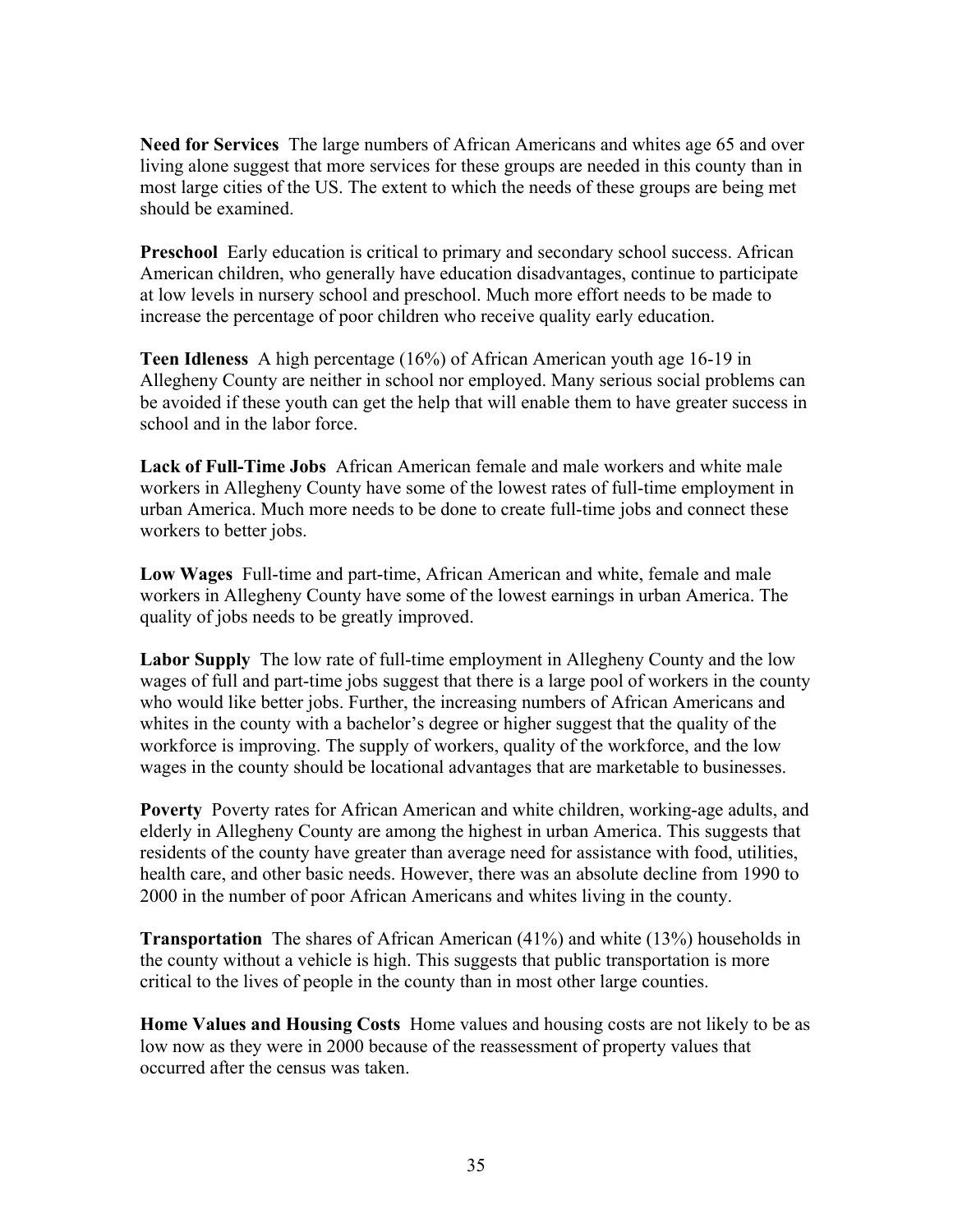Table 1. Socioeconomic Conditions of African Americans and Whites in Allegheny County, 2000

|                                                                               | <b>Black alone</b> |                        |                |                                            | Non-Hispanic White alone |                 |       | <b>Black/NHW Ratio</b> |                 |
|-------------------------------------------------------------------------------|--------------------|------------------------|----------------|--------------------------------------------|--------------------------|-----------------|-------|------------------------|-----------------|
| <b>Variable</b>                                                               | Value              | Median                 | Ranking/50     | Value                                      | Median                   | Ranking/50      | Value | Median                 | Ranking/50      |
| DEMOGRAPHIC CHARACTERISTICS                                                   |                    |                        |                |                                            |                          |                 |       |                        |                 |
| <b>Total Population</b>                                                       | 158,002            | 149,923                | 23             | 1,074,037                                  | 765,650                  | 10              |       | N/A                    |                 |
| Group as percent of total population                                          | 12.3%              | 12.5%                  | 26             | 83.8%                                      | 59.8%                    |                 |       |                        |                 |
| Percent of children living with two parents                                   | 27.8%              | 41.6%                  | 46             | 80.0%                                      | 80.3%                    | $\overline{27}$ | 0.3   | 0.5                    | 47              |
| Percent of children living with father only                                   | 7.3%               | 7.8%                   | 38             | 4.5%                                       | 5.4%                     | 32              | 1.6   | 1.5                    | 20              |
| Percent of children living with mother only                                   | 65.0%              | 50.9%                  | $\overline{4}$ | 15.5%                                      | 14.6%                    | 21              | 4.2   | 3.5                    | 12              |
| Percent of hhs with own children <18 whose hher is married-couple age 15-64   | 30.0%              | 46.0%                  | 47             | 78.6%                                      | 78.7%                    | 26              | 0.4   | 0.6                    | 48              |
| Percent of hhs with own children <18 whose hher is male only age 15-64        | 7.4%               | 7.7%                   | 31             | 4.7%                                       | 5.2%                     | 30              | 1.6   | 1.6                    | 25              |
| Percent of hhs with own children <18 whose hher is female only age 15-64      | 62.6%              | 46.5%                  | $\overline{4}$ | 16.7%                                      | 15.8%                    | 19              | 3.7   | 3.0                    | $\mathsf g$     |
| Percent disabled among population 5 to 20 years of age                        | 9.4%               | 9.6%                   | 29             | 5.7%                                       | 6.9%                     | 45              | 1.6   | 1.4                    | 11              |
| Percent veterans among civilian population 18 years of age and over           | 13.3%              | 11.3%                  | 13             | 14.7%                                      | 13.4%                    | 16              | 0.9   | 0.8                    | 16              |
| Percent of householders living alone, age 65 and over                         | 53.6%              | 42.2%                  | $\overline{2}$ | 47.5%                                      | 45.2%                    | 17              | 1.1   | 0.9                    | $\overline{5}$  |
| <b>EDUCATION</b>                                                              |                    |                        |                |                                            |                          |                 |       |                        |                 |
| Percent of children 3 to 5 years old enrolled in nursery school/preschool     | 40.2%              | 44.2%                  | 39             | 51.7%                                      | 50.6%                    | 22              | 0.8   | 0.9                    | 42              |
| H.S. dropout rate age 16-19 (percent neither in h.s. nor a h.s. grad)         | 9.9%               | 10.2%                  | 29             | 4.2%                                       | 5.3%                     | 34              | 2.4   | 1.8                    | 11              |
| Percent males age ≥25 with h.s. degree or higher                              | 76.5%              | 78.5%                  | 29             | 88.1%                                      | 89.8%                    | 34              | 0.9   | 0.9                    | 29              |
| Percent males age ≥25 with bachelor's degree or higher                        | 13.5%              | 15.8%                  | 39             | 33.3%                                      | 34.1%                    | 26              | 2.5   | 2.2                    | 14              |
| Percent females age ≥25 with h.s. degree or higher                            | 80.4%              | 78.7%                  | 22             | 86.4%                                      | 86.5%                    | 26              | 0.9   | 0.9                    | 25              |
| Percent females age ≥25 with bachelor's degree or higher                      | 13.3%              | 17.2%                  | 41             | 25.9%                                      | 32.0%                    | 38              | 0.5   | 0.6                    | 33              |
|                                                                               |                    |                        |                |                                            |                          |                 |       |                        |                 |
| <b>WORK</b>                                                                   |                    |                        |                |                                            |                          |                 |       |                        |                 |
| Pct. females ≥16 years employed or in armed forces with at least one child <6 | 55.4%              | 62.3%                  | 47             | 60.2%                                      | 58.9%                    | 16              | 0.9   | 1.1                    | 46              |
| Pct. fem. ≥16 employed or in armed forces with at least one child 6-17 years  | 65.3%              | 69.2%                  | 39             | 69.5%                                      | 68.9%                    | 23              | 0.9   | 1.0                    | 41              |
| Pct. female workers age 16+ working full-time in 1999                         | 50.3%              | 54.3%                  | 41             | 52.3%                                      | 52.4%                    | $\overline{26}$ | 1.0   | 1.0                    | 41              |
| Pct. male workers age 16+ working full-time in 1999                           | 56.2%              | 59.7%                  | 40             | 68.3%                                      | 70.0%                    | 32              | 0.8   | 0.9                    | 41              |
| Percent idle, age 16-19, not in school, armed forces or in labor force        | 16.4%              | 12.9%                  | 4              | 4.5%                                       | 5.9%                     | 34              | 3.6   | 2.1                    | $\overline{4}$  |
| Percent employed of disabled age 21-64                                        | 47.7%              | 55.1%                  | 41             | 57.2%                                      | 62.7%                    | 40              | 0.8   | 0.9                    | 40              |
|                                                                               |                    |                        |                |                                            |                          |                 |       |                        |                 |
| <b>EARNINGS AND INCOME</b>                                                    |                    |                        |                |                                            |                          |                 |       |                        |                 |
| Median earnings for pop. ≥16 years of age who worked full-time in 1999        | \$<br>25,886       | \$<br>29,643           |                | $43 \,$ \$<br>34,166                       | $\sqrt{3}$<br>40,147     | 44              | 0.76  | 0.75                   | 16              |
| Median earnings for fem. ≥16 years of age who worked full-time in 1999        | \$                 | 23,928 \$ 27,360       |                | $43 \overline{\smash{)}\ }$<br>$28,243$ \$ | 33,651                   | 46              | 0.85  | 0.84                   | 20              |
| Median earnings for males ≥16 years of age who worked full-time in 1999       | \$<br>28,380       | \$31,380               |                | $42 \overline{\phantom{a}}$ \$<br>39,803   | $\sqrt{3}$<br>45,354     | 43              | 0.71  | 0.71                   | 24              |
| Median earnings for pop≥16 years of age who worked part-time in 1999          | \$<br>8,204        | \$11,163               |                | 50 \$<br>9,335                             | $\sqrt{2}$<br>12,369     | 50              | 0.88  | 0.90                   | 30              |
| Median earnings for fem. ≥16 years of age who worked part-time in 1999        | \$<br>8,020        | \$<br>10,800           |                | $8,613$ \$<br>$50$ \$                      | 11,466                   | 50              | 0.93  | 0.94                   | $\overline{25}$ |
| Median earnings for males ≥16 years of age who worked part-time in 1999       | $8,469$ \$<br>\$   | 11,437                 |                | $49 \overline{\text{I}}$<br>10,517         | \$<br>14,453             | 49              | 0.81  | 0.81                   | 26              |
| Median household income in 1999                                               | \$<br>22,130       | \$33,339               |                | 40,880<br>$49$ \$                          | $\sqrt{3}$<br>51,717     | 46              | 0.54  | 0.65                   | 44              |
| Median family income in 1999                                                  | \$<br>26,417       | $\mathbb{S}$<br>37,276 |                | 48 \$<br>52,630                            | $\sqrt[6]{3}$<br>63,331  | 47              | 0.50  | 0.58                   | 40              |
| Median nonfamily household income in 1999                                     | 14,766 \$<br>\$    | 23,573                 |                | 23,391<br>49 \$                            | $\sqrt{2}$<br>31,757     | 48              | 0.63  | 0.73                   | 40              |
| Per capita income in 1999                                                     | $13,093$ \$<br>\$  | 15,969                 |                | $45$ \$<br>24,034                          | \$<br>29,761             | 45              | 0.54  | 0.57                   | 30              |

Note: A ranking of 1 represents the highest value; a ranking of 50 represents the lowest value. Source: 2000 U.S. Census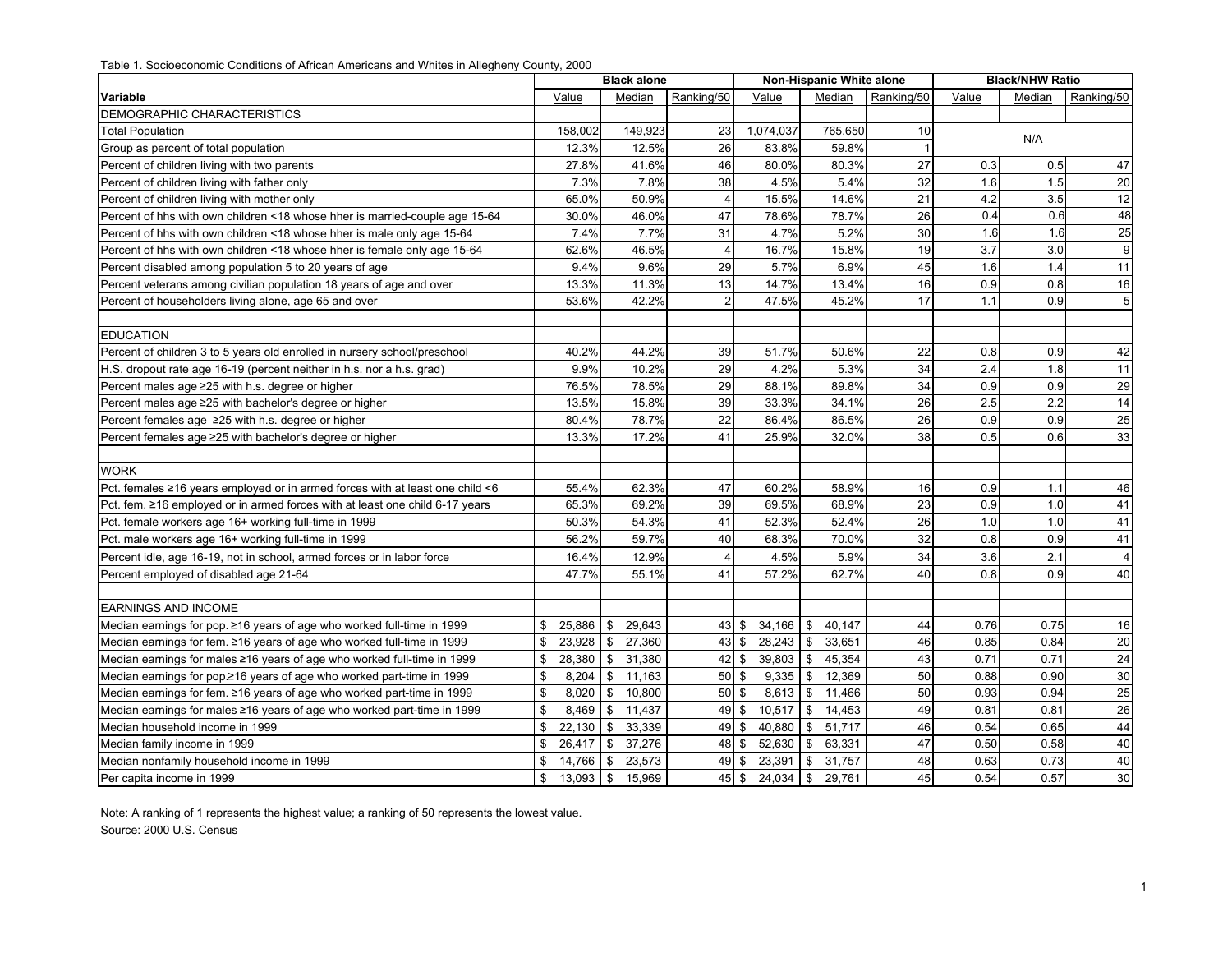| Table 1. Socioeconomic Conditions of African Americans and Whites in Allegheny County, 2000 |  |  |
|---------------------------------------------------------------------------------------------|--|--|
|---------------------------------------------------------------------------------------------|--|--|

|                                                                               | <b>Black alone</b> |             |            |              | Non-Hispanic White alone |            |       | <b>Black/NHW Ratio</b> |                  |
|-------------------------------------------------------------------------------|--------------------|-------------|------------|--------------|--------------------------|------------|-------|------------------------|------------------|
| <b>Variable</b>                                                               | Value              | Median      | Ranking/50 | Value        | Median                   | Ranking/50 | Value | Median                 | Ranking/50       |
|                                                                               |                    |             |            |              |                          |            |       |                        |                  |
| <b>POVERTY</b>                                                                |                    |             |            |              |                          |            |       |                        |                  |
| Poverty rate                                                                  | 30.9%              | 20.9%       |            | 8.0%         | 6.5%                     | 11         | 3.9   | 3.3                    | 15               |
| Poverty rate for children <18 for whom poverty status was determined          | 42.3%              | 28.7%       |            | 8.6%         | 6.2%                     | 14         | 4.9   | 4.1                    | 16               |
| Poverty rate for pop. 18-64 for whom poverty status was determined            | 26.1%              | 17.1%       |            | 7.8%         | 6.4%                     | 12         | 3.3   | 2.8                    | 15               |
| Poverty rate for pop. ≥65 for whom poverty status was determined              | 21.4%              | 18.2%       | 16         | 7.9%         | 6.2%                     |            | 2.7   | 2.8                    | 29               |
| Poverty rate for female-headed families (income below poverty level in 1999)  | 49.1%              | 36.8%       | 2          | 28.1%        | 18.0%                    |            | 1.7   | 2.0                    | 33               |
| Poverty rate for male-headed families (income below poverty level in 1999)    | 32.4%              | 22.4%       | 2          | 12.9%        | 9.1%                     | 10         | 2.5   | 2.2                    | 14               |
| Poverty rate for married-couple families (income below poverty level in 1999) | 9.7%               | 7.7%        | 17         | 3.1%         | 2.5%                     | 13         | 3.1   | 2.9                    | 23               |
|                                                                               |                    |             |            |              |                          |            |       |                        |                  |
| <b>HOUSING</b>                                                                |                    |             |            |              |                          |            |       |                        |                  |
| Percent housing units with >1 occupant per room                               | 2.8%               | 9.6%        | 50         | 0.7%         | 2.1%                     | 50         | 4.0   | 4.3                    | 29               |
| Percent housing units with no telephone service available                     | 2.1%               | 3.1%        | 38         | 0.7%         | 0.9%                     | 32         | 3.0   | 3.3                    | 33               |
| Percent housing units with no vehicle available                               | 41.3%              | 17.8%       | 6          | 12.7%        | 6.8%                     |            | 3.3   | 2.6                    | $\boldsymbol{9}$ |
| Percent of housing units owned by householder                                 | 39.1%              | 43.0%       | 33         | 71.8%        | 70.2%                    | 19         | 0.54  | 0.6                    | 39               |
| Percent of owned housing units with a mortgage                                | 69.4%              | 83.2%       | 46         | 60.1%        | 73.0%                    | 45         | 1.2   | 1.1                    | 23               |
| Pct. owned hhs with mort. spending≥30% of hh inc. (1999) on housing costs     | 34.6%              | 38.3%       | 30         | 24.3%        | 28.6%                    | 35         | 1.4   | 1.4                    | 16               |
| Pct. owned hhs with mort. spending≥50% of hh inc. (1999) on housing costs     | 15.8%              | 15.1%       | 21         | 8.8%         | 9.1%                     | 27         | 1.8   | 1.5                    | 12               |
| Pct. owned hhs w/out mort. spending 230% of hh inc. (1999) on housing costs   | 18.3%              | 17.6%       | 23         | 12.3%        | 9.7%                     | 15         | 1.5   | 1.6                    | 30               |
| Pct. owned hhs w/out mort. spending≥50% of hh inc. (1999) on housing costs    | 8.2%               | 8.0%        | 21         | 4.4%         | 4.1%                     | 17         | 1.9   | 1.9                    | 25               |
| Med. monthly owner costs for mort. housing units as % of hh inc. (1999)       | 23.5%              | 25.0%       | 34         | 20.7         | 22.3                     | 36         | 1.1   | 1.1                    | 27               |
| Med. monthly owner costs for non-mort. housing units as % of hh inc. (1999)   | 14.3%              | 12.7%       | 6          | 12.9%        | 10.6%                    | 11         | 1.1   | 1.1                    | 28               |
| Median monthly owner costs for mortgaged housing units                        | 797<br>\$          | \$<br>1,198 | $47$ \$    | 986          | 1,311<br>-\$             | 47         | 0.81  | 0.85                   | 34               |
| Median monthly owner costs for non-mortgaged housing units                    | \$<br>314          | \$<br>307   | 22         | \$<br>344    | 355<br>-\$               | 28         | 0.91  | 0.90                   | 24               |
| Median value of owned housing units                                           | \$<br>52,000       | \$129,050   | 49         | 86,400<br>\$ | \$156,850                | 49         | 0.60  | 0.69                   | 38               |
| Median gross rent                                                             | 433<br>\$          | \$<br>632   | $50$ \$    | 533          | 735<br>- \$              | 50         | 0.81  | 0.86                   | 37               |
| Pct. rented hhs spending ≥30% of hh income (1999) on gross rent               | 41.3%              | 42.9%       | 33         | 35.7%        | 36.7%                    | 28         | 1.2   | 1.2                    | 35               |
| Pct. rented hhs spending ≥50% of hh income (1999) on gross rent               | 20.5%              | 21.3%       | 30         | 17.5%        | 16.7%                    | 19         | 1.2   | 1.3                    | 36               |

Note: A ranking of 1 represents the highest value; a ranking of 50 represents the lowest value. Source: 2000 U.S. Census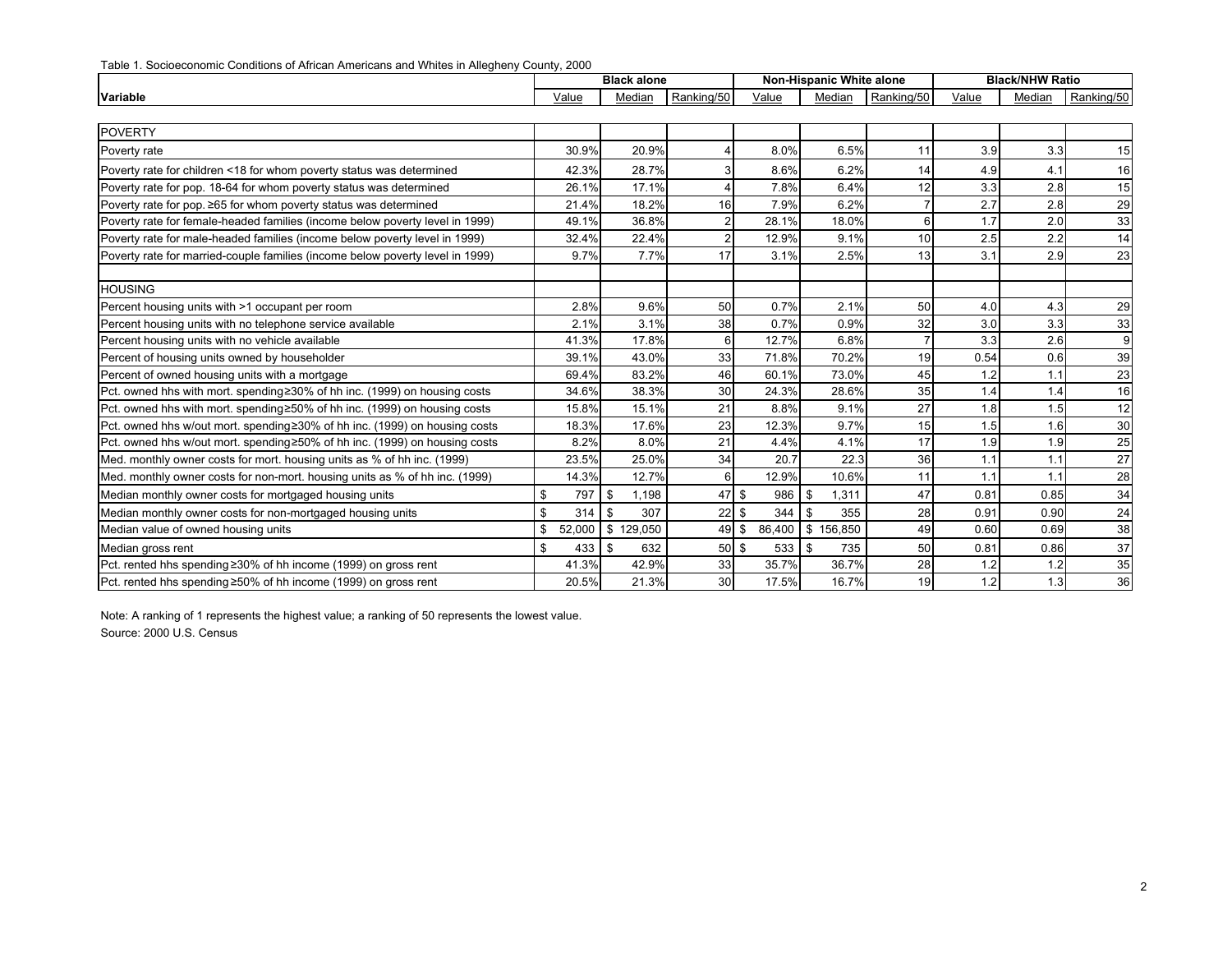#### **Table 2. Socioeconomic Trends for African Americans and Whites in Allegheny County, 1990 to 2000**

|                                                                                                 | <b>Black Alone***</b>  |         |              |         |           | Non-Hispanic White*** |              |         |                        |         |           |              |                        |      |
|-------------------------------------------------------------------------------------------------|------------------------|---------|--------------|---------|-----------|-----------------------|--------------|---------|------------------------|---------|-----------|--------------|------------------------|------|
|                                                                                                 |                        | 1990    |              | 2000    | Percent   | Percentage            |              | 1990    |                        | 2000    | Percent   |              | <b>Black/NHW Ratio</b> |      |
|                                                                                                 |                        |         |              |         | Change in | Point                 |              |         |                        |         | Change in | Percentage   |                        |      |
| Variable                                                                                        | Number                 | Percent | Number       | Percent | Number    | Change                | Number       | Percent | Number                 | Percent | Number    | Point Change | 1990                   | 2000 |
| DEMOGRAPHIC CHARACTERISTICS                                                                     |                        |         |              |         |           |                       |              |         |                        |         |           |              |                        |      |
| Total population                                                                                | 149,641                | 11.2%   | 158.002      | 12.3%   | 5.6%      | 1.1%                  | 1,164,707    | 87.1%   | 1,074,037              | 83.8%   | $-7.8%$   | $-3.3%$      | 0.13                   | 0.15 |
| Single female families with own children under age 18*                                          | 12,142                 | 60.7%   | 13,913       | 62.3%   | 14.6%     | 1.6%                  | 17.432       | 14.1%   | 19,489                 | 16.7%   | 11.8%     | 2.6%         | 4.30                   | 3.74 |
| Married couple families with own children under age 18*                                         | 6,934                  | 34.7%   | 6,736        | 30.2%   | $-2.9%$   | $-4.5%$               | 103,170      | 83.4%   | 91,823                 | 78.5%   | $-11.0%$  | $-4.9%$      | 0.42                   | 0.38 |
| Single male families with own children under age 18*                                            | 914                    | 4.6%    | 1.680        | 7.5%    | 83.8%     | 2.9%                  | 3.141        | 2.5%    | 5.596                  | 4.8%    | 78.2%     | 2.3%         | 1.84                   | 1.57 |
|                                                                                                 |                        |         |              |         |           |                       |              |         |                        |         |           |              |                        |      |
| <b>EDUCATION</b>                                                                                |                        |         |              |         |           |                       |              |         |                        |         |           |              |                        |      |
| H.S. dropout rate age 16-19 (percent neither in h.s. nor a h.s. grad)                           | 1,250                  | 12.4%   | 948          | 9.9%    | $-24.2%$  | $-2.5%$               | 3,306        | 6.0%    | 2,161                  | 4.2%    | $-34.6%$  | $-1.8%$      | 2.07                   | 2.33 |
| Percent males with h.s. degree or higher                                                        | 25,535                 | 68%     | 29,903       | 76.5%   | 17.1%     | 8.7%                  | 306,260      | 81.6%   | 313.263                | 88.1%   | 2.3%      | 6.5%         | 0.83                   | 0.87 |
| Percent males with bachelor degree or higher                                                    | 4,369                  | 11.6%   | 5,265        | 13.5%   | 20.5%     | 1.9%                  | 107,649      | 28.7%   | 118.234                | 33.3%   | 9.8%      | 4.6%         | 0.40                   | 0.41 |
| Percent females with h.s degree or higher                                                       | 35,678                 | 70.0%   | 42,623       | 80.4%   | 19.5%     | 10.3%                 | 354,183      | 78.7%   | 360,232                | 86.4%   | 1.7%      | 7.7%         | 0.89                   | 0.93 |
| Percent females with bachelor degree or higher                                                  | 4.972                  | 9.8%    | 7.080        | 13.3%   | 42.4%     | 3.6%                  | 85.886       | 19.1%   | 107,940                | 25.9%   | 25.7%     | 6.8%         | 0.51                   | 0.52 |
| <b>WORK</b>                                                                                     |                        |         |              |         |           |                       |              |         |                        |         |           |              |                        |      |
| Labor force participation 16+                                                                   | 59.244                 | 54.0%   | 64.383       | 57.4%   | 8.7%      | 3.4%                  | 577,506      | 60.3%   | 543.219                | 61.5%   | $-5.9%$   | 1.2%         | 0.90                   | 0.93 |
| Workers age 16+ working full-time (prior year)                                                  | 28.991                 | 47.0%   | 36.963       | 52.9%   | 27.5%     | 5.9%                  | 354.983      | 57.0%   | 353.900                | 60.7%   | $-0.3%$   | 3.7%         | 0.82                   | 0.87 |
|                                                                                                 |                        |         |              |         |           |                       |              |         |                        |         |           |              |                        |      |
| INCOME (previous year)**                                                                        |                        |         |              |         |           |                       |              |         |                        |         |           |              |                        |      |
| Median household income                                                                         | 19,837<br>\$.          |         | \$<br>22,130 |         | 11.6%     |                       | S.<br>40,051 |         | \$<br>40,880           |         | 2.1%      |              | 0.50                   | 0.54 |
| Median family income                                                                            | 24,138<br>$\mathbf{s}$ |         | 26,417<br>\$ |         | 9.4%      |                       | 49,698<br>\$ |         | 52,630<br>$\mathbf{s}$ |         | 5.9%      |              | 0.49                   | 0.50 |
| Median nonfamily household income                                                               | 12,526<br>\$.          |         | 14,766<br>\$ |         | 17.9%     |                       | 21.098<br>\$ |         | 23,391<br>\$.          |         | 10.9%     |              | 0.59                   | 0.63 |
| Per capita income                                                                               | 11,239<br>\$.          |         | \$<br>13,093 |         | 16.5%     |                       | \$<br>21,477 |         | \$<br>24,034           |         | 11.9%     |              | 0.52                   | 0.54 |
|                                                                                                 |                        |         |              |         |           |                       |              |         |                        |         |           |              |                        |      |
| <b>POVERTY</b>                                                                                  |                        |         |              |         |           |                       |              |         |                        |         |           |              |                        |      |
| Poverty rate                                                                                    | 51.712                 | 35.8%   | 46.793       | 30.9%   | $-9.5%$   | $-4.9%$               | 96.401       | 8.5%    | 83.882                 | 8.0%    | $-13.0%$  | $-0.5%$      | 4.24                   | 3.86 |
| Poverty rate for children under age 18                                                          | 21,621                 | 49.7%   | 20,917       | 42.3%   | $-3.3%$   | $-7.4%$               | 24,030       | 10.5%   | 18,386                 | 8.6%    | $-23.5%$  | $-1.9%$      | 4.75                   | 4.92 |
| Poverty rate for pop. age 18-64                                                                 | 25,469                 | 30.4%   | 22,273       | 26.1%   | $-12.5%$  | $-4.3%$               | 53,960       | 7.6%    | 49,942                 | 7.8%    | $-7.4%$   | 0.2%         | 4.00                   | 3.35 |
| Poverty rate for pop. age 65 and over                                                           | 4,379                  | 26.2%   | 3,603        | 21.4%   | $-17.7%$  | $-4.8%$               | 17.668       | 8.8%    | 15.554                 | 7.9%    | $-12.0%$  | $-0.9%$      | 2.97                   | 2.71 |
| Poverty rate for married-couple families with related children under 18                         | 1,062                  | 13.2%   | 728          | 9.7%    | $-31.5%$  | $-3.5%$               | 4,757        | 4.4%    | 2,958                  | 3.1%    | $-37.8%$  | $-1.3%$      | 3.00                   | 3.13 |
| Poverty rate for male-headed families with related children under 18                            | 454                    | 36.4%   | 647          | 32.4%   | 42.5%     | $-4.0%$               | 724          | 17.8%   | 795                    | 12.9%   | 9.8%      | $-4.9%$      | 2.05                   | 2.51 |
| Poverty rate for female-headed families with related children under 18                          | 8,880                  | 63.0%   | 7,898        | 49.1%   | $-11.1%$  | $-13.9%$              | 8,509        | 37.6%   | 6,123                  | 28.1%   | $-28.0%$  | $-9.5%$      | 1.67                   | 1.75 |
|                                                                                                 |                        |         |              |         |           |                       |              |         |                        |         |           |              |                        |      |
| <b>HOUSING</b><br>Percent housing units with >1 occupant per room                               | 1985                   | 3.5%    | 1,721        | 2.8%    | $-13.3%$  | $-0.7%$               | 3338         | 0.7%    | 3,324                  | 0.7%    | $-0.4%$   | 0.0%         | 5.00                   | 4.00 |
| Percent housing units with no vehicle available                                                 | 28116                  | 49.7%   | 25,312       | 41.3%   | $-10.0%$  | $-8.4%$               | 75364        | 15.8%   | 58,220                 | 12.7%   | $-22.7%$  | $-3.1%$      | 3.15                   | 3.25 |
|                                                                                                 | 21,463                 | 38.0%   | 23,950       | 39.1%   | 11.6%     | 1.1%                  | 333,399      | 69.8%   | 329.692                | 71.8%   | $-1.1%$   | 2.0%         | 0.54                   | 0.54 |
| Percent of housing units owned by householder<br>Percent of owned housing units with a mortgage | 11784                  | 60.1%   | 15,348       | 69.4%   | 30.2%     | 9.3%                  | 158761       | 52.8%   | 182.526                | 60.1%   | 15.0%     | 7.3%         | 1.14                   | 1.15 |
| Medain value of owned housing units**                                                           |                        |         | 52,900       |         | 8.2%      |                       | 77,586       |         |                        |         |           |              | 0.63                   | 0.61 |
|                                                                                                 | \$<br>48,910           |         | \$           |         |           |                       | \$           |         | \$<br>86,400           |         | 11.4%     |              |                        |      |

\*Non-Hispanic white data are not available for 1990, so white only data were used for 1990 and 2000.

\*\*Income data and median value of owned occupied housing units is adjusted for inflation (34%) to match 1999 dollars, U.S. Bureau of Labor Statistics

\*\*\*In the 2000 census respondents could select single or multiple racial categories, whereas in 1990 respondents with multiple racial identities could select only one race.

Source: 1990 and 2000 U.S. Census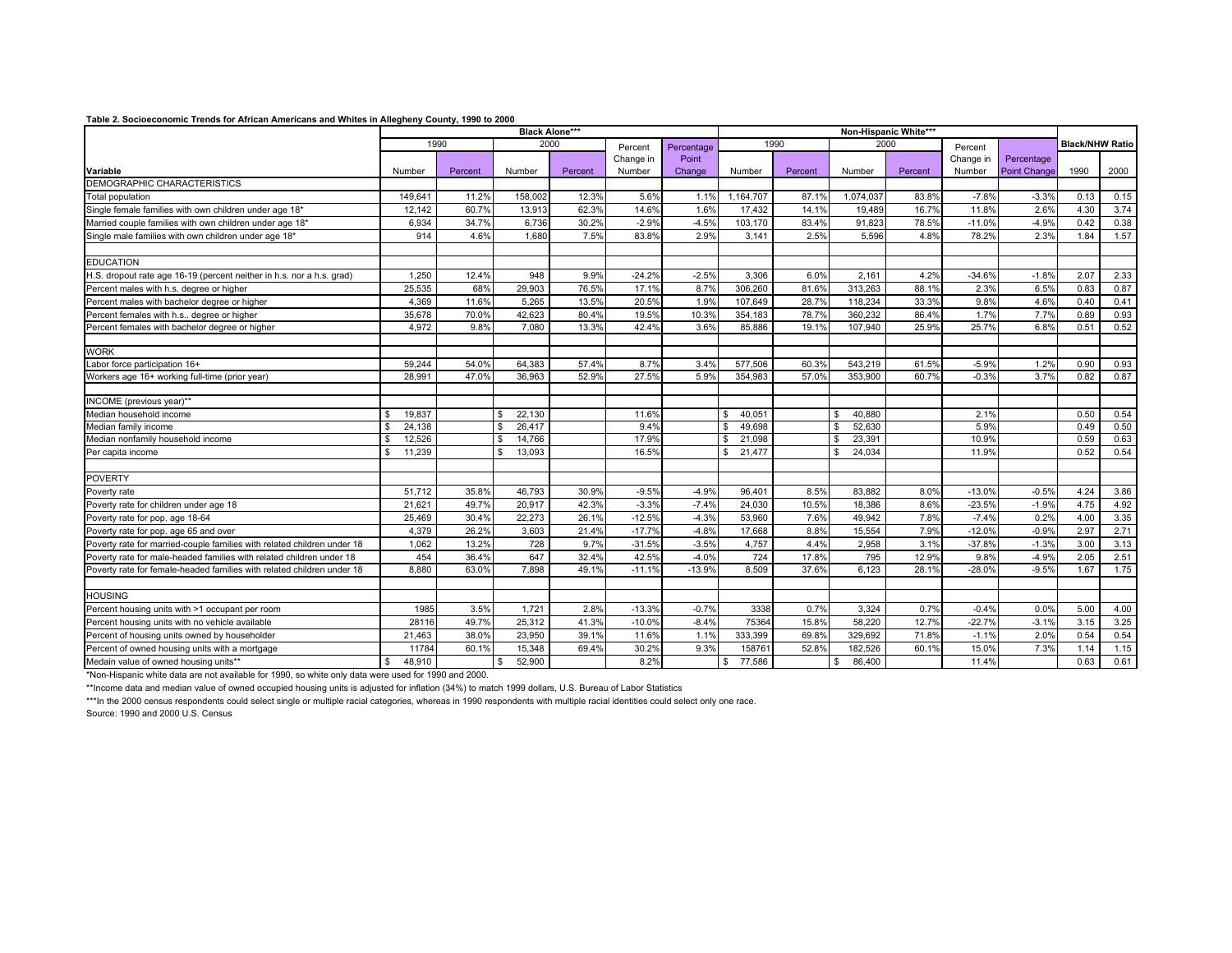### **BLACK-WHITE BENCHMARKS FOR THE PITTSBURGH MSA**

#### Ralph Bangs, Christine Anthou, Shannon Hughes, Chris Shorter University Center for Social and Urban Research University of Pittsburgh March 2004

#### **INTRODUCTION**

The African American (black alone) population in the Pittsburgh Metropolitan Statistical Area (MSA) in 2000 was 188,471, and the non-Hispanic white (white alone) population was 2,101,036. The Pittsburgh MSA consists of Allegheny, Beaver, Butler, Fayette, Washington, and Westmoreland counties.

The purpose of this report is to assess the socioeconomic status of blacks and whites in the Pittsburgh MSA based on 2000 census data. Current conditions in the region are determined by comparing black conditions, white conditions, and black-white disparities in the 50 largest metro areas on more than 50 social and economic variables. The 50 largest metro areas are compared in order to include the Pittsburgh MSA, which had the  $22^{\text{nd}}$  largest population in 2000, and to compare the region to a sizable number of other large metro areas.

In addition, this report contains data and findings on changes in black and white conditions in the Pittsburgh MSA from 1990 to 2000. Complete data on all 50 metro areas and their rankings are in a separate databook.

This report and similar reports for the city of Pittsburgh and Allegheny County are available online at www.ucsur.pitt.edu (see publications). The Pittsburgh Foundation provided funding for these studies.

#### **AFRICAN AMERICAN AND WHITE CONDITIONS IN 2000 (Table 1)**

Our comparison of the 50 largest metro areas in the US shows that:

- **1. The Pittsburgh MSA has a below average percentage of African Americans and a high percentage of whites in the general population.** In 2000 the Pittsburgh MSA had the:
	- 18<sup>th</sup> lowest percentage (8.0%) of African Americans in the population
	- Highest percentage (89.1%) of non-Hispanic whites in the population
- **2. High percentages of African American and white children in the Pittsburgh MSA live in single, female-headed households.** In 2000 the region had the:
	- Second highest percentage (61.8%) of black children living with a single mother
	- 17<sup>th</sup> highest percentage (15.9%) of white children living with a single mother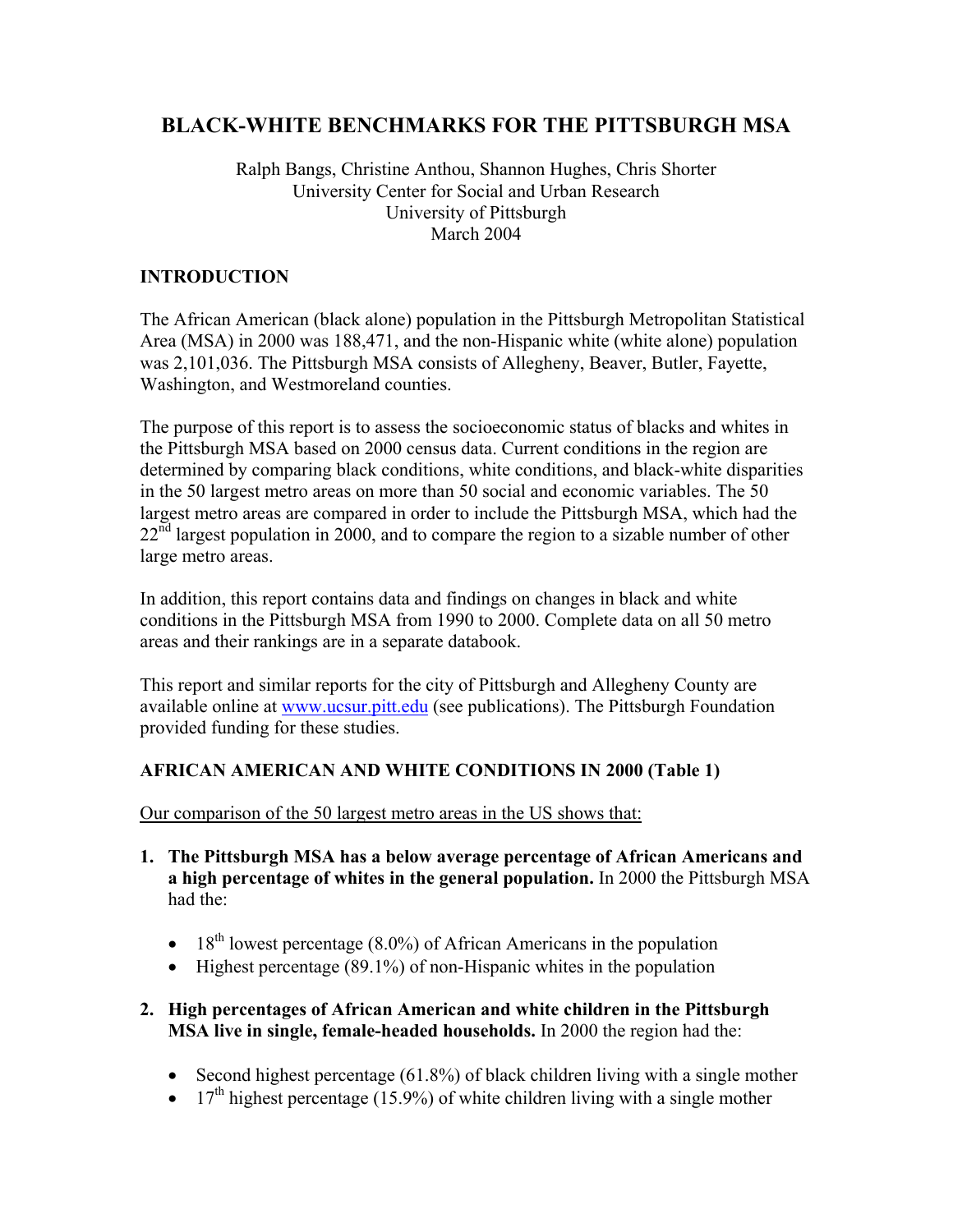- Second lowest percentage (30.6%) of black children living with two parents
- 20<sup>th</sup> lowest percentage (79.1%) of white children living with two parents
- **3. High percentages of black and white families with children in the Pittsburgh MSA are headed by single women.** In 2000 the region had the:
	- Second highest percentage (64.8%) of black families with children under age 18 that were headed by single women
	- 17<sup>th</sup> highest percentage (15.3%) of white families with children under age 18 that were headed by single women
	- Second lowest percentage (28.0%) of black families with children under age 18 that were headed by two parents
	- 18<sup>th</sup> lowest percentage (80.0%) of white families with children under age 18 that were headed by two parents
- **4. High percentages of African American and white elderly residents in the Pittsburgh MSA live alone.** In 2000 the region had the:
	- Second highest percentage (53.7%) of African American elderly living alone
	- Ninth highest percentage (46.7%) of white elderly age 65 and over living alone
- **5. A low percentage of African American children but an average percentage of white children age 3-5 in the Pittsburgh MSA are enrolled in nursery school or preschool.** In 2000 the region had the:
	- 12<sup>th</sup> lowest percentage (40.6%) of black children age 3-5 who were enrolled in nursery school or preschool
	- 25th lowest percentage (47.8%) of white children age 3-5 who were enrolled in nursery school or preschool
- **6. African Americans and whites age 16-19 in the Pittsburgh MSA have low dropout rates.** In 2000 the region had the:
	- 18<sup>th</sup> lowest percentage (10.0%) of blacks age 16-19 who were neither in school nor a high school graduate
	- 16<sup>th</sup> lowest percentage (4.6%) of whites age 16-19 who were neither in school nor a high school graduate

#### **7. African American and white women in the Pittsburgh MSA with children under age 18 have low employment rates.** In 2000 the region had the:

- Second lowest employment rate (55.6%) for black women with children age 0-5
- 20<sup>th</sup> lowest employment rate (59.0%) among white women with children age 0-5
- 12<sup>th</sup> lowest employment rate  $(65.5\%)$  among black women with children age 6-17
- 14<sup>th</sup> lowest employment rate  $(68.4\%)$  for white women with children age 6-17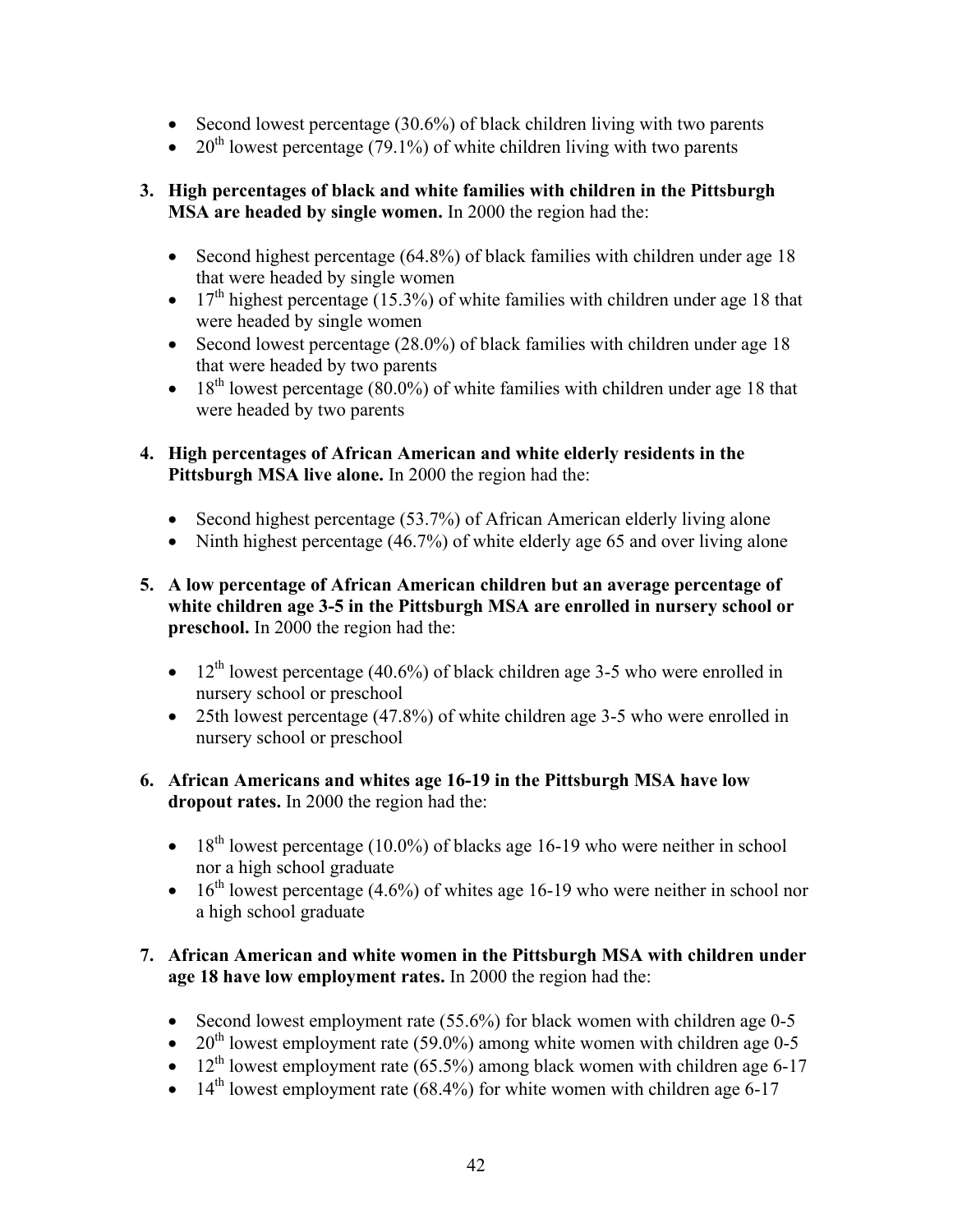- **8. Low percentages of African American and white, female and male workers in the Pittsburgh MSA are employed full-time.** In 2000 the region had the:
	- 10th lowest rate (50.2%) for full-time employment among black female workers age 16 and over
	- $12<sup>th</sup>$  lowest rate (50.8%) for full-time employment among white female workers age 16 and over
	- 12th lowest rate (55.8%) for full-time employment among black male workers age 16 and over
	- $\bullet$  15<sup>th</sup> lowest rate (68.5%) for full-time employment among white male workers age 16 and over
- **9. A high percentage of African Americans but a low percentage of whites age 16- 19 in the Pittsburgh MSA are neither in school nor in the labor force.** In 2000 the region had the:
	- Third highest percentage (16.8%) of black youth age 16-19 who were neither in school nor in the labor force
	- 16<sup>th</sup> lowest percentage (5.0%) of white youth age 16-19 who were neither in school nor in the labor force

#### **10. Disabled African American and white adults of working age in the Pittsburgh MSA have low rates of employment.** In 2000 the region had the:

- Seventh lowest rate (47.2%) of employment among black disabled adults age 21-64
- Second lowest rate (53.9%) of employment among white disabled adults age 21-64

#### **11. African American and white full-time workers in the Pittsburgh MSA have low median earnings.** In 1999 the region had the:

- Eighth lowest median earnings (\$23,764) among black female full-time workers
- Lowest median earnings (\$26,319) among white female full-time workers
- Ninth lowest median earnings (\$28,631) among black male full-time workers
- Fifth lowest median earnings (\$37,975) among white male full-time workers

#### **12. African American and white part-time workers in the Pittsburgh MSA have low median earnings.** In 1999 the region had the:

- Second lowest median earnings (\$7,918) among black female part-time workers
- Lowest median earnings (\$8,186) among white female part-time workers
- Second lowest median earnings (\$8,929) among black male part-time workers
- Second lowest median earnings (\$10,713) among white male part-time workers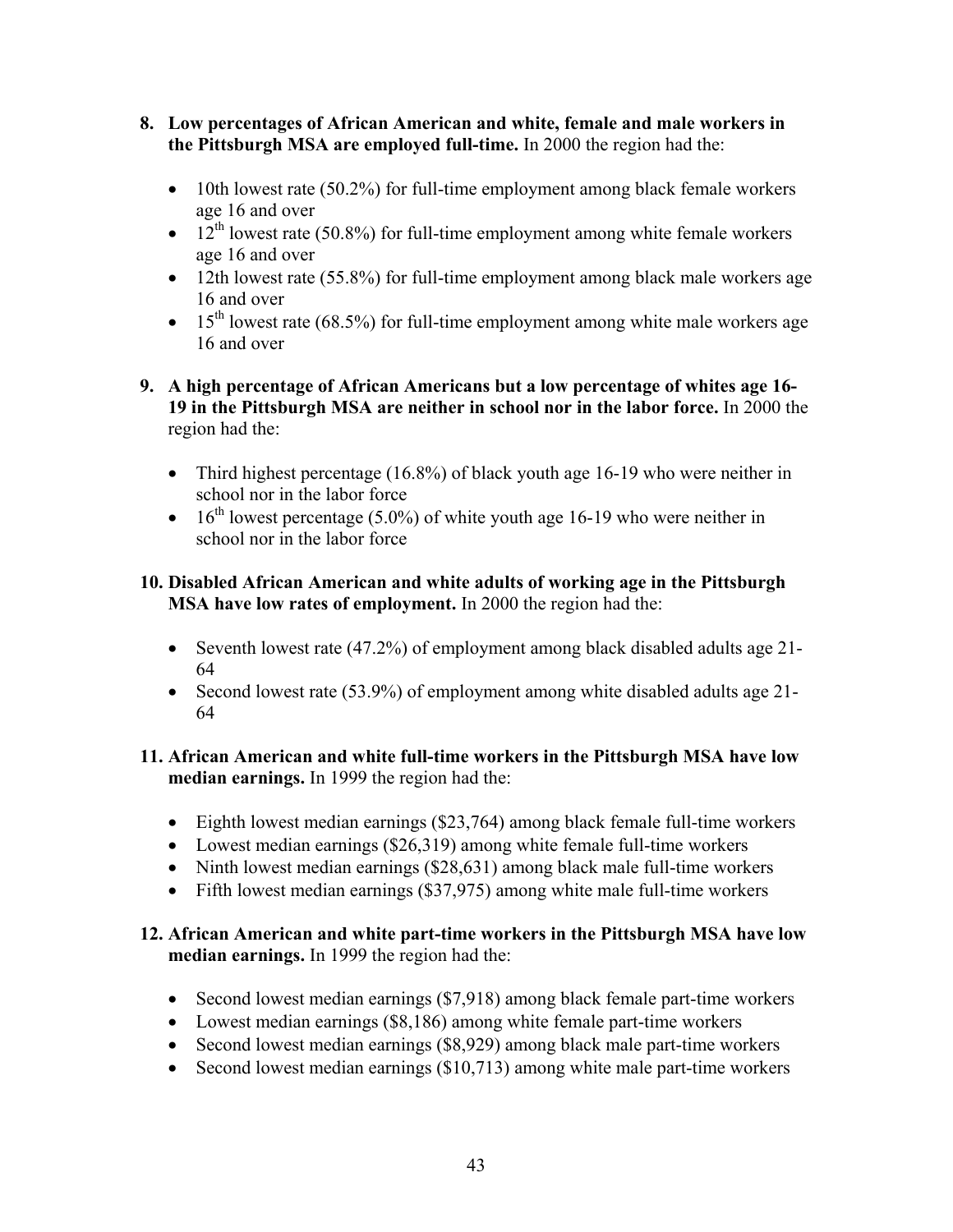- **13. African Americans and whites in the Pittsburgh MSA have low median household and family incomes and low per capita income.** In 1999 the region had the:
	- Lowest median household income (\$22,271) for blacks
	- Lowest median household income (\$39,025) for whites
	- Third lowest median family income (\$26,707) for blacks
	- Second lowest median family income (\$49,277) for whites
	- Fifth lowest per capita income (\$13,176) for blacks
	- Second lowest per capita income (\$21,721) for whites

#### **14. African American and white poverty rates in the Pittsburgh MSA are among the highest in the nation.** In 1999 the region had the:

- Third highest poverty rate (30.6%) for African Americans and fourth highest poverty rate (8.8%) for whites
- Third highest poverty rate (42.1%) for African American children and fourth highest poverty rate (10.7%) for white children under age 18
- Fourth highest poverty rate (25.9%) for African American adults age 18-64 and sixth highest poverty rate (8.3%) for whites age 18-64
- 15<sup>th</sup> highest poverty rate (21.4%) for African Americans age 65 and older and eighth highest poverty rate (8.3%) for whites age 65 and older
- Third highest poverty rate (49.4%) for African American female-headed families with children under age 18 and highest poverty rate (32.6%) for white femaleheaded families with children under age 18
- Fourth highest poverty rate (31.3%) for African American male-headed families with children under age 18 and second highest poverty rate (15.5%) for white male-headed families with children under age 18
- $10^{th}$  highest poverty rate (10.0%) for African American married-couple families with children under age 18 and fourth highest poverty rate  $(4.2\%)$  for white married-couple families with children under age 18

#### **15. Small percentages of African American and white households in the Pittsburgh MSA are overcrowded or lack telephone service, but high percentages have no vehicle available.** In 2000 the region had the:

- Lowest rate (2.9%) for African American households and lowest rate (0.8%) for white households with more than one person on average per room
- $10^{th}$  lowest rate (2.4%) for African American households and  $15^{th}$  lowest rate (0.8%) for white households with no telephone service
- Second highest rate (39.2%) for African American households and fourth highest rate (10.6%) for white households with no vehicle available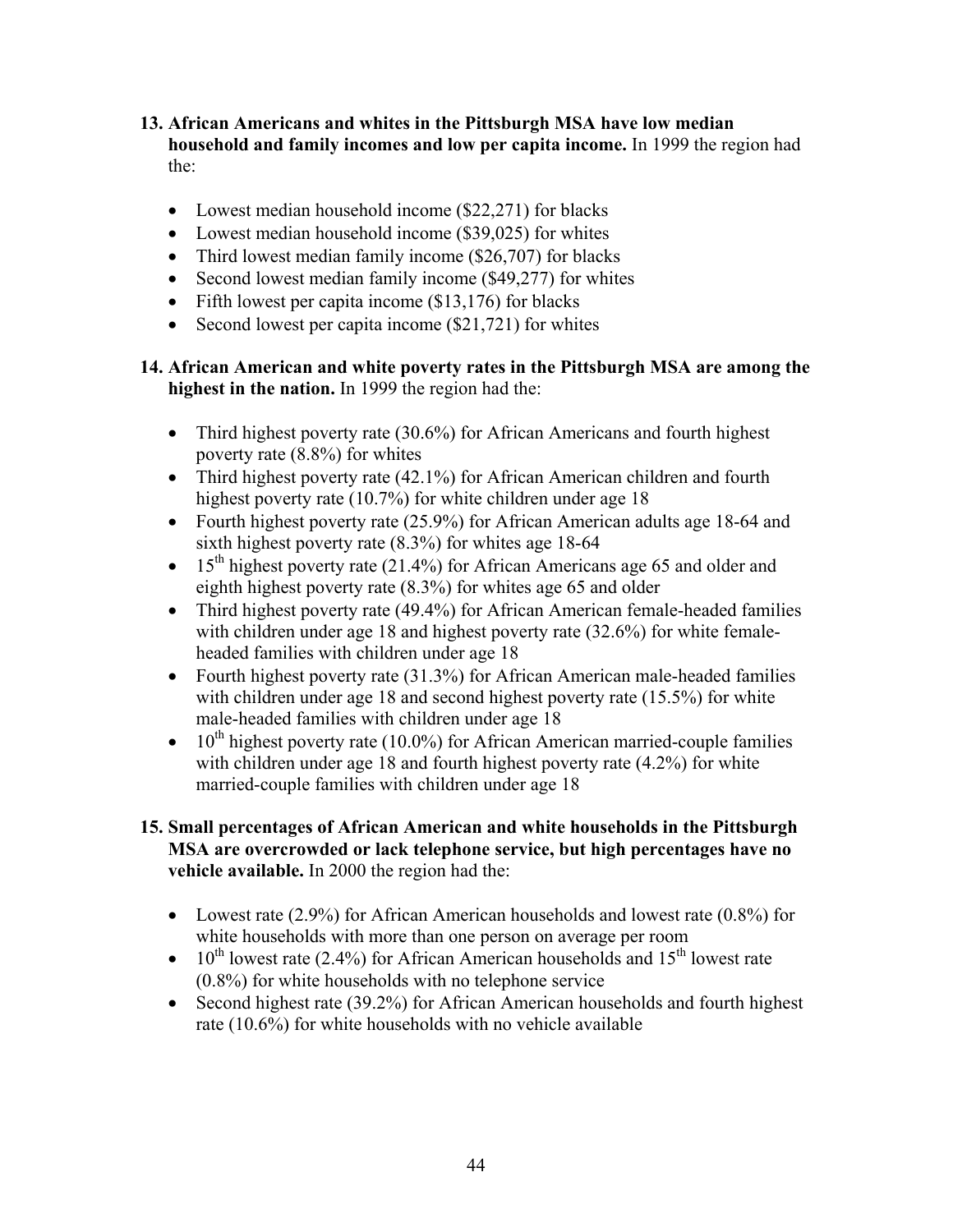- **16. African American homeownership is low and white homeownership is high in the Pittsburgh MSA, and median home values are the lowest in the nation.** In 2000 the region had the:
	- 17<sup>th</sup> lowest homeownership rate (40.0%) for African American households and 14th highest rate (74.6%) for white households
	- Lowest value (\$52,400) for homes owned by African Americans and lowest value (\$87,600) for homes owned by whites

#### **17. Monthly housing costs for African American and white homeowners and renters are among the lowest in the nation.** In 2000 the region had the:

- Lowest monthly costs (\$794) for African American homeowners with mortgages and lowest monthly costs (\$945) for white homeowners with mortgages
- Second lowest monthly costs (\$428) for African American renters and lowest monthly costs (\$488) for white renters

#### **FINDINGS ON BLACK-WHITE DISPARITIES IN 2000 (Table 1)**

Our comparison of black and white conditions in the Pittsburgh MSA shows that:

- The percentage of black children living with their mother only (61.8%) is 3.9 times the rate for white children (15.9%)
- The poverty rate for African American children  $(42.1\%)$  is 3.9 times the white rate (10.7%)
- The percent of African American households without a vehicle (39.2%) is 3.7 times the rate for whites (10.6%)
- The percent of African American 16-19 year-olds who are neither in school nor in the labor force  $(16.8\%)$  is 3.4 times the white rate  $(5.0\%)$
- The poverty rate for African American working-age adults (25.9%) is 3.1 times the white rate (8.3%)
- The per capita income of African Americans (\$13,176) is 61% of that of whites (\$21,721)
- The median value of homes owned by African Americans (\$52,400) is 60% of that of whites (\$87,600)

#### **CHANGE IN CONDITIONS FROM 1990 TO 2000 (Table 2)**

The most important changes in African American and white conditions in the Pittsburgh MSA in the past decade were:

- The African American population increased by about 10,000 (5.5%) while the white population declined by more than 83,000 (-3.8%)
- The number of African American high school dropouts age 16-19 living in the region declined by 18% and the number of white dropouts declined by 33%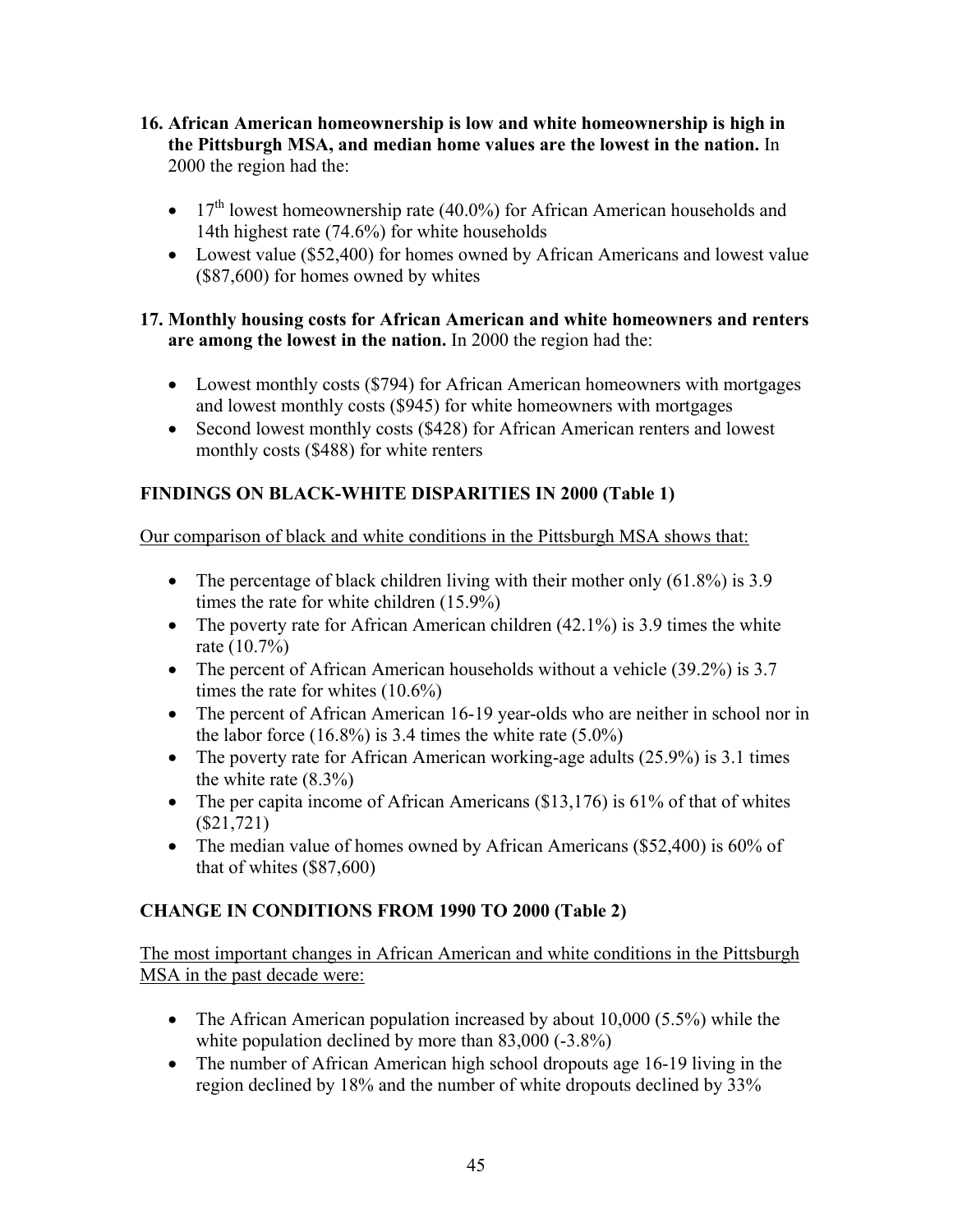- The number of African American women age 25 and over with a bachelor's degree or higher increased by 2,400 (43%) and the number of white women age 25 and over with a bachelor's degree or higher increased by 45,000 (35%)
- The number of African American men age 25 and over with a bachelor's degree or higher increased by 1,400 (28%) and the number of white men age 25 and over with a bachelor's degree or higher increased by 28,000 (17%)
- The number of African American residents employed full-time increased by 10,000 (31%) and the number of white residents employed full-time increased by 48,000 (7.8%)
- The number of African American residents in poverty declined by 7,500 (-12%) while the number of whites in poverty declined by 33,000 (-16%)
- The number of African American female-headed families with children in poverty declined by 1,200 (-12%) while the number for whites declined by 3,400 (-19%)
- The number of homes owned by African Americans increased by 2,600 (10%) and the number of homes owned by whites increased by 18,000 (3%)

### **CONCLUSIONS**

**The comparison of African American conditions in the 50 largest metro areas shows that African American children and youth in the Pittsburgh MSA are among the most disadvantaged in America.** In 2000 the Pittsburgh MSA had the:

- Second highest percentage (61.8%) of black children living with a single mother
- Second lowest percentage (30.6%) of black children living with two parents
- Third highest poverty rate (42.1%) for African American children under age 18
- Third highest percentage (16.8%) of black youth age 16-19 who were neither in school nor in the labor force
- 12<sup>th</sup> lowest percentage (40.6%) of black children age 3-5 who were enrolled in nursery school or preschool

On the other hand, the region had a slightly below average rate for African American high school dropouts. In 2000 the region had the:

• 18<sup>th</sup> lowest percentage (10.0%) of African Americans age 16-19 who were neither in school nor a high school graduate

#### **The comparison of African American conditions in the 50 largest metro areas shows that African American working-age adults in the Pittsburgh MSA are among the most disadvantaged in America.** In 2000 the region had the:

- Second lowest median earnings (\$7,918) among black female part-time workers
- Second lowest median earnings (\$8,929) among black male part-time workers
- Second lowest employment rate (55.6%) among black women with children under age 6
- Second lowest percentage (28.0%) of black families with children under age 18 that were headed by two parents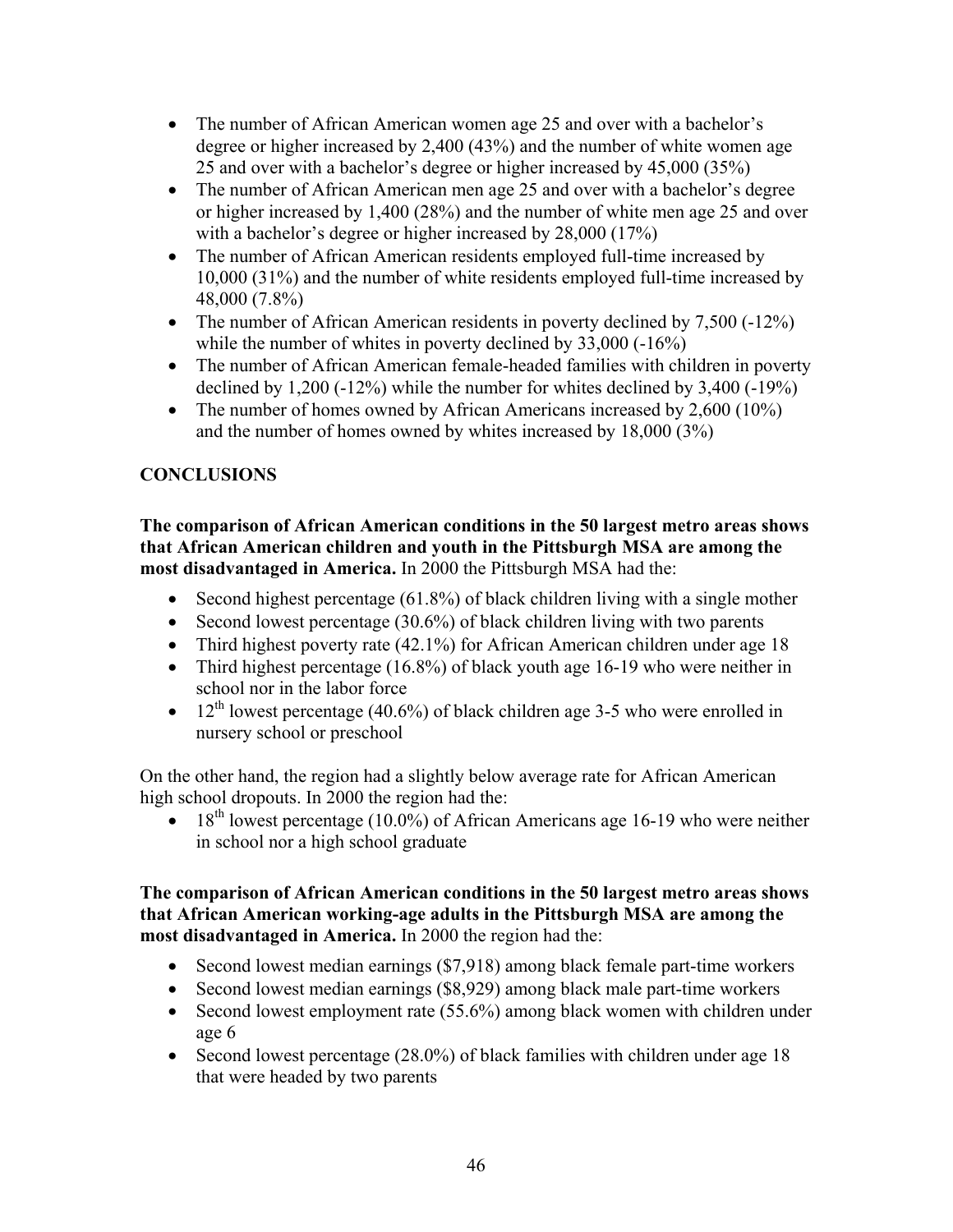- Second highest percentage (64.8%) of black families with children under age 18 that were headed by single women
- Third highest poverty rate (49.4%) for African American female-headed families with children under age 18
- Fourth highest poverty rate (25.9%) for African American adults age 18-64
- Fourth highest poverty rate (31.3%) for African American male-headed families with children under age 18
- Seventh lowest rate (47.2%) of employment among black disabled adults age 21- 64
- Eighth lowest median earnings (\$23,764) among black female full-time workers
- Ninth lowest median earnings (\$28,631) among black male full-time workers
- 10th lowest rate (50.2%) for full-time employment among black female workers age 16 and over
- $10^{th}$  highest poverty rate (10.0%) for African American married-couple families with children under age 18
- 12th lowest rate (55.8%) for full-time employment among black male workers age 16 and over
- 12<sup>th</sup> lowest employment rate (65.5%) among black women with children age 6-17

**The comparison of African American conditions in the 50 largest metro areas shows that African American elderly in the Pittsburgh MSA are disadvantaged.** In 2000 the region had the:

- Second highest percentage (53.7%) of African American elderly age 65 and over who were living alone
- 15<sup>th</sup> highest poverty rate (21.4%) for African Americans age 65 and older

**The comparison of white conditions in the 50 largest metro areas shows that white children and youth in the Pittsburgh MSA are in some ways disadvantaged and in other ways advantaged.** In 2000 white children and youth were disadvantaged in that the region had the:

- Fourth highest poverty rate (10.7%) for white children under age 18
- 17<sup>th</sup> highest percentage (15.9%) of white children living with a single mother

In 2000 white children and youth were advantaged or at least average in that the region had:

- the  $16<sup>th</sup>$  lowest percentage (5.0%) of white youth age 16-19 who were neither in school nor in the labor force
- the  $16<sup>th</sup>$  lowest percentage (4.6%) of whites age 16-19 who were neither in school nor a high school graduate
- an average percentage (47.8%) of white children age 3-5 who were enrolled in nursery school or preschool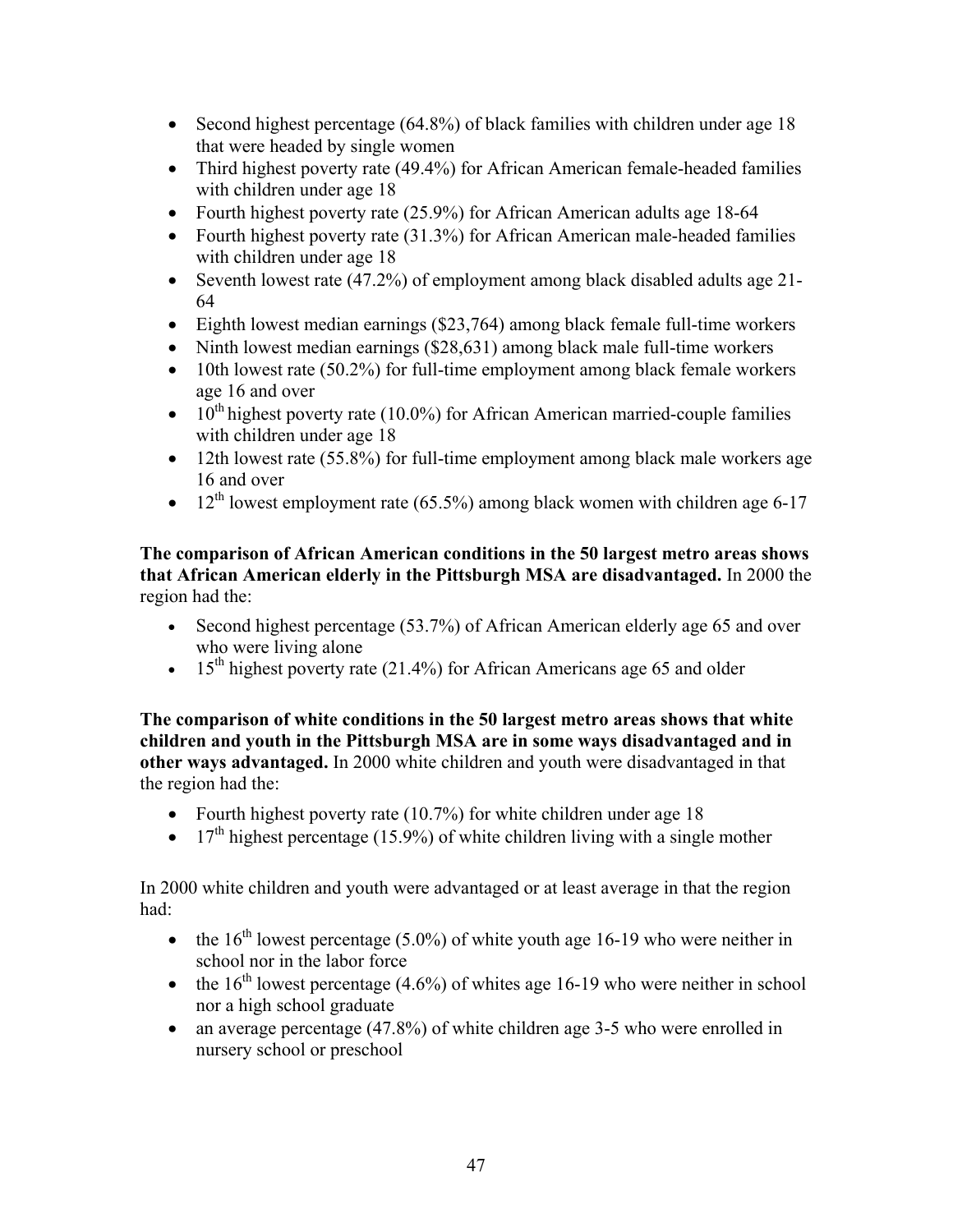**The comparison of white conditions in the 50 largest metro areas shows that white working-age adults in the Pittsburgh MSA are among the most disadvantaged in urban America.** In 2000 the region had the:

- Lowest median earnings (\$26,319) among white female full-time workers
- Lowest median earnings (\$8,186) among white female part-time workers
- Highest poverty rate (32.6%) for white female-headed families with children under age 18
- Second highest poverty rate (15.5%) for white male-headed families with children under age 18
- Second lowest median earnings (\$10,713) among white male part-time workers
- Second lowest rate (53.9%) of employment for white disabled adults age 21-64
- Fourth highest poverty rate (4.2%) for white married-couple families with children under age 18
- Fifth lowest median earnings (\$37,975) among white male full-time workers
- Sixth highest poverty rate (8.3%) for whites age 18-64
- $12<sup>th</sup>$  lowest rate (50.8%) for full-time employment among white female workers age 16 and over
- 14<sup>th</sup> lowest employment rate (68.4%) among white women with children age 6-17
- 15<sup>th</sup> lowest rate (68.5%) for full-time employment among white male workers age 16 and over
- 17<sup>th</sup> highest percentage (15.3%) of white families with children under age 18 that were headed by single women

On the other hand, the region had average white conditions in that the region had the:

- 18<sup>th</sup> lowest percentage (80.0%) of white families with children under age 18 that were headed by two parents
- 20<sup>th</sup> lowest percentage (4.8%) of white families with children under age 18 that were headed by a single male parent
- 20<sup>th</sup> lowest employment rate (59.0%) among white women with children age 0-5

#### **The comparison of white conditions in the 50 largest metro areas shows that white elderly in the Pittsburgh MSA are disadvantaged.** In 2000 the region had the:

- Eighth highest poverty rate  $(8.3\%)$  for whites age 65 and older
- Ninth highest percentage (46.7%) of white elderly age 65 and over living alone

#### **IMPLICATIONS OF FINDINGS**

**Racial and Ethnic Diversity** While the percent of the region's population that is nonwhite increased from 9% in 1990 to 11% in 2000, the Pittsburgh MSA continues to be the least racially and ethnically diverse large region in America. This suggests that racial and ethnic understanding and tolerance are likely to be low in the region.

**Single-Parent Families and Poverty** The high percentages of black (62%) and white (16%) children in the region living with their mothers make it likely that many children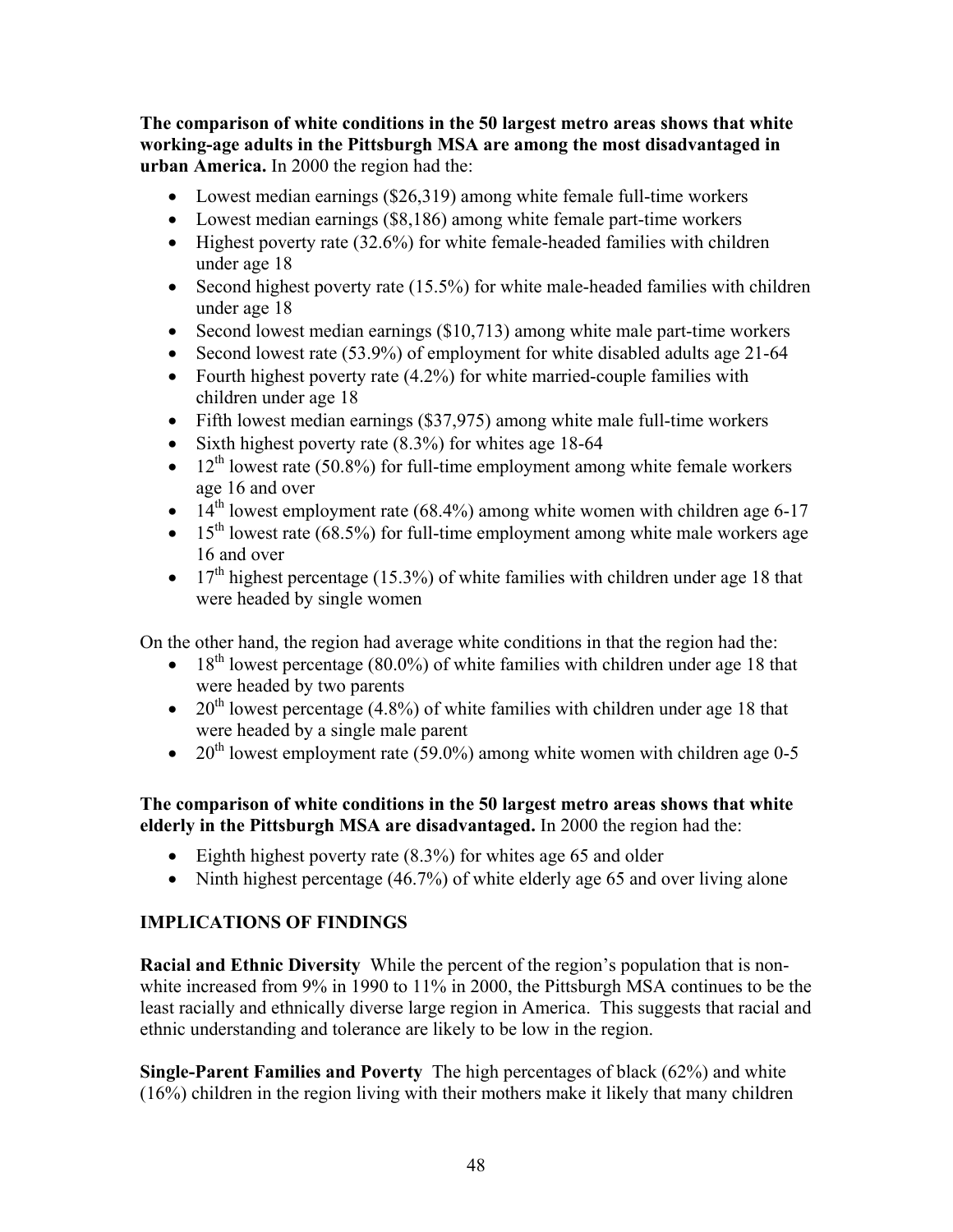will be disadvantaged. In fact, half (49%) of the African American and 33% of white female-headed families with children are in poverty in the region.

**Need for Services** The large numbers of African Americans (54%) and whites (47%) age 65 and over living alone suggest that more services for these groups are needed in this region than in most large cities of the US. The extent to which the needs of these groups are being met should be examined.

**Preschool** Early education is critical to primary and secondary school success. African American children, who generally have education disadvantages, continue to participate at low levels in nursery school and preschool. Much more effort needs to be made to increase the percentage of poor children who receive quality early education.

**Teen Idleness** A high percentage (17%) of African American youth age 16-19 in the Pittsburgh MSA are neither in school nor employed. Many serious social problems can be avoided if these youth can get the help that will enable them to have greater success in school and in the labor force.

**Lack of Full-Time Jobs** African American and white, female and male workers in the Pittsburgh MSA have low rates of full-time employment. Much more needs to be done to create full-time jobs and connect these workers to better jobs.

**Low Wages** Full-time and part-time, African American and white, female and male workers in the Pittsburgh MSA have some of the lowest earnings in urban America. The quality of jobs needs to be greatly improved.

**Labor Supply** The low rate of full-time employment in the Pittsburgh MSA and the low wages of full and part-time jobs suggest that there is a large pool of workers in the region who would like better jobs. Further, the increasing numbers of African Americans and whites in the region with a bachelor's degree or higher suggest that the quality of the workforce is improving. The supply of workers, quality of the workforce, and the low wages in the region should be locational advantages that are marketable to businesses.

**Poverty** Poverty rates for African American and white children, working-age adults, and elderly in the Pittsburgh MSA are among the highest in urban America. This suggests that residents of the region have greater than average need for assistance with food, utilities, health care, and other basic needs. However, there was an absolute decline from 1990 to 2000 in the number of poor African Americans and whites living in the region.

**Transportation** Rates of African American (39%) and white (11%) households in the Pittsburgh MSA without a vehicle are high. This suggests that public transportation is more critical to the lives of people in the region than in most other large metro areas.

**Home Values and Housing Costs** Home values and housing costs are not likely to be as low now as they were in 2000 because of the reassessment of property values that occurred after the census was taken.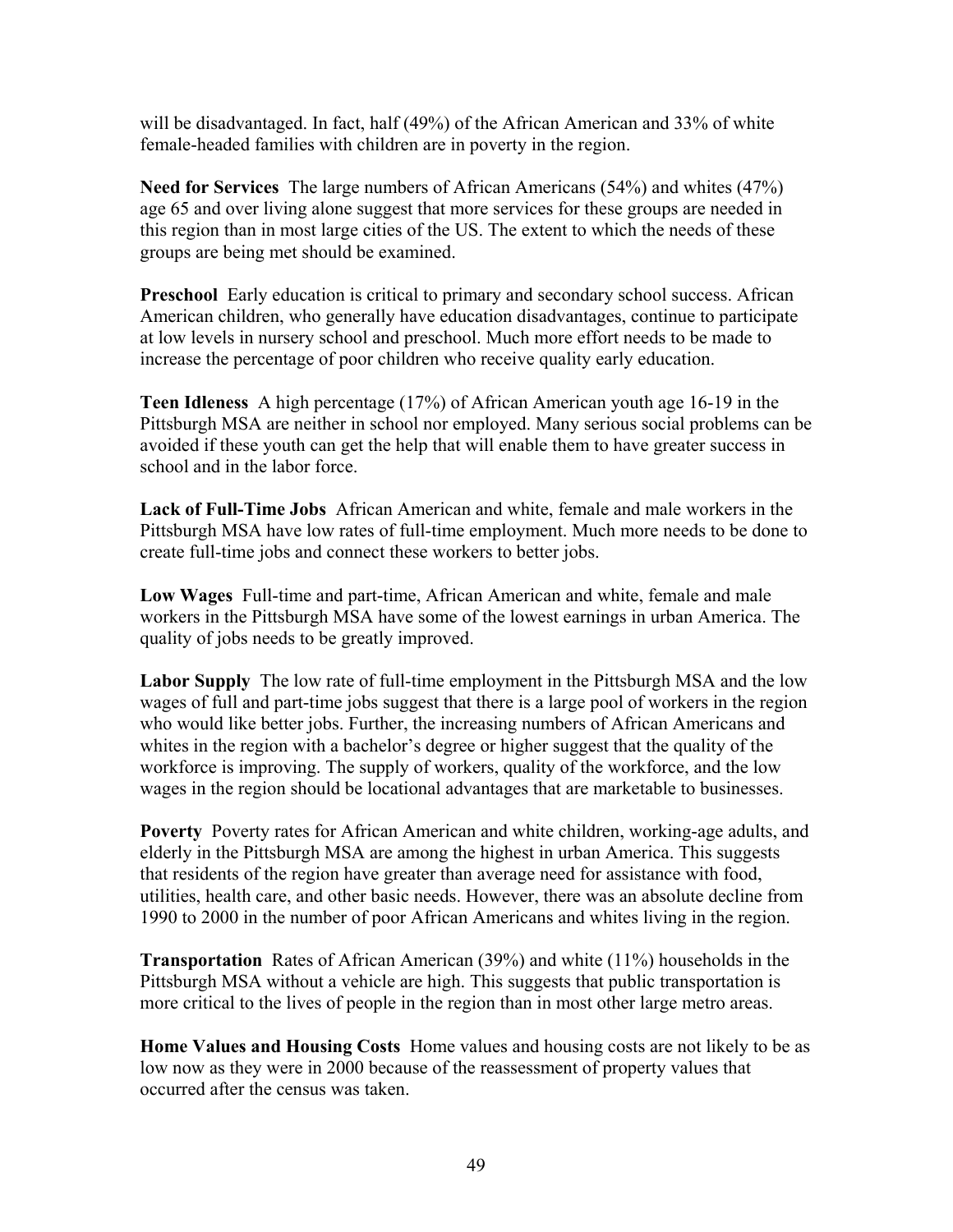Table 1. Socioeconomic Conditions of African Americans and Whites in the Pittsburgh MSA, 2000

|                                                                               | <b>Black alone</b> |                      |                             |           | Non-Hispanic White alone     |                 |       | <b>Black/NHW Ratio</b> |                  |
|-------------------------------------------------------------------------------|--------------------|----------------------|-----------------------------|-----------|------------------------------|-----------------|-------|------------------------|------------------|
| <b>Variable</b>                                                               | Value              | Median               | Ranking/50                  | Value     | Median                       | Ranking/50      | Value | Median                 | Ranking/50       |
| DEMOGRAPHIC CHARACTERISTICS                                                   |                    |                      |                             |           |                              |                 |       |                        |                  |
| <b>Total Population</b>                                                       | 188,471            | 231,569              | 33                          | 2,101,036 | 1,383,538                    | 12              |       | N/A                    |                  |
| Group as percent of total population                                          | 8.0%               | 12.7%                | 33                          | 89.1%     | 65.7%                        | $\overline{1}$  |       |                        |                  |
| Percent of hhs with own children <18 whose hher is married-couple age 15-64   | 28.0%              | 40.4%                | 49                          | 80.0%     | 80.6%                        | 33              | 0.4   | 0.5                    | 49               |
| Percent of hhs with own children <18 whose hher is male only age 15-64        | 7.2%               | 7.9%                 | 38                          | 4.8%      | 5.0%                         | 31              | 1.5   | 1.6                    | 30               |
| Percent of hhs with own children <18 whose hher is female only age 15-64      | 64.8%              | 51.5%                | $\boldsymbol{2}$            | 15.3%     | 14.3%                        | 17              | 4.2   | 3.6                    | $\boldsymbol{9}$ |
| Percent of children living with two parents                                   | 30.6%              | 44.1%                | 49                          | 79.1%     | 79.4%                        | 31              | 0.4   | 0.6                    | 49               |
| Percent of children living with father only                                   | 7.6%               | 7.7%                 | 27                          | 5.0%      | 5.3%                         | $\overline{32}$ | 1.5   | 1.5                    | 23               |
| Percent of children living with mother only                                   | 61.8%              | 47.4%                | $\overline{c}$              | 15.9%     | 15.0%                        | $\overline{17}$ | 3.9   | $\overline{3.3}$       | $\overline{7}$   |
| Percent disabled among population 5 to 20 years of age                        | 9.4%               | 9.9%                 | 33                          | 6.3%      | 6.9%                         | 41              | 1.5   | 1.4                    | 19               |
| Percent veterans among civilian population 18 years of age and over           | 13.5%              | 12.2%                | 14                          | 15.0%     | 13.5%                        | 12              | 0.9   | 0.8                    | 16               |
| Percent of householders living alone, age 65 and over                         | 53.7%              | 44.0%                | $\overline{c}$              | 46.7%     | 44.7%                        | 9               | 1.1   | 1.0                    | $\mathsf 3$      |
| <b>EDUCATION</b>                                                              |                    |                      |                             |           |                              |                 |       |                        |                  |
| Percent of children 3 to 5 years old enrolled in nursery school/preschool     | 40.6%              | 43.6%                | 39                          | 47.8%     | 48.1%                        | 26              | 0.8   | 0.9                    | 37               |
| H.S. dropout rate age 16-19 (percent neither in h.s. nor a h.s. grad)         | 10.0%              | 10.8%                | 33                          | 4.6%      | 6.5%                         | 35              | 2.2   | 1.7                    | $\overline{12}$  |
| Percent males age ≥25 with h.s. degree or higher                              | 76.4%              | 76.2%                | $\overline{25}$             | 86.3%     | 89.2%                        | 38              | 0.9   | 0.9                    | $\overline{18}$  |
| Percent males age ≥25 with bachelor's degree or higher                        | 13.0%              | 15.8%                | 39                          | 27.0%     | 34.2%                        | 45              | 0.5   | 0.5                    | 21               |
| Percent females age ≥25 with h.s. degree or higher                            | 79.5%              | 78.3%                | $\overline{18}$             | 84.9%     | 88.3%                        | 41              | 0.9   | 0.9                    | $\overline{5}$   |
| Percent females age ≥25 with bachelor's degree or higher                      | 12.7%              | 17.3%                | 47                          | 21.6%     | 28.5%                        | $\overline{47}$ | 0.6   | 0.6                    | 22               |
|                                                                               |                    |                      |                             |           |                              |                 |       |                        |                  |
| <b>WORK</b>                                                                   |                    |                      |                             |           |                              |                 |       |                        |                  |
| Pct. females ≥16 years employed or in armed forces with at least one child <6 | 55.6%              | 61.7%                | 49                          | 59.0%     | 59.9%                        | 31              | 0.9   | 1.1                    | 44               |
| Pct. fem. ≥16 employed or in armed forces with at least one child 6-17 years  | 65.5%              | 68.7%                | 39                          | 68.4%     | 70.4%                        | 37              | 1.0   | 1.0                    | 34               |
| Pct. male workers age 16+ working full-time in 1999                           | 55.8%              | 59.0%                | 39                          | 68.5%     | 70.8%                        | 36              | 0.8   | 0.8                    | 36               |
| Pct. female workers age 16+ working full-time in 1999                         | 50.2%              | 53.7%                | 41                          | 50.8%     | 52.6%                        | 39              | 1.0   | 1.0                    | $30\,$           |
| Percent employed of disabled, age 21-64                                       | 47.2%              | 54.2%                | 44                          | 53.9%     | 62.9%                        | 49              | 0.9   | $\overline{0.9}$       | 22               |
| Percent idle, age 16-19, not in school, armed forces, or labor force          | 16.8%              | 13.4%                | 3                           | 5.0%      | 6.2%                         | 35              | 3.4   | 2.2                    | $\overline{7}$   |
| <b>EARNINGS AND INCOME</b>                                                    |                    |                      |                             |           |                              |                 |       |                        |                  |
| Median earnings for pop. ≥16 years of age who worked full-time in 1999        | $25,967$ \$<br>\$  | 28,452               | $42$ \ $\frac{1}{3}$        |           | $32,153$ \$ 38,642           | 46              | 0.81  | 0.7                    | $\overline{7}$   |
| Median earnings for males ≥16 years of age who worked full-time in 1999       | \$<br>28,631       | $\sqrt{3}$<br>31,011 | $42 \overline{\phantom{a}}$ |           | 37,975 \$44,120              | 46              | 0.75  | 0.7                    | 9                |
| Median earnings for fem. ≥16 years of age who worked full-time in 1999        | \$<br>$23,764$ \$  | 26,506               | $43 \,$ \$                  |           | 26,319 \$ 31,722             | 50              | 0.90  | 0.9                    | $\mathbf 5$      |
| Median earnings for pop.≥16 years of age who worked part-time in 1999         | \$<br>8,325        | \$<br>10,594         | $50$ \$                     |           | $\overline{9,113}$ \$ 11,501 | 50              | 0.91  | 0.9                    | 26               |
| Median earnings for males ≥16 years of age who worked part-time in 1999       | \$<br>$8,929$ \$   | 10,942               | 49S                         |           | 10,713 \$ 13,475             | 49              | 0.83  | 0.8                    | 19               |
| Median earnings for fem. ≥16 years of age who worked part-time in 1999        | \$<br>7,918 \$     | 10,322               | 49 \$                       |           | 8,186 \$ 10,840              | 50              | 0.97  | 1.0                    | $\overline{24}$  |
| Median household income in 1999                                               | \$<br>$22,271$ \$  | 32,455               | $50$ \$                     |           | 39,025 \$ 50,755             | 50              | 0.57  | 0.6                    | 36               |
| Median family income in 1999                                                  | \$<br>26,707       | 37,029<br>\$         | 48 \$                       | 49,277    | \$63,266                     | 49              | 0.54  | 0.6                    | 33               |
| Median nonfamily household income in 1999                                     | \$<br>14,689 \$    | 22,252               | 49 \$                       |           | 21,269 \$ 31,266             | 50              | 0.69  | 0.7                    | 27               |
| Per capita income in 1999                                                     | \$                 | 13,176 \$ 15,758     | $46 \overline{\text{S}}$    |           | 21,721 \$ 27,624             | 49              | 0.61  | 0.6                    | 11               |

Note: A ranking of 1 represents the highest value; a ranking of 50 represents the lowest value.

Source: 2000 U.S. Census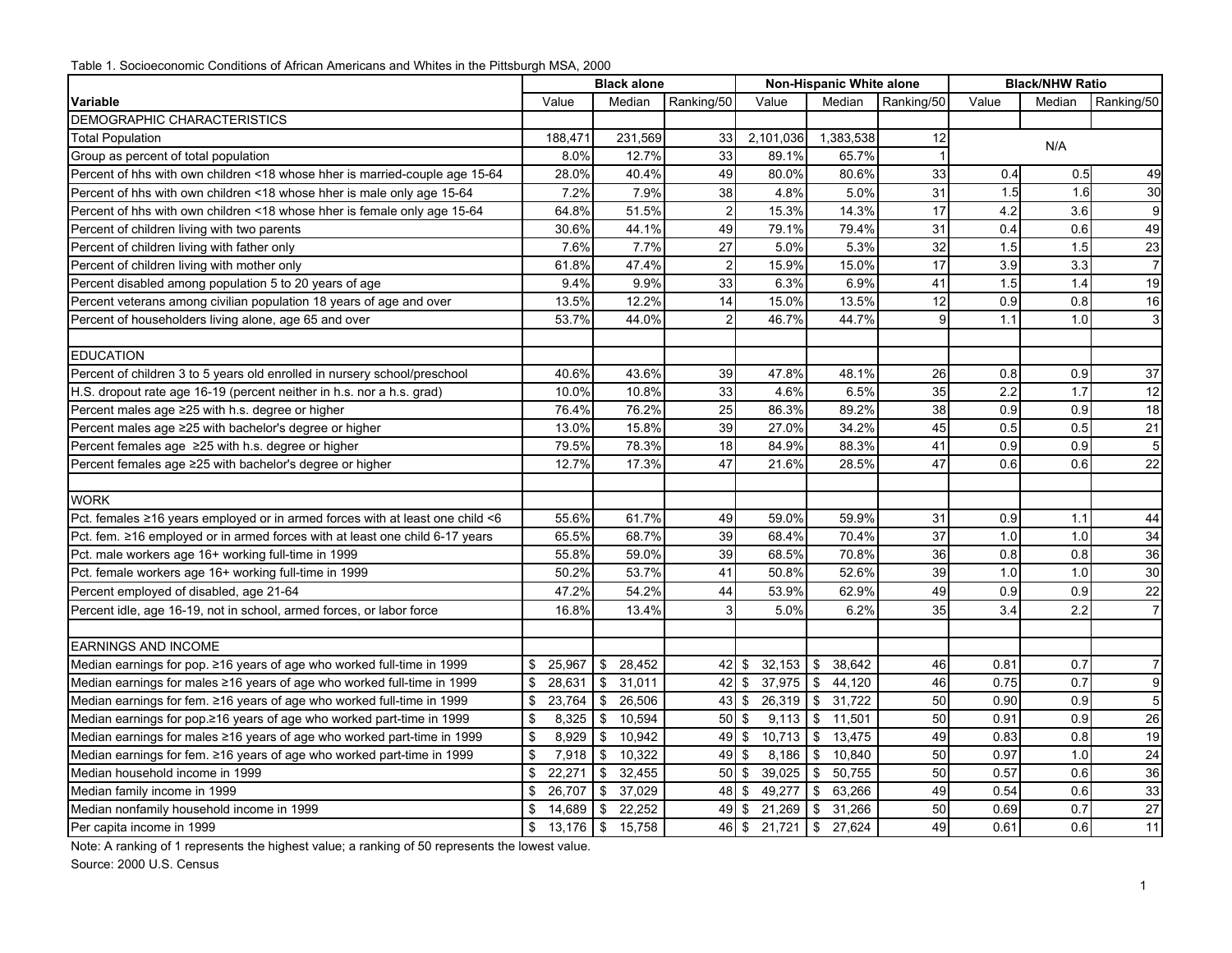Table 1. Socioeconomic Conditions of African Americans and Whites in the Pittsburgh MSA, 2000

|                                                                               |              | <b>Black alone</b> |                |              | Non-Hispanic White alone |            |       | <b>Black/NHW Ratio</b> |                  |
|-------------------------------------------------------------------------------|--------------|--------------------|----------------|--------------|--------------------------|------------|-------|------------------------|------------------|
| Variable                                                                      | Value        | Median             | Ranking/50     | Value        | Median                   | Ranking/50 | Value | Median                 | Ranking/50       |
| <b>POVERTY</b>                                                                |              |                    |                |              |                          |            |       |                        |                  |
| Poverty rate                                                                  | 30.6%        | 21.0%              |                | 8.8%         | 6.0%                     |            | 3.5   | 3.4                    | 21               |
| Poverty rate for children <18 for whom poverty status was determined          | 42.1%        | 28.6%              |                | 10.7%        | 6.5%                     |            | 3.9   | 4.3                    | 33               |
| Poverty rate for pop. 18-64 for whom poverty status was determined            | 25.9%        | 17.7%              |                | 8.3%         | 5.8%                     | 6          | 3.1   | 2.9                    | 20               |
| Poverty rate for pop. ≥65 for whom poverty status was determined              | 21.4%        | 19.9%              | 15             | 8.3%         | 6.3%                     | 8          | 2.6   | 2.9                    | 38               |
| Poverty rate for married-couple families (income below poverty level in 1999) | 10.0%        | 7.5%               | 10             | 4.2%         | 2.5%                     |            | 2.4   | 3.0                    | 38               |
| Poverty rate for male-headed families (income below poverty level in 1999)    | 31.3%        | 22.4%              |                | 15.5%        | 9.5%                     |            | 2.0   | 2.3                    | 32               |
| Poverty rate for female-headed families (income below poverty level in 1999)  | 49.4%        | 36.8%              |                | 32.6%        | 20.0%                    |            | 1.5   | 1.9                    | 48               |
| <b>HOUSING</b>                                                                |              |                    |                |              |                          |            |       |                        |                  |
| Percent housing units with >1 occupant per room                               | 2.9%         | 9.1%               | 50             | 0.8%         | 1.7%                     | 50         | 3.6   | 4.5                    | 39               |
| Percent housing units with no vehicle available                               | 39.2%        | 18.4%              | $\overline{2}$ | 10.6%        | 6.2%                     | Δ          | 3.7   | 3.1                    | 11               |
| Percent housing units with no telephone service available                     | 2.4%         | 3.6%               | 41             | 0.8%         | 1.0%                     | 36         | 3.0   | 3.5                    | 32               |
| Percent of housing units owned by householder                                 | 40.0%        | 44.5%              | 34             | 74.6%        | 71.8%                    | 14         | 0.54  | 0.6                    | 41               |
| Percent of owned housing units with a mortgage                                | 68.3%        | 82.8%              | 48             | 58.6%        | 74.2%                    | 50         | 1.2   | 1.1                    | 11               |
| Pct. owned hhs with mort. spending ≥30% of hh inc. (1999) on housing costs    | 34.8%        | 35.0%              | 26             | 24.5%        | 25.7%                    | 29         | 1.4   | 1.4                    | 19               |
| Pct. owned hhs with mort. spending ≥50% of hh inc. (1999) on housing costs    | 15.7%        | 14.0%              | 13             | 8.8%         | 7.9%                     | 18         | 1.8   | 1.7                    | 21               |
| Pct. owned hhs w/out mort. spending ≥30% of hh inc. (1999) on housing costs   | 18.1%        | 17.2%              | 19             | 11.3%        | 9.0%                     | 12         | 1.6   | 1.8                    | 32               |
| Pct. owned hhs w/out mort. spending ≥50% of hh inc. (1999) on housing costs   | 7.8%         | 7.3%               | 21             | 4.1%         | 3.4%                     | 15         | 1.9   | 2.0                    | $\overline{30}$  |
| Med. monthly owner costs for mort. housing units as % of hh inc. (1999)       | 23.5%        | 24.4%              | 36             | 20.7%        | 21.8%                    | 36         | 1.1   | 1.1                    | 22               |
| Med. monthly owner costs for non-mort. housing units as % of hh inc. (1999)   | 14.2%        | 12.6%              | 5              | 12.2%        | 9.9%                     | 10         | 1.2   | 1.2                    | 26               |
| Median monthly owner costs for mortgaged housing units                        | \$<br>794    | 1,033<br>\$        | 50S            | 945          | 1,224<br>\$              | 50         | 0.84  | 0.9                    | 31               |
| Median monthly owner costs for non-mortgaged housing units                    | 305<br>\$    | \$<br>295          | 19S            | 314          | \$<br>322                | 30         | 0.97  | 0.9                    | $\boldsymbol{9}$ |
| Median value of owned housing units                                           | \$<br>52,400 | \$<br>97,200       | 50             | \$<br>87,600 | \$141,450                | 50         | 0.60  | 0.7                    | 41               |
| Median gross rent                                                             | \$<br>428    | \$<br>603          | 49S            | 488          | \$<br>702                | 50         | 0.88  | 0.9                    | 18               |
| Pct. rented hhs spending ≥30% of hh income (1999) on gross rent               | 40.8%        | 42.0%              | 31             | 34.2%        | 35.0%                    | 31         | 1.2   | 1.2                    | 28               |
| Pct. rented hhs spending ≥50% of hh income (1999) on gross rent               | 20.4%        | 20.7%              | 27             | 16.4%        | 15.8%                    | 20         | 1.2   | 1.3                    | 36               |

Note: A ranking of 1 represents the highest value; a ranking of 50 represents the lowest value. Source: 2000 U.S. Census